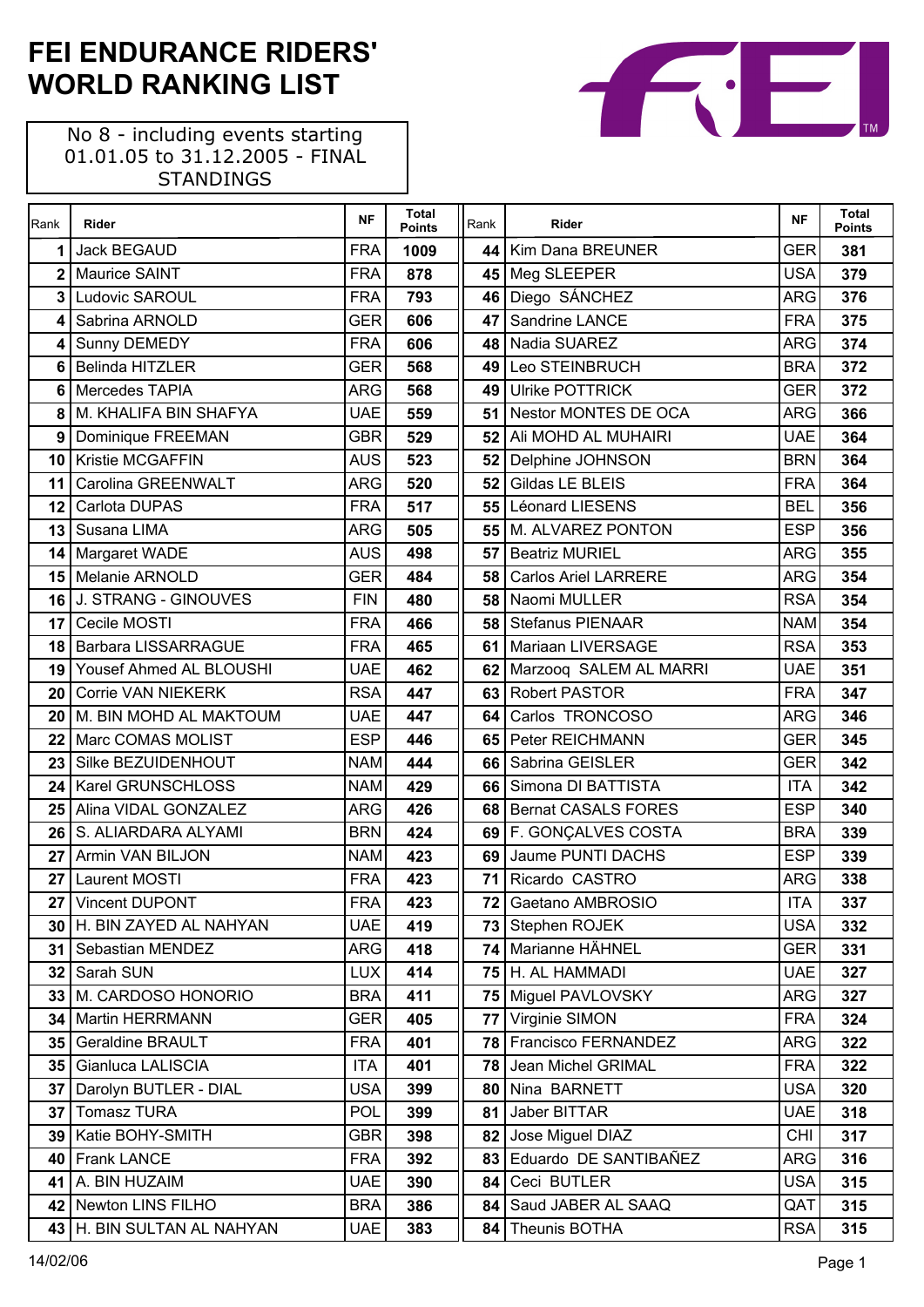| Rank | Rider                           | <b>NF</b>  | Total<br><b>Points</b> | Rank             | Rider                       | <b>NF</b>  | <b>Total</b><br><b>Points</b> |
|------|---------------------------------|------------|------------------------|------------------|-----------------------------|------------|-------------------------------|
| 87   | Daniel OLIVIERI                 | <b>ARG</b> | 313                    |                  | 130 Donna WEISMANN          | <b>AUS</b> | 266                           |
| 87   | Penny TOFT                      | <b>AUS</b> | 313                    |                  | 130 M. AL MAKTOUM           | <b>UAE</b> | 266                           |
| 87   | S. AHMAD SULTAN BIN SULAYEM     | <b>UAE</b> | 313                    |                  | 130 Olivier BAEYENS         | <b>FRA</b> | 266                           |
| 90   | <b>Babu SINGH NATHU SINGH</b>   | <b>IND</b> | 312                    |                  | 133 Betty BAKER             | <b>USA</b> | 265                           |
| 90   | Philip GRAHAM                   | <b>NZL</b> | 312                    | 134              | D. MCGUNIGAL                | <b>USA</b> | 264                           |
| 92   | Haji BIN JUNAIDI                | <b>BRN</b> | 308                    |                  | 135 Kate JENOUR             | <b>AUS</b> | 263                           |
| 93   | Andrea PULICANI                 | <b>FRA</b> | 307                    | 136              | Carlo FORMICA               | <b>ITA</b> | 262                           |
| 94   | Ken MOIR                        | <b>AUS</b> | 306                    | 137 <sup>1</sup> | Mario CUTOLO                | <b>ITA</b> | 261                           |
| 95   | Maura MURPHY                    | <b>IRL</b> | 305                    | 138              | Jean Philippe FRANCES       | <b>FRA</b> | 260                           |
| 96   | <b>Florian LEGRAND</b>          | <b>FRA</b> | 304                    | 138              | Ola SCHREURS                | <b>NED</b> | 260                           |
| 96   | Klaudia AL SAMARRAIE            | <b>GER</b> | 304                    |                  | 140 Asher BATTY             | <b>AUS</b> | 259                           |
| 96   | <b>Kristel VAN DEN ABEELE</b>   | <b>BEL</b> | 304                    | 140              | Ricardo RODRIGUEZ           | <b>ARG</b> | 259                           |
| 96   | Paul JEFFREY                    | <b>NZL</b> | 304                    | 142              | Jean Daniel AIELLO          | <b>FRA</b> | 256                           |
| 100  | Alisija ZABAVSKA                | LTU        | 303                    |                  | 143   David B. MARSHALL     | <b>NZL</b> | 255                           |
| 101  | Beata DZIKOWSKA                 | POL        | 300                    | 144              | Cecile DEMIERRE             | <b>FRA</b> | 254                           |
| 101  | Robert SUTTON                   | <b>AUS</b> | 300                    |                  | 145 Anita LAMSMA            | <b>NED</b> | 252                           |
| 101  | <b>Tracy WEBB - HOSKINS</b>     | <b>USA</b> | 300                    |                  | 145   Mansour IBRAHIM AHMED | <b>UAE</b> | 252                           |
| 104  | Khalid AL RUWAIHI               | <b>BRN</b> | 298                    |                  | 147 A. ALMALKI              | QAT        | 251                           |
|      | 105 Valy SCHMARTZ               | <b>LUX</b> | 296                    |                  | 148 A. BIN FAISAL AL QASIMI | <b>UAE</b> | 249                           |
| 106  | <b>Gunilla CARLSON</b>          | <b>SWE</b> | 295                    |                  | 148   Ronnye SCHIARETTI     | <b>ITA</b> | 249                           |
| 107  | Jean Marie OLLIVIER             | <b>FRA</b> | 292                    | 150              | Celine JUST                 | <b>FRA</b> | 244                           |
|      | 108 Joyce CORBETT               | <b>AUS</b> | 291                    |                  | 151 Gregoire TILQUIN        | <b>FRA</b> | 243                           |
|      | 109 Peter BAUMANN               | <b>GER</b> | 290                    |                  | 152 Horace PERRAUD BONIN    | <b>FRA</b> | 242                           |
| 110  | K. BIN SULTAN BIN ZAYED AL      | <b>UAE</b> | 288                    |                  | 152 J. DA SILVA MACHADO     | <b>BRA</b> | 242                           |
| 110  | Nicole WIERE                    | <b>USA</b> | 288                    |                  | 152 Pierre Marie MORVAN     | <b>FRA</b> | 242                           |
| 112  | Sarah HAMER                     | <b>NZL</b> | 287                    |                  | 155 Jamie FOULSHAM          | <b>AUS</b> | 241                           |
|      | 113 Allan LEON                  | <b>FRA</b> | 285                    |                  | 156 Petr JADLOVSKY          | CZE        | 240                           |
| 114  | Karin-A DE VILLIERS             | <b>RSA</b> | 282                    | 156              | Shamsuddin BIN AB RONI      | <b>MAS</b> | 240                           |
|      | 115 Carlo DI BATTISTA           | <b>ITA</b> | 280                    |                  | 158 Ana Maria BARRADAS      | POR        | 239                           |
|      | 116 Frank SAUERBREY             | <b>GER</b> | 279                    |                  | 159 Aristides ALEGRE        | <b>BRA</b> | 237                           |
|      | 116   M. ALI HASSAN AL MARZOOQI | <b>UAE</b> | 279                    |                  | 159 Heather REYNOLDS        | <b>USA</b> | 237                           |
|      | 118 Josefina CHAS               | <b>ARG</b> | 278                    |                  | 159 Roberto DIDLAUKIS       | <b>ARG</b> | 237                           |
|      | 119 Karen KROON                 | <b>USA</b> | 277                    | 159              | Udo VON SCHAUROTH           | <b>NAM</b> | 237                           |
| 119  | <b>Karin BOULANGER</b>          | <b>BEL</b> | 277                    |                  | 163 Lois MCAFEE             | <b>USA</b> | 236                           |
| 121  | <b>Klervi LEFEVRE</b>           | <b>FRA</b> | 276                    |                  | 163 V. BARRACO MÁRMOL       | <b>ARG</b> | 236                           |
| 122  | Joanna FORT                     | <b>URU</b> | 274                    |                  | 165 Marcelo CARDOZO         | <b>ARG</b> | 235                           |
|      | 123 Santiago VITA               | ARG        | 273                    |                  | 166 G. SOARES DE MOURA      | <b>BRA</b> | 234                           |
|      | 124 Ursula KLINGBEIL            | <b>GER</b> | 272                    |                  | 166 HH Sh AL KHALIFA        | <b>BRN</b> | 234                           |
|      | 125   Sebastian MANCINELLI      | <b>ARG</b> | 271                    | 166              | Willa BOTLAND               | <b>RSA</b> | 234                           |
|      | 126 Shane DOUGAN                | <b>NZL</b> | 270                    |                  | 169   Marcos CAMILO         | <b>BRA</b> | 232                           |
|      | 127 Alexa FERNBACH              | <b>FRA</b> | 268                    |                  | 169 Rodolfo Pablo SANCHEZ   | <b>ARG</b> | 232                           |
| 127  | <b>Elodie LE LABOURIER</b>      | <b>FRA</b> | 268                    | 169              | Urs WENGER                  | SUI        | 232                           |
| 129  | Marilyn LEMOINE                 | <b>FRA</b> | 267                    |                  | 172 Howard HARRIS           | <b>AUS</b> | 231                           |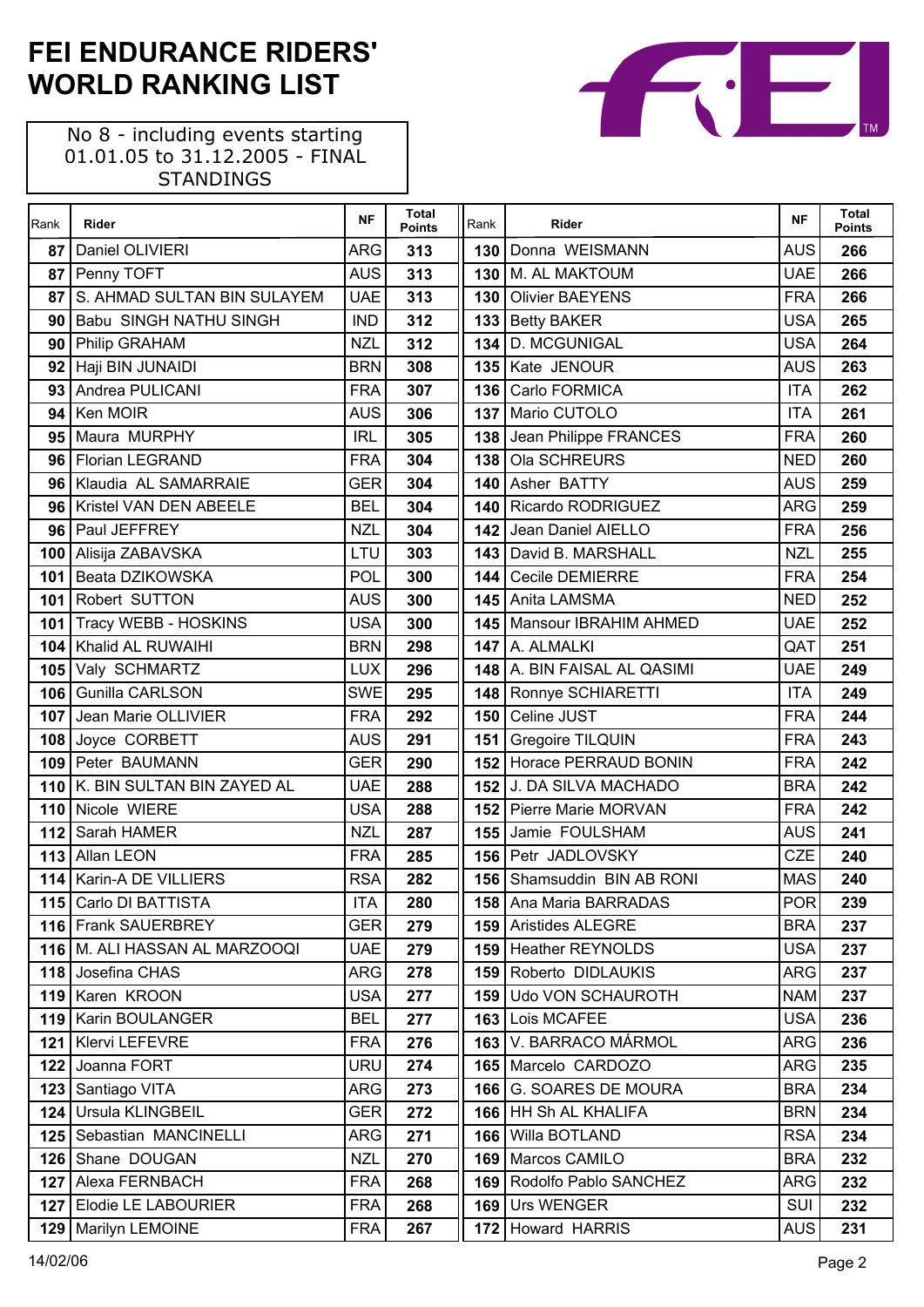No 8 - including events starting 01.01.05 to 31.12.2005 - FINAL STANDINGS

 $\mathsf{r}$ 

| Rank       | Rider                                         | <b>NF</b>                | <b>Total</b><br>Points | Rank             | Rider                                              | <b>NF</b>                | <b>Total</b><br>Points |
|------------|-----------------------------------------------|--------------------------|------------------------|------------------|----------------------------------------------------|--------------------------|------------------------|
| 172        | Kathryn DOWNS                                 | <b>USA</b>               | 231                    |                  | 215   Patrizia GIACCHERO                           | <b>ITA</b>               | 214                    |
|            | 172 Lesley DUNN                               | <b>GBR</b>               | 231                    |                  | 217 Elizabeth TAYLOR                               | <b>GBR</b>               | 213                    |
| 172        | <b>Thys UYS</b>                               | <b>RSA</b>               | 231                    |                  | 217   Katerine BRUNJES                             | <b>USA</b>               | 213                    |
| 176        | Jean Lesley DOLMAN                            | <b>ITA</b>               | 230                    | 217 <sub>1</sub> | S. SALEM MOHD AL FARESI                            | <b>UAE</b>               | 213                    |
| 176        | Jenny CHAMPION                                | <b>NZL</b>               | 230                    | 217              | Stefan ZÖLLER                                      | <b>GER</b>               | 213                    |
| 176        | <b>Kevin JAMES</b>                            | <b>NZL</b>               | 230                    | 221              | Hernán CÚNEO                                       | <b>ARG</b>               | 212                    |
| 179        | <b>Tricia HIRST</b>                           | <b>GBR</b>               | 229                    | 221              | Silvia BRUNO                                       | <b>ARG</b>               | 212                    |
| 180        | Alexandre RAZUCK                              | <b>BRA</b>               | 228                    | 223              | <b>Chris LANDMAN</b>                               | <b>RSA</b>               | 210                    |
| 180        | Ali ESSA                                      | <b>BRN</b>               | 228                    | 223              | Karine MABILON                                     | <b>FRA</b>               | 210                    |
| 180        | Hannes HOCHENLEITNER                          | <b>GER</b>               | 228                    | 225              | Jose RODRIGUEZ ZAMBONI                             | <b>ARG</b>               | 208                    |
| 180        | Nicolas MURGIC                                | <b>ARG</b>               | 228                    | 225              | Juan Jose BRAGANZA                                 | <b>ARG</b>               | 208                    |
| 184        | A. HAFIZ AL TURKOMANI                         | <b>KSA</b>               | 227                    |                  | 225 Rubén CORREA                                   | <b>ARG</b>               | 208                    |
| 185        | Daniel CHARDON                                | <b>FRA</b>               | 226                    | 228              | <b>Crockett DUMAS</b>                              | <b>USA</b>               | 207                    |
| 185        | Leonardo BELLACCINI                           | <b>ITA</b>               | 226                    |                  | 228 K. ABDUR RAHIM AL HAMMADI                      | <b>UAE</b>               | 207                    |
| 185        | Oceane BELLE                                  | <b>FRA</b>               | 226                    |                  | 228 Riyaz Ibrahim MOHD                             | QAT                      | 207                    |
| 188        | A. KHAMIS ALI SAEED                           | <b>UAE</b>               | 225                    |                  | 228 Salvatore SERAFINO                             | <b>ITA</b>               | 207                    |
| 188        | A. NOVOA FUENTEALBA                           | <b>CHI</b>               | 225                    |                  | 228 Stephane CHAZEL                                | <b>FRA</b>               | 207                    |
| 188        | Claudia REID                                  | <b>AUS</b>               | 225                    |                  | 233 A. AL HAMMADI                                  | <b>UAE</b>               | 204                    |
| 188        | <b>Susanne KAUFMANN</b>                       | <b>GER</b>               | 225                    | 233              | <b>Astrid BECKER</b>                               | <b>GER</b>               | 204                    |
| 192        | Ina BRYER                                     | <b>RSA</b>               | 224                    | 233              | George FINLAY                                      | <b>IRL</b>               | 204                    |
| 193        | Suzanne WHITE HEDGECOCK                       | <b>USA</b>               | 223                    | 233              | Janice Ann WORTHINGTON                             | <b>USA</b>               | 204                    |
| 194        | <b>Bernhard DORNSIEPEN</b>                    | <b>GER</b>               | 222                    | 233              | Jessica HOLMBERG                                   | <b>SWE</b>               | 204                    |
| 194        | Connie CAUDILL                                | <b>USA</b>               | 222                    | 238              | Jean Noel LAFAURE                                  | <b>FRA</b>               | 203                    |
| 194        | Laia MUIXI CRUSELLAS                          | <b>ESP</b>               | 222                    |                  | 239 Nora WAGNER                                    | SUI                      | 202                    |
| 197        | <b>Caroline MURIEL</b>                        | <b>ARG</b>               | 220                    | 239              | Virginie ATGER                                     | <b>FRA</b>               | 202                    |
| 197        | Carolyn HOCK                                  | <b>USA</b>               | 220                    | 241              | Celina ZAVALÍA LAGOS                               | <b>ARG</b>               | 201                    |
| 197        | Julius BLOOMFIELD                             | CAN                      | 220                    | 241              | <b>Christelle MAFILLE</b>                          | <b>FRA</b>               | 201                    |
| 200        | Anne JONES                                    | <b>AUS</b>               | 219                    | 241              | Dimitria COLJEE                                    | <b>NED</b>               | 201                    |
|            | 200 Barry WAITTE                              | <b>USA</b>               | 219                    |                  | 241 Grethe CARSTENSEN                              | <b>DEN</b>               | 201                    |
| 200        | C. BAGAROLLI                                  | <b>BRA</b>               | 219                    |                  | 241 Lani PIENAAR                                   | <b>RSA</b>               | 201                    |
| 200        | Jaromir SIROKY                                | <b>CZE</b>               | 219                    | 241 I            | S. MOHD ABDULLAH AL BLOUSHI                        | <b>UAE</b>               | 201                    |
| 200        | Jean Maurice MENGUY                           | <b>FRA</b>               | 219                    |                  | 247 Jennifer NIEHAUS                               | <b>USA</b>               | 200                    |
| 200        | Joyce SOUSA                                   | <b>USA</b>               | 219                    | 247 I            | Samuel BETTENFELD                                  | <b>FRA</b>               | 200                    |
| 200        | Khalifa BIN GHALAITHA                         | <b>UAE</b>               | 219                    |                  | 249 F. SERRANO PINEDA                              | <b>ESP</b>               | 199                    |
| 200        | Mohd Iqbal HUSSAIN<br>Sh. Mohammed AL KHALIFA | <b>BRN</b><br><b>BRN</b> | 219                    | 250              | <b>Carlos Augusto LARRERE</b><br>250 Eric ROUQUIER | <b>ARG</b><br><b>FRA</b> | 198                    |
| 200        | Salvatore CASU                                | <b>ITA</b>               | 219                    |                  | Jaffer MIRZA                                       | <b>BRN</b>               | 198                    |
| 209<br>210 | A. JASIM AL HAMMADI                           | <b>UAE</b>               | 218<br>216             | 250              | 250 K. BARTSCHER-LÖFFLER                           | <b>GER</b>               | 198<br>198             |
|            | <b>Alexandre MONBRUN</b>                      | <b>FRA</b>               |                        |                  | <b>Philip GILES</b>                                | <b>IRL</b>               |                        |
| 210<br>210 | Khalid AL RUWEIHI                             | <b>AUS</b>               | 216<br>216             | 250 <br>250      | Yvonne CROKE                                       | <b>IRL</b>               | 198<br>198             |
| 210        | Mkhize MBONGISEWI                             | <b>RSA</b>               | 216                    | 256              | Gabriela CESARINO                                  | <b>BRA</b>               | 197                    |
|            | 214 Marlene SORIN                             | <b>FRA</b>               | 215                    |                  | 256 Lilan BUENO GARRUBBO                           | <b>BRA</b>               | 197                    |
|            | 215 Luciana GARCIA ACUÑA                      | ARG                      | 214                    | 256              | Luis PASSINI                                       | <b>ARG</b>               | 197                    |
|            |                                               |                          |                        |                  |                                                    |                          |                        |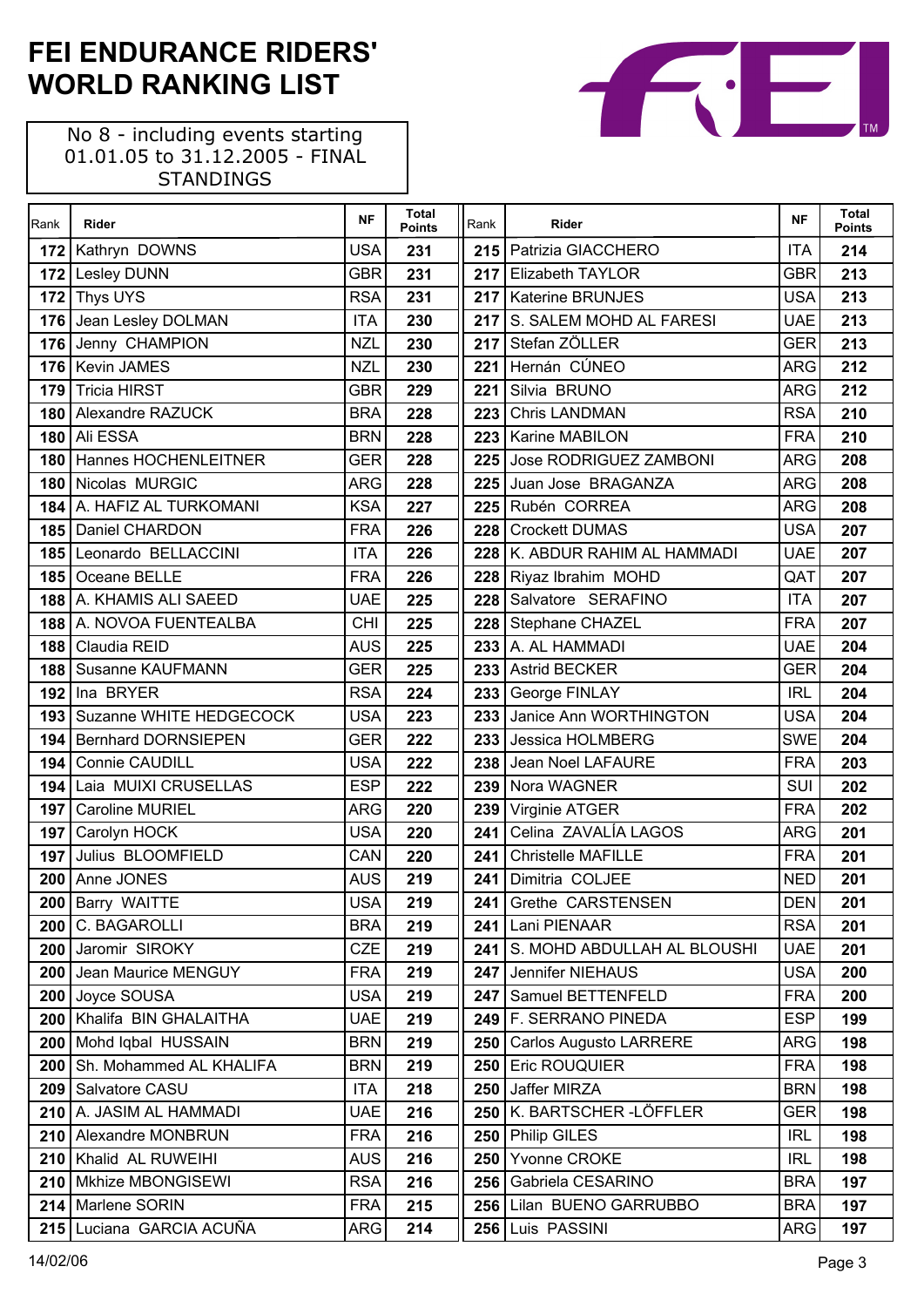| Rank | Rider                                      | <b>NF</b>         | <b>Total</b><br><b>Points</b> | Rank  | Rider                           | <b>NF</b>                | <b>Total</b><br><b>Points</b> |
|------|--------------------------------------------|-------------------|-------------------------------|-------|---------------------------------|--------------------------|-------------------------------|
| 259  | Joao MOREIRA                               | <b>POR</b>        | 196                           |       | 299 Heather STEVENS             | <b>USA</b>               | 180                           |
| 260  | <b>Dharmendar SINGH</b>                    | <b>IND</b>        | 195                           |       | 299 Luciane BAGAROLLI           | <b>BRA</b>               | 180                           |
| 260  | Miriam SEVIL MAYAYO                        | <b>ESP</b>        | 195                           | 304   | lan BALME                       | <b>NZL</b>               | 179                           |
| 260  | Patti CRAWFORD                             | <b>USA</b>        | 195                           | 304   | M. GIMENEZ                      | <b>ARG</b>               | 179                           |
| 260  | Suzanne VAN RIJSWIJK                       | <b>NED</b>        | 195                           |       | 304   Miguel VILA UBACH         | <b>ESP</b>               | 179                           |
| 260  | Wilson SOUZA E SILVA                       | <b>BRA</b>        | 195                           |       | 307 Florencia SERRA             | <b>ARG</b>               | 178                           |
| 265  | Claudia DE BOER                            | <b>NED</b>        | 194                           | 307   | Mariann THORSTENSEN             | <b>NOR</b>               | 178                           |
| 265  | <b>Grit BRINT</b>                          | <b>DEN</b>        | 194                           | 307   | Warren HELLMAN                  | <b>USA</b>               | 178                           |
| 265  | Manoel RODRIGUES ALVES                     | <b>BRA</b>        | 194                           |       | 310 Mike BRAGG                  | <b>NZL</b>               | 177                           |
| 268  | <b>Gabrielle MANN</b>                      | <b>USA</b>        | 193                           | 311   | L. VILAREGUT CARRERA            | <b>URU</b>               | 175                           |
| 269  | <b>Claudio SILVEIRA</b>                    | <b>ARG</b>        | 192                           | 311 I | Merete ANDERSEN                 | <b>DEN</b>               | 175                           |
| 269  | Judith BURTON                              | <b>AUS</b>        | 192                           |       | 311 Raphael MULLER              | <b>FRA</b>               | 175                           |
| 269  | Omar AL AMUR                               | <b>BRN</b>        | 192                           |       | 314 Christine JANZEN            | CAN                      | 174                           |
| 272  | Fiona GREEN                                | <b>AUS</b>        | 191                           | 314   | Gail ZECK                       | <b>USA</b>               | 174                           |
| 273  | Dina STEVENS                               | <b>USA</b>        | 190                           | 314   | <b>Yvette VINTON</b>            | CAN                      | 174                           |
|      | 273 Mohammed REDHA                         | <b>BRN</b>        | 190                           |       | 317 Elena BAKANINA              | <b>RUS</b>               | 172                           |
| 275  | <b>Giancarlo PALINI</b>                    | <b>ITA</b>        | 189                           |       | 317 Fabian ALVAREZ              | <b>ARG</b>               | 172                           |
|      | 275 Guy DUMAS                              | <b>FRA</b>        | 189                           | 317   | Maider BARBERENA PINTO          | <b>ESP</b>               | 172                           |
| 275  | J. SCHIAPACASSE                            | <b>CHI</b>        | 189                           | 317   | Pienaar DU PLESSIS              | <b>RSA</b>               | 172                           |
|      | 275 Pascale DIETSCH                        | <b>FRA</b>        | 189                           |       | 321 Elena LOSEVA                | <b>RUS</b>               | 171                           |
| 275  | Valerie PARISOT                            | <b>FRA</b>        | 189                           | 321   | Shanie BOSCH                    | <b>NAM</b>               | 171                           |
| 275  | Yvonne EKELUND                             | <b>SWE</b>        | 189                           | 323   | <b>Bernard TOUZARD</b>          | <b>FRA</b>               | 170                           |
| 281  | Carmen ROMER                               | <b>NED</b>        | 188                           | 323   | Silvio CESARINO                 | <b>BRA</b>               | 170                           |
| 281  | Iona ROSSELY                               | <b>IRL</b>        | 188                           |       | 325 Eone WILLEMSE               | <b>RSA</b>               | 169                           |
| 283  | Andrea PUJADAS                             | <b>ARG</b>        | 186                           |       | 325 Fahad MOHD ALHAJRI          | QAT                      | 169                           |
| 283  | Cindy BROWN                                | <b>USA</b>        | 186                           | 325   | Graciela MONTES DE OCA          | <b>ARG</b>               | 169                           |
| 283  | Pieter GROBLER                             | <b>RSA</b>        | 186                           |       | 325 Liv BURDETT                 | <b>SWE</b>               | 169                           |
|      | 283 Stefania FALETTO                       | <b>ITA</b>        | 186                           |       | 329 Dennis SUMMERS              | <b>USA</b>               | 168                           |
|      | 283 Youness KEMMOUS                        | <b>MAR</b>        | 186                           |       | 329 Elisabeth FONT PRAT         | <b>ESP</b>               | 168                           |
|      | 288 Marcelo DE LEON                        | URU               | 183                           | 329   | Ona LAWRENCE                    | <b>USA</b>               | 168                           |
|      | 288 Salman ALI AL SABRI                    | <b>UAE</b>        | 183                           | 329   | Serge GIEUSSE                   | <b>FRA</b>               | 168                           |
|      | 288   Shelley CHURCHILL                    | <b>NZL</b>        | 183                           |       | 333 Andrea SMITH                | <b>AUS</b>               | 167                           |
| 288  | Stefanie ARNOLD                            | <b>GER</b>        | 183                           | 334   | Anita DAVID BECKER              | <b>FRA</b>               | 166                           |
|      | 288 Verena MÜLLER                          | <b>GER</b>        | 183                           | 334   | Christele DEROSCH               | <b>FRA</b>               | 166                           |
|      | 293 Franck COSQUER                         | <b>FRA</b>        | 182                           | 336   | David HORTON                    | <b>AUS</b>               | 165                           |
| 293  | Jordi FRANCAS BOIX                         | <b>ESP</b>        | 182                           |       | 336 Jean Francois LASSALLE      | <b>FRA</b>               | 165                           |
| 293  | Julien GOACHET                             | <b>FRA</b>        | 182                           | 336   | Luce LEAL                       | <b>FRA</b>               | 165                           |
|      | 293 Mark TYLEE                             | <b>NZL</b>        | 182                           |       | 336   S. MOHD YAFOUR AL SABOUSI | <b>UAE</b>               | 165                           |
| 297  | Manuela ANTONACCIO<br>Yvonne VAN DER VELDE | URU<br><b>NED</b> | 181                           | 340   | <b>Ainsley KING</b>             | <b>NZL</b><br><b>NED</b> | 163                           |
| 297  | Diana ORIGGI                               |                   | 181                           | 340   | Joan EIKELBOOM<br>Janita DOYER  | <b>RSA</b>               | 163                           |
| 299  | Dominique PAYEN                            | ITA<br><b>FRA</b> | 180                           | 342   | 342 Jean Jacques DONZELLI       | <b>FRA</b>               | 162<br>162                    |
| 299  |                                            |                   | 180                           |       |                                 | <b>ESP</b>               |                               |
|      | 299 H. AL HAMEERI                          | <b>UAE</b>        | 180                           |       | 342 J. BRANCO LOPEZ             |                          | 162                           |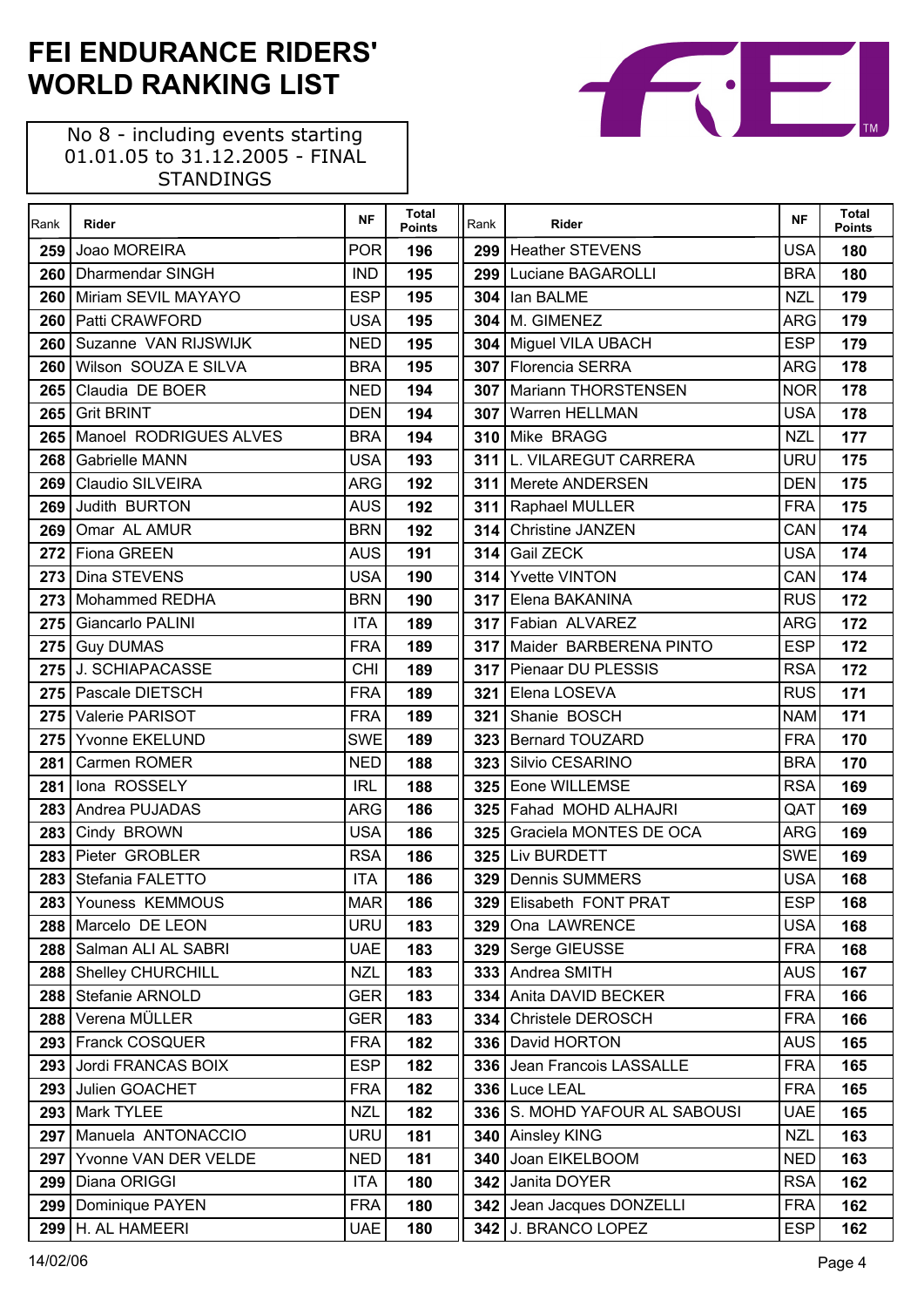| Rank | Rider                        | <b>NF</b>       | <b>Total</b><br><b>Points</b> | Rank  | Rider                     | <b>NF</b>                | <b>Total</b><br><b>Points</b> |
|------|------------------------------|-----------------|-------------------------------|-------|---------------------------|--------------------------|-------------------------------|
| 342  | J. DALMOOK J. AL MAKTOUM     | <b>UAE</b>      | 162                           | 384   | T. AI BLOUSHI             | <b>UAE</b>               | 150                           |
| 342  | Mireia SERRABASSA FABRE      | <b>ESP</b>      | 162                           | 389   | Aldo FURIATTI             | <b>URU</b>               | 148                           |
| 347  | Alain GAUDINO                | <b>FRA</b>      | 160                           | 389   | Andrea GANTZER            | <b>ARG</b>               | 148                           |
| 347  | H. AL MAKTOUM                | <b>UAE</b>      | 160                           | 389   | Ghazi HASSAN              | <b>BRN</b>               | 148                           |
| 347  | <b>Hubert JANSSEN</b>        | <b>BEL</b>      | 160                           | 392   | Julio Cesar MACHADO       | <b>URU</b>               | 147                           |
| 347  | Karine BOSCHER               | <b>FRA</b>      | 160                           | 392   | Mario IBARRA              | <b>ARG</b>               | 147                           |
| 347  | Michèle VAN KASTEREN         | LUX             | 160                           | 392   | Veronique MESTRE GIBAUD   | <b>FRA</b>               | 147                           |
| 347  | Paulo JAMIL SALIBA           | <b>BRA</b>      | 160                           | 395   | Arturo N. BENUZZI         | <b>ARG</b>               | 146                           |
| 347  | R. AL MAKTOUM                | <b>UAE</b>      | 160                           | 395   | Cecile PES                | <b>FRA</b>               | 146                           |
| 354  | Ana Teresa Pinto BARBAS      | <b>POR</b>      | 159                           | 395   | Gabriela BALMACEDA        | <b>CHI</b>               | 146                           |
| 354  | Jacopo DI MATTEO             | <b>ITA</b>      | 159                           | 395   | Jorge SALINAS             | <b>ARG</b>               | 146                           |
| 354  | Jan TYRELL                   | <b>AUS</b>      | 159                           | 395   | <b>Michel CEAS</b>        | <b>FRA</b>               | 146                           |
| 354  | Saleh AL KHATIYIR            | <b>BRN</b>      | 159                           | 400   | Jacques BOULANGER         | <b>BEL</b>               | 145                           |
| 358  | Damian PIRIS                 | ARG             | 158                           | 401   | Angelika BRUCKNER         | <b>GER</b>               | 144                           |
| 358  | Roan DE SWARDT               | <b>RSA</b>      | 158                           | 401   | Jean Luc RIOU             | <b>FRA</b>               | 144                           |
| 360  | Julio MARTINEZ               | ARG             | 157                           | 401   | Lucas ANTONACCIO          | URU                      | 144                           |
| 360  | L. CARVALHO BARBOSA          | <b>BRA</b>      | 157                           | 401   | Lucio ZOVIKIÁN            | <b>ARG</b>               | 144                           |
|      | 362 Feras BOULBOL            | <b>SVK</b>      | 156                           | 401   | Magdalena ODRIOZOLA       | <b>URU</b>               | 144                           |
| 362  | Ignasi VALLS VIVAS           | <b>ESP</b>      | 156                           | 401   | Morgane PAYEN             | <b>FRA</b>               | 144                           |
| 362  | Irati SENAR ALTUNA           | <b>ESP</b>      | 156                           | 401   | Valerie KANAVY            | <b>USA</b>               | 144                           |
| 362  | Sandra THOMSON               | <b>USA</b>      | 156                           | 408   | Anna SORIANO LLUCH        | <b>ESP</b>               | 143                           |
| 362  | Silvia BAFFORI               | <b>ITA</b>      | 156                           | 408   | Diego MOTTA               | <b>URU</b>               | 143                           |
| 362  | Yvon OLLIVIER                | <b>FRA</b>      | 156                           | 410   | Alexandre GONCALVES       | <b>FRA</b>               | 142                           |
|      | 368 L. DIAS MOREIRA DE ABREU | <b>BRA</b>      | 155                           | 410   | Annette NOTHHAFT          | <b>GER</b>               | 142                           |
| 368  | Peter BAUZA                  | ARG             | 155                           | 410   | <b>Ariel ADJIMAN</b>      | <b>BRA</b>               | 142                           |
| 370  | Gergo ÓDOR                   | <b>HUN</b>      | 154                           | 410   | Giovanni GARATTI          | <b>ITA</b>               | 142                           |
| 370  | Jorge ERRAZURIZ              | <b>CHI</b>      | 154                           | 414   | Angela ORIGGI             | <b>ITA</b>               | 140                           |
| 370  | Maria VIGORITO               | URU             | 154                           | 414   | <b>Barbara BIENFAIT</b>   | <b>BEL</b>               | 140                           |
|      | 373 Bonnie PETLEY SABA       | CAN             | 153                           |       | 414 Flavia FERRARO        | <b>URU</b>               | 140                           |
| 373  | Karen BADGER                 | CAN <sup></sup> | 153                           | 414   | Marguerita FULLER         | <b>AUT</b>               | 140                           |
| 373  | Marcel MIRANDA COMELLAS      | <b>ESP</b>      | 153                           | 414 I | <b>Ruth STURLEY</b>       | CAN                      | 140                           |
| 373  | Nathalie MICHEL              | <b>FRA</b>      | 153                           | 419   | <b>Ezequiel ARRESES</b>   | <b>ARG</b>               | 139                           |
| 373  | Nuab Ali MAKSOUD JAMAN       | QAT             | 153                           | 419   | José María TRILLO         | <b>ARG</b>               | 139                           |
| 373  | Salem BIN GHADAYER           | UAE             | 153                           | 421   | Erwan GALLIOU             | <b>FRA</b>               | 138                           |
| 373  | Stephanie ZABALETA           | URU             | 153                           | 421   | I. RODRIGUEZ ZAMBONI      | <b>ARG</b>               | 138                           |
| 380  | Jean Paul BOUDON             | <b>FRA</b>      | 152                           | 421   | Ricardo CANGELOSI         | <b>ARG</b>               | 138                           |
| 380  | Philippe BENOIT              | <b>FRA</b>      | 152                           | 421   | Sophie ARNAUD             | <b>FRA</b>               | 138                           |
| 380  | Sandra E. CONNER             | USA             | 152                           | 421   | Tomas MALLIE              | <b>ARG</b>               | 138                           |
| 380  | Valerie ANDRE                | <b>FRA</b>      | 152                           | 426   | <b>Eduard POU FABREGO</b> | <b>ESP</b>               | 137                           |
| 384  | <b>Annette IRNIGER</b>       | <b>SUI</b>      | 150                           | 426   | Ibrahim Ali ALBAKER       | QAT                      | 137                           |
| 384  | Claudio CHAMORRO             | ARG             | 150                           | 428   | Cia RIES<br>Debbie BULLIS | <b>USA</b><br><b>USA</b> | 136                           |
|      | 384   Peter TOFT             | <b>AUS</b>      | 150                           | 428   |                           |                          | 136                           |
|      | 384 Stuart COTTLE            | <b>NZL</b>      | 150                           | 428   | Gemma HAYWOOD             | <b>NZL</b>               | 136                           |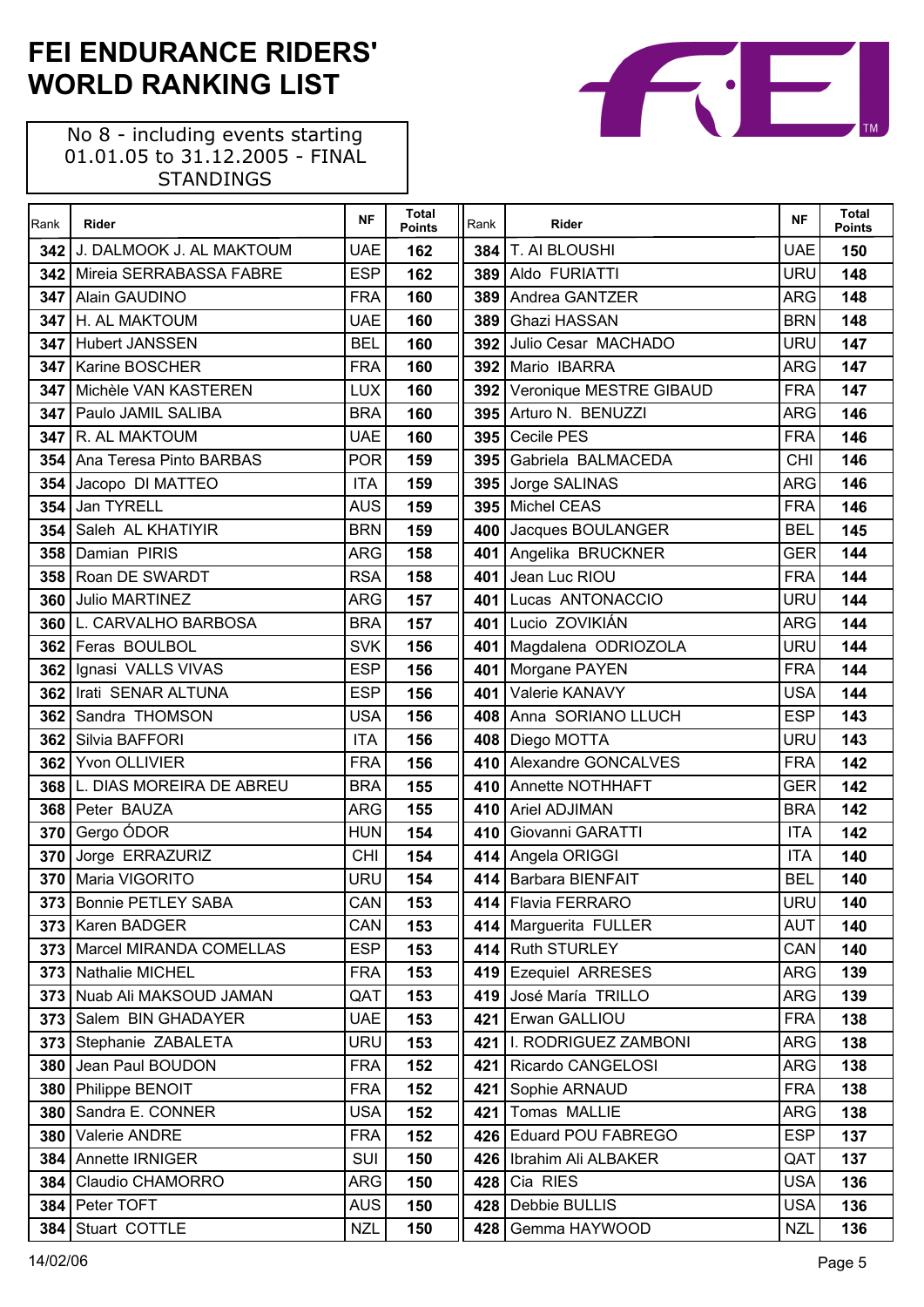| Rank | Rider                     | <b>NF</b>  | Total<br><b>Points</b> | Rank | Rider                       | <b>NF</b>  | <b>Total</b><br><b>Points</b> |
|------|---------------------------|------------|------------------------|------|-----------------------------|------------|-------------------------------|
| 428  | <b>Giles GILLING</b>      | <b>NZL</b> | 136                    |      | 474 Agathe BENAMAR          | <b>FRA</b> | 124                           |
| 428  | Nuber CARDOZO PACHÓN      | <b>ARG</b> | 136                    |      | 474   Daniel BERNARD        | <b>FRA</b> | 124                           |
| 428  | <b>Olivier RAYNAL</b>     | <b>FRA</b> | 136                    | 474  | Isabelle BOYER              | <b>FRA</b> | 124                           |
| 428  | Serge DUBOIS              | <b>FRA</b> | 136                    | 477  | Isabelle VAZQUEZ            | <b>FRA</b> | 123                           |
| 428  | Tatiana CHAS DE SERRA     | <b>ARG</b> | 136                    | 478  | Alain BABULLE               | <b>FRA</b> | 122                           |
| 428  | Warwick TOFT              | <b>AUS</b> | 136                    | 478  | Anita SINNOTT               | <b>USA</b> | 122                           |
| 437  | Gianluca CASTELNUOVO      | <b>ITA</b> | 135                    | 478  | Camille GIL                 | <b>FRA</b> | 122                           |
| 438  | <b>Aurelie ABALEA</b>     | <b>FRA</b> | 134                    | 478  | Gabi HALDEMANN              | SUI        | 122                           |
|      | 438 F. BALEMBOIS VOGLER   | <b>FRA</b> | 134                    |      | 478 Pascale MORVAN          | <b>FRA</b> | 122                           |
| 438  | Linda PULLAR              | <b>NZL</b> | 134                    | 483  | Chiara ROSI                 | <b>ITA</b> | 121                           |
| 441  | Abdul Aziz AL REDHA       | <b>UAE</b> | 132                    |      | 483 Helena TERBEROVA        | CZE        | 121                           |
| 441  | Dafallah AGBNA            | QAT        | 132                    |      | 485 Abdurhman ALFALAH       | <b>KSA</b> | 120                           |
| 441  | Ignacio FLORES            | <b>URU</b> | 132                    |      | 485 Akhmed MAKHOV           | <b>RUS</b> | 120                           |
| 441  | Nicole CHAPPELL WIERE     | <b>USA</b> | 132                    |      | 485 Alhawas ABDURAHMAN      | <b>KSA</b> | 120                           |
| 441  | Rui Guilherme MONTEIRO    | <b>POR</b> | 132                    |      | 485 Anne CUVELIER           | <b>BEL</b> | 120                           |
| 441  | S. MAKTOUM BIN KHALIFA AL | <b>UAE</b> | 132                    |      | 485 Anne DETREZ             | <b>FRA</b> | 120                           |
| 441  | Vicki WALKER              | <b>NZL</b> | 132                    | 485  | Anneli GREGORI-ERIKSSON     | <b>SWE</b> | 120                           |
| 448  | Joel GARCIN               | <b>FRA</b> | 130                    |      | 485 Astrid GÖTZ             | <b>GER</b> | 120                           |
| 448  | Kanako HAYASHI            | <b>JPN</b> | 130                    | 485  | <b>Brook SAMPLE</b>         | <b>AUS</b> | 120                           |
| 448  | <b>Pascal TALIBART</b>    | <b>FRA</b> | 130                    | 485  | C. HELLESEN - HANSEN        | <b>SWE</b> | 120                           |
| 451  | Carlos MULLER             | <b>ARG</b> | 129                    | 485  | Cecilia ZEBALLOS            | <b>URU</b> | 120                           |
| 451  | <b>Caroline DENAYER</b>   | <b>FRA</b> | 129                    | 485  | Charles CAPPEAU             | <b>FRA</b> | 120                           |
| 451  | Enrique ANGOUT            | <b>ARG</b> | 129                    |      | 485 Elizabeth HUYGHE        | <b>CHI</b> | 120                           |
| 451  | <b>Florence MEGRET</b>    | <b>FRA</b> | 129                    | 485  | Ellen SUHR                  | <b>NOR</b> | 120                           |
| 451  | Laurie BELLE              | <b>FRA</b> | 129                    |      | 485 Eniko ÓDOR              | <b>HUN</b> | 120                           |
|      | 451   May MANIFACIER      | <b>FRA</b> | 129                    |      | 485 Felizardo COSTA BRANDAO | <b>BRA</b> | 120                           |
| 457  | Amanda GONZALEZ           | <b>ARG</b> | 128                    | 485  | Georg HORING                | <b>GER</b> | 120                           |
| 457  | Cecilia CEVALLOS          | <b>URU</b> | 128                    | 485  | Igor SKLADANYUK             | <b>RUS</b> | 120                           |
|      | 457 Guillermo CÓNCARO     | ARG        | 128                    |      | 485   Irene GOMEZ MARTINEZ  | ESP        | 120                           |
| 457  | Günter RINGHOFER          | <b>AUT</b> | 128                    |      | 485 Jaime MAGARREIRO        | <b>POR</b> | 120                           |
| 457  | Jean Francois MATTEI      | <b>FRA</b> | 128                    |      | 485 Joao RAPOSO             | <b>POR</b> | 120                           |
| 457  | Jean-Louis MOLITOR        | <b>BEL</b> | 128                    |      | 485 Julie BULLOCK           | <b>USA</b> | 120                           |
| 457  | Joel MARESCASSIER         | <b>FRA</b> | 128                    |      | 485 Julius KEISER           | <b>RSA</b> | 120                           |
| 457  | Linda MEREDITH            | <b>AUS</b> | 128                    |      | 485   Karine HEBRAULT       | <b>FRA</b> | 120                           |
|      | 465 Mauro BONOTTO         | <b>ITA</b> | 127                    |      | 485 Kevin PRICE-MOOR        | <b>RSA</b> | 120                           |
|      | 466 Ali AAHED ALBAKER     | QAT        | 126                    |      | 485   Khalid Sanad ALNUAIMI | QAT        | 120                           |
|      | 466 Fabrice CREIGNOU      | <b>FRA</b> | 126                    | 485  | Linda RILEY                 | CAN        | 120                           |
| 466  | Jan OETJEN                | <b>GER</b> | 126                    | 485  | Lorena LAGOS                | <b>URU</b> | 120                           |
|      | 466 Lise CHAMBOST         | <b>FRA</b> | 126                    | 485  | Lorraine SLOAN              | <b>IRL</b> | 120                           |
|      | 466 Sallyann BULK         | <b>AUS</b> | 126                    |      | 485 L. SANCHEZ HIDALGO      | <b>ESP</b> | 120                           |
| 471  | Jehdad SHALTOUGH          | <b>JOR</b> | 125                    |      | 485 Maren RÖHM              | <b>GER</b> | 120                           |
| 471  | Margaret HOBSON           | <b>RSA</b> | 125                    |      | 485   Marina FONT JORDANA   | <b>ESP</b> | 120                           |
| 471  | Pablo DE LOS HEROS        | ARG        | 125                    |      | 485 Mario BALMACEDA         | <b>CHI</b> | 120                           |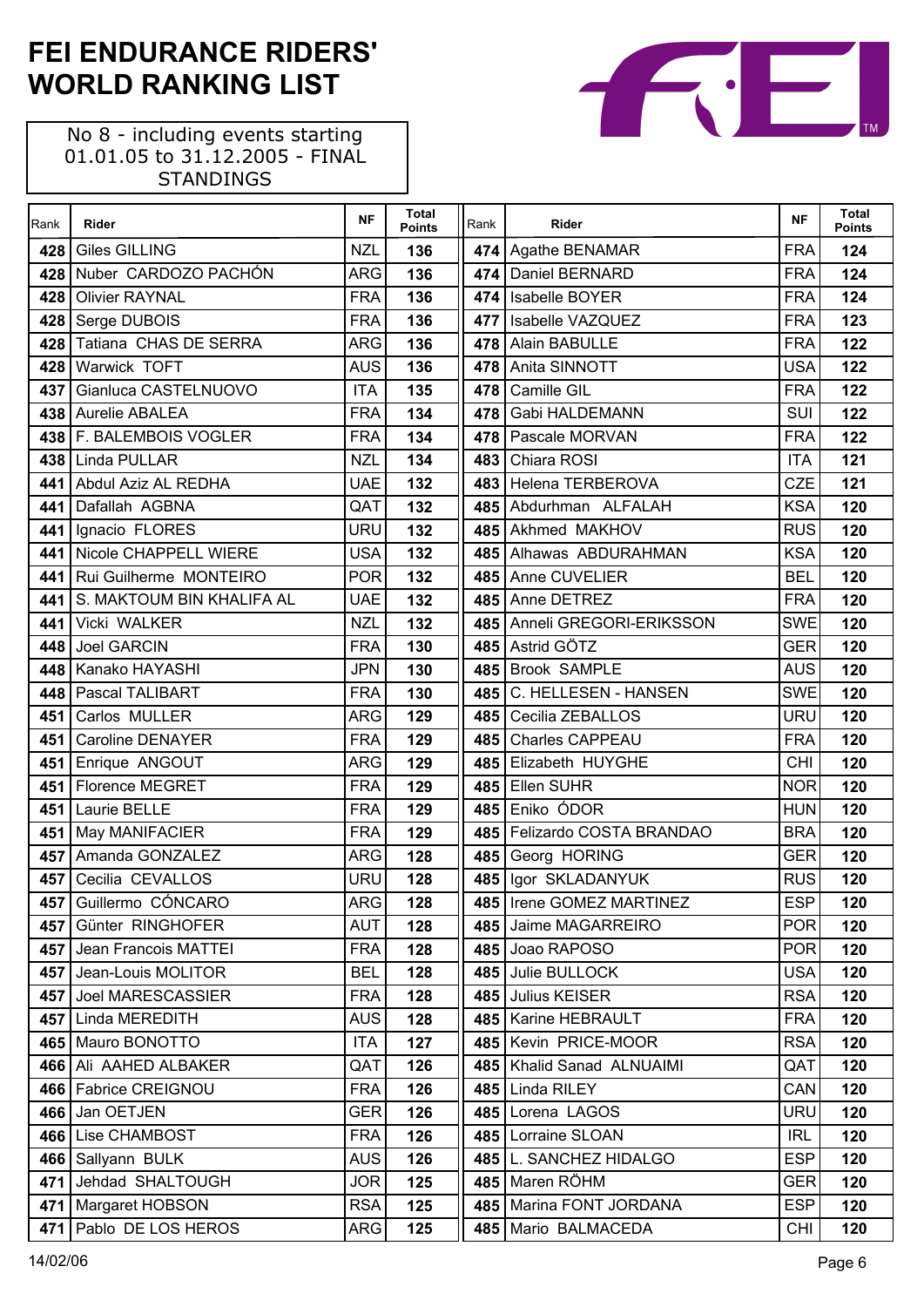No 8 - including events starting 01.01.05 to 31.12.2005 - FINAL STANDINGS

 $\mathsf{r}$ 

| Rank | <b>Rider</b>                      | <b>NF</b>  | <b>Total</b><br><b>Points</b> | Rank | Rider                       | <b>NF</b>  | <b>Total</b><br><b>Points</b> |
|------|-----------------------------------|------------|-------------------------------|------|-----------------------------|------------|-------------------------------|
| 485  | Miriam KONGEVOLD                  | <b>NOR</b> | 120                           |      | 538 Hanne RONGSTAD          | <b>NOR</b> | 117                           |
| 485  | Murray SMITH                      | <b>NZL</b> | 120                           |      | 538 Helen MCFARLAND         | <b>IRL</b> | 117                           |
| 485  | Nikki MALCOLM                     | GBR        | 120                           |      | 538 Helen TOFT              | <b>AUS</b> | 117                           |
| 485  | Nolwenn JEZEQUEL                  | <b>FRA</b> | 120                           |      | 538 Helena BAAYEN           | <b>NED</b> | 117                           |
| 485  | <b>Peter CHANDLER</b>             | <b>RSA</b> | 120                           |      | 538 H. PINTO LIMA GARCIA    | <b>BRA</b> | 117                           |
| 485  | R KRAL                            | <b>RSA</b> | 120                           |      | 538 Hendrik WESTHUIZEN      | <b>NAM</b> | 117                           |
| 485  | Rahim AL HAMMADI                  | <b>UAE</b> | 120                           | 538  | Jakub KYSELY                | <b>CZE</b> | 117                           |
| 485  | R. HERNANDEZ                      | <b>GUA</b> | 120                           |      | 538 Jannet VAN WIJK         | <b>NED</b> | 117                           |
| 485  | Sandra TEGETHOFF                  | <b>NAM</b> | 120                           |      | 538 Jeanne MARAIS           | <b>RSA</b> | 117                           |
| 485  | Shamsuddin RONI                   | <b>MAS</b> | 120                           |      | 538 John STEVENSON          | <b>NZL</b> | 117                           |
| 485  | Slawomir KOSICKI                  | <b>POL</b> | 120                           | 538  | <b>Keith SUE</b>            | <b>USA</b> | 117                           |
| 485  | Sonia BROWN                       | <b>AUS</b> | 120                           | 538  | Leon LIVERSAGE              | <b>RSA</b> | 117                           |
|      | 485 Stephanie DOUMENGE            | <b>FRA</b> | 120                           |      | 538 Liber MIRABALLES        | <b>URU</b> | 117                           |
| 485  | Susanne THUMER                    | <b>AUT</b> | 120                           |      | 538   Majed Ali AL KAYOUMI  | <b>UAE</b> | 117                           |
| 485  | <b>Sylvain FLORES</b>             | <b>FRA</b> | 120                           |      | 538 Malien LINDFORS         | <b>SWE</b> | 117                           |
| 485  | Teresa GUMHALTER                  | <b>AUT</b> | 120                           |      | 538   Maria HAGMAN-ERIKSSON | <b>SWE</b> | 117                           |
| 485  | W. NORHAFIZI MOHD YASIN           | <b>MAS</b> | 120                           |      | 538   Mark VAN DER OUW      | <b>URU</b> | 117                           |
| 534  | <b>Gerard BETTENFELD</b>          | <b>FRA</b> | 118                           |      | 538   Mary-Anne DORCHESTER  | CAN        | 117                           |
| 534  | Inger PITTER BERTELSEN            | <b>DEN</b> | 118                           | 538  | M. ALI BEHROUZI AL HAMMADI  | <b>UAE</b> | 117                           |
|      | 534 Ingrid BOSTROM                | <b>SWE</b> | 118                           |      | 538 Md Rino ABD RANI        | <b>MAS</b> | 117                           |
| 534  | Simona GARATTI                    | <b>ITA</b> | 118                           |      | 538   Mohammed ALHADI       | <b>KSA</b> | 117                           |
| 538  | Abdullah THAER                    | <b>JOR</b> | 117                           |      | 538 Mohd AZHAR ABU BAKAR    | <b>MAS</b> | 117                           |
| 538  | Adriana BASSO                     | URU        | 117                           | 538  | Mohd IZRY RAZALY            | <b>MAS</b> | 117                           |
|      | 538 A. AL MAKTOUM                 | <b>UAE</b> | 117                           |      | 538 P WANNENBURG            | <b>RSA</b> | 117                           |
| 538  | Ahmed MANSOOR                     | <b>BRN</b> | 117                           |      | 538 Pablo GARCIA            | <b>URU</b> | 117                           |
| 538  | Alberto DIAZ DE VALDES            | <b>CHI</b> | 117                           |      | 538 Paulo BRANCO            | <b>POR</b> | 117                           |
| 538  | Andries JOOSTE                    | <b>NAM</b> | 117                           | 538  | Pedro STAFANI MARINO        | <b>BRA</b> | 117                           |
|      | 538 Andrzej PIWNICKI              | POL        | 117                           |      | 538   Péter KULIER          | <b>HUN</b> | 117                           |
|      | 538 Annick THEPAULT               | <b>FRA</b> | 117                           |      | 538 Pierre OLLIVIER         | <b>FRA</b> | 117                           |
|      | 538 Annie JOPPE                   | <b>GBR</b> | 117                           |      | 538 Prikryl PAVOL           | <b>SVK</b> | 117                           |
|      | 538 Annika GÄRTNER                | <b>GER</b> | 117                           |      | 538   Rashid Amroo ALHAMIDI | QAT        | 117                           |
|      | 538 Avril BRUCE                   | <b>GBR</b> | 117                           |      | 538 Rouslan GEKIEV          | <b>RUS</b> | 117                           |
| 538  | Ayta TURKOGLU                     | <b>TUR</b> | 117                           | 538  | Saleh ALKETHER              | <b>KSA</b> | 117                           |
| 538  | Christophe NOGUEIRA               | <b>FRA</b> | 117                           | 538  | Silvia Maria EGUCHI         | <b>BRA</b> | 117                           |
| 538  | Claudio SILVERA                   | <b>URU</b> | 117                           | 538  | Stefaans TSHOBENG           | <b>RSA</b> | 117                           |
|      | 538 D. KAMARUDDIN BIN ABDUL GHANI | <b>MAS</b> | 117                           | 538  | <b>Thierry VERRHIEST</b>    | <b>FRA</b> | 117                           |
| 538  | Diego OMAR SANCHEZ                | <b>ARG</b> | 117                           | 538  | <b>Tobias DOYER</b>         | <b>RSA</b> | 117                           |
| 538  | Dolores CABERO PARRA              | <b>ESP</b> | 117                           | 538  | Tonje DANIELSON             | <b>NOR</b> | 117                           |
| 538  | Elaine BOTES                      | <b>NAM</b> | 117                           | 598  | Anita LAMB                  | <b>NZL</b> | 116                           |
| 538  | <b>Elroy KARIUS</b>               | CAN        | 117                           | 599  | Sofia STRAND                | <b>SWE</b> | 115                           |
| 538  | Fabienne DUSSERRE                 | <b>FRA</b> | 117                           | 600  | A WENTZEL                   | <b>RSA</b> | 114                           |
| 538  | F. AL KHALLIFA                    | QAT        | 117                           |      | 600 Alfonso STRIANO         | <b>ITA</b> | 114                           |
|      | 538 Fausto FIORUCCI               | ITA        | 117                           |      | 600 Ali AL ROMAITHI         | <b>UAE</b> | 114                           |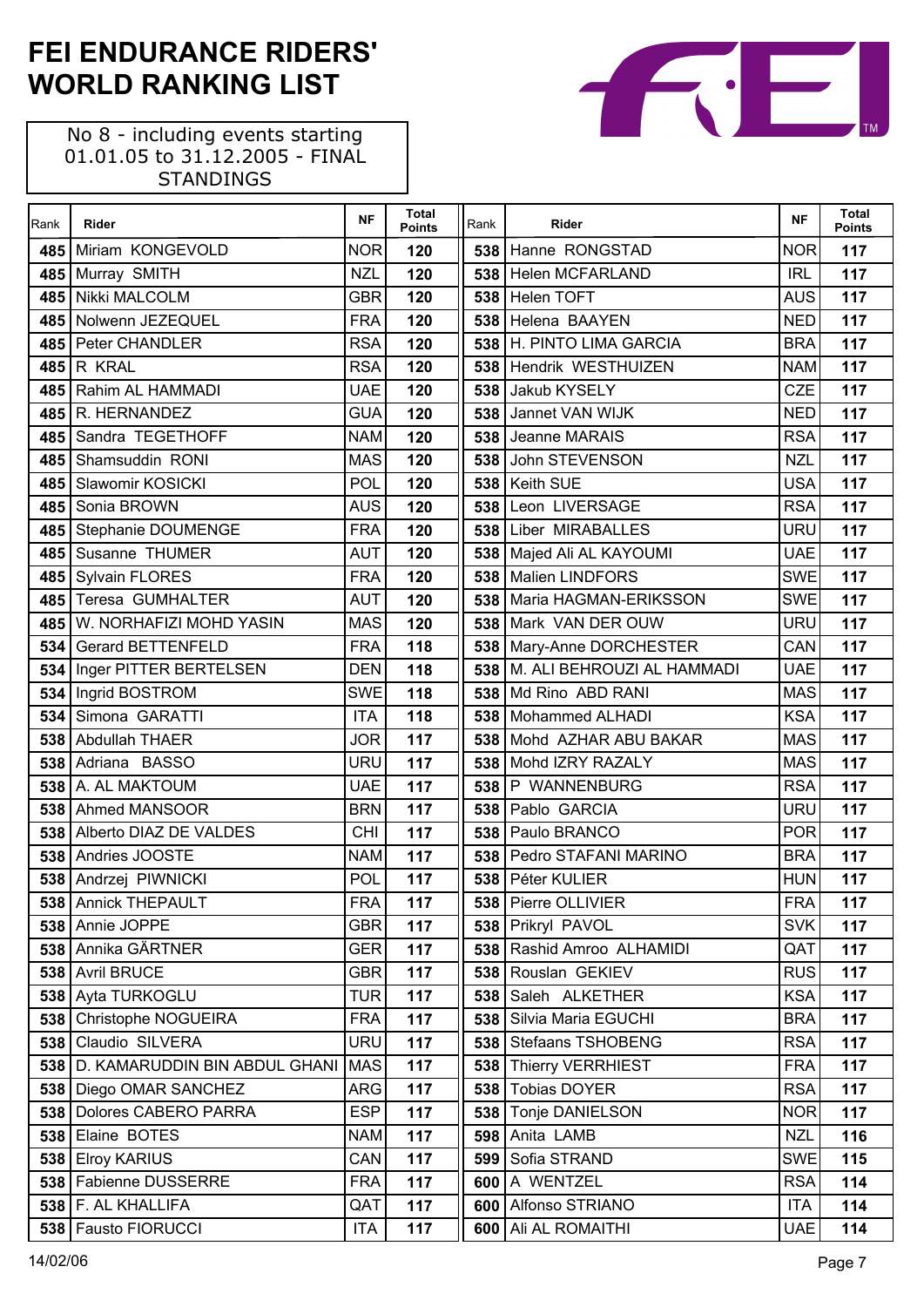No 8 - including events starting 01.01.05 to 31.12.2005 - FINAL STANDINGS

 $\mathsf{r}$ 

| Rank | Rider                        | <b>NF</b>  | <b>Total</b><br><b>Points</b> | Rank  | Rider                       | <b>NF</b>  | <b>Total</b><br><b>Points</b> |
|------|------------------------------|------------|-------------------------------|-------|-----------------------------|------------|-------------------------------|
| 600  | Ali ESSA MANSOOR             | <b>BRN</b> | 114                           | 644   | Pio Juan OLASCOAGA          | URU        | 112                           |
| 600  | <b>Bin Khalid AL KHALIFA</b> | <b>BRN</b> | 114                           | 644 l | Romain LAPORTE              | <b>FRA</b> | 112                           |
| 600  | <b>Charlotte ROBINSON</b>    | <b>GBR</b> | 114                           | 644   | Trevor COPELAND             | <b>NZL</b> | 112                           |
| 600  | Denis PESCE                  | <b>FRA</b> | 114                           |       | 649 Abdul Rahman SULITIAN   | QAT        | 111                           |
| 600  | <b>Eduard PENNING</b>        | <b>RSA</b> | 114                           |       | 649 Adnan Sultan ALNAMI     | QAT        | 111                           |
| 600  | Emil STEFEK                  | <b>CZE</b> | 114                           |       | 649 Andre VEYSSIERE         | <b>FRA</b> | 111                           |
| 600  | Frans SAUBEK                 | <b>NAM</b> | 114                           | 649   | André VIDIZ                 | <b>BRA</b> | 111                           |
| 600  | Gemma PARKIN                 | <b>GBR</b> | 114                           |       | 649 Andrea HASSEL           | <b>GER</b> | 111                           |
| 600  | Guro Karoline AASE           | <b>NOR</b> | 114                           | 649   | Anna GUGUNAVA               | <b>GEO</b> | 111                           |
| 600  | Guy DVIR                     | <b>CZE</b> | 114                           | 649   | Anna HILDENBORG             | <b>SWE</b> | 111                           |
| 600  | <b>Habib AL</b>              | <b>UAE</b> | 114                           | 649   | Antoio MORENO               | <b>ESP</b> | 111                           |
| 600  | <b>Homoad ALSHAMREI</b>      | <b>KSA</b> | 114                           | 649   | Béla BÁNYAI                 | <b>HUN</b> | 111                           |
| 600  | Jeff TOWNSEND                | <b>USA</b> | 114                           | 649   | C RICH                      | <b>RSA</b> | 111                           |
| 600  | João MEXIA DE ALMEIDA        | <b>POR</b> | 114                           | 649   | Carolyn PACEY               | <b>GBR</b> | 111                           |
| 600  | John CRANDELL III            | <b>USA</b> | 114                           | 649   | <b>Dirk LATEGAN</b>         | <b>RSA</b> | 111                           |
| 600  | Josefin DODERER              | <b>GER</b> | 114                           | 649   | Dato Abdullah B. TAIB       | <b>MAS</b> | 111                           |
| 600  | Linda MOSS                   | <b>AUS</b> | 114                           | 649   | Dominique EVRARD            | <b>BEL</b> | 111                           |
| 600  | <b>Lucy SNOOK</b>            | <b>USA</b> | 114                           | 649   | Donna VENEBLES              | CAN        | 111                           |
| 600  | M. NEGRAES DE ABREU PEREIRA  | <b>BRA</b> | 114                           | 649   | Eduardo SANCHEZ HIDALGO     | <b>ESP</b> | 111                           |
| 600  | Maren KUNER                  | <b>GER</b> | 114                           |       | 649 E. XALABARDER SAGALES   | <b>ESP</b> | 111                           |
| 600  | Mohammed SAEED               | <b>KSA</b> | 114                           |       | 649 Emma Louise OWEN        | <b>GBR</b> | 111                           |
| 600  | M. BIN MUHAMAD               | <b>MAS</b> | 114                           | 649   | <b>Esteban FORT</b>         | <b>URU</b> | 111                           |
| 600  | Mohd RAMLI BIN WAHAB         | <b>MAS</b> | 114                           | 649   | <b>Francois KERIEL</b>      | <b>FRA</b> | 111                           |
| 600  | Mohd Sanad ALNUAIMI          | QAT        | 114                           | 649   | <b>Giel BRONKHORST</b>      | <b>NAM</b> | 111                           |
| 600  | Neysa KLEIN                  | CAN        | 114                           | 649   | Hanna DAVYDZENKA            | <b>BLR</b> | 111                           |
| 600  | Norhisham B ISRIS            | <b>MAS</b> | 114                           | 649   | Hashem ALHASHEM             | <b>KSA</b> | 111                           |
| 600  | Olesia MARCHENKO             | <b>KAZ</b> | 114                           | 649   | Isahak BIN WAN ABDULLAH     | <b>MAS</b> | 111                           |
| 600  | Pablo PATINO                 | <b>URU</b> | 114                           |       | 649 J. RODRIGUEZ BERENGUER  | <b>ESP</b> | 111                           |
|      | 600 Pat O REILLY             | <b>IRL</b> | 114                           |       | 649 Janice COCKLEY-ADAMS    | <b>GBR</b> | 111                           |
| 600  | P. MARISCAL GARRIDO-FALLA    | <b>ESP</b> | 114                           |       | 649 J. BERNA HERNANDEZ      | <b>ESP</b> | 111                           |
| 600  | <b>Pavel PRIKRYL</b>         | <b>SVK</b> | 114                           |       | 649 Ji GROBBLER             | <b>RSA</b> | 111                           |
| 600  | Pierre BAZE                  | <b>FRA</b> | 114                           |       | 649 Joanna MCCORD           | <b>AUS</b> | 111                           |
| 600  | Rene ALVAREZ                 | <b>CHI</b> | 114                           | 649   | Jorge BUSTOS                | <b>ARG</b> | 111                           |
| 600  | <b>Rudy TARASANTCHI</b>      | <b>BRA</b> | 114                           |       | 649   J. QUADRADO FILIPE    | <b>POR</b> | 111                           |
| 600  | Sian GRIFFITHS               | <b>GER</b> | 114                           | 649   | Kirsten-Jasmin PETERSEN     | GER        | 111                           |
| 600  | Silvio CEZARINO              | <b>BRA</b> | 114                           | 649   | Laura SEEGERS               | <b>RSA</b> | 111                           |
| 600  | Valentina DE PRA             | <b>ITA</b> | 114                           | 649   | Lucilo FERNANDEZ            | <b>ARG</b> | 111                           |
| 600  | W. SLOAN                     | <b>RSA</b> | 114                           |       | 649   Marcelo STEINBRUCH    | <b>BRA</b> | 111                           |
| 600  | William MOSCONI              | <b>FRA</b> | 114                           | 649 I | Maria Noel CERISOLA         | URU        | 111                           |
| 642  | Len BORNMAN                  | <b>RSA</b> | 113                           |       | 649   Marjolein VOS-STURRUS | <b>NED</b> | 111                           |
| 642  | <b>RENE DE LANGE</b>         | <b>RSA</b> | 113                           | 649   | Michael GRIFFIN             | <b>IRL</b> | 111                           |
| 644  | Daniel DUSSERRE              | <b>FRA</b> | 112                           | 649   | Mohammed IDRES              | <b>KSA</b> | 111                           |
| 644  | Oriol CASALS FORES           | <b>ESP</b> | 112                           |       | 649   M. AL HASSAN          | <b>BRN</b> | 111                           |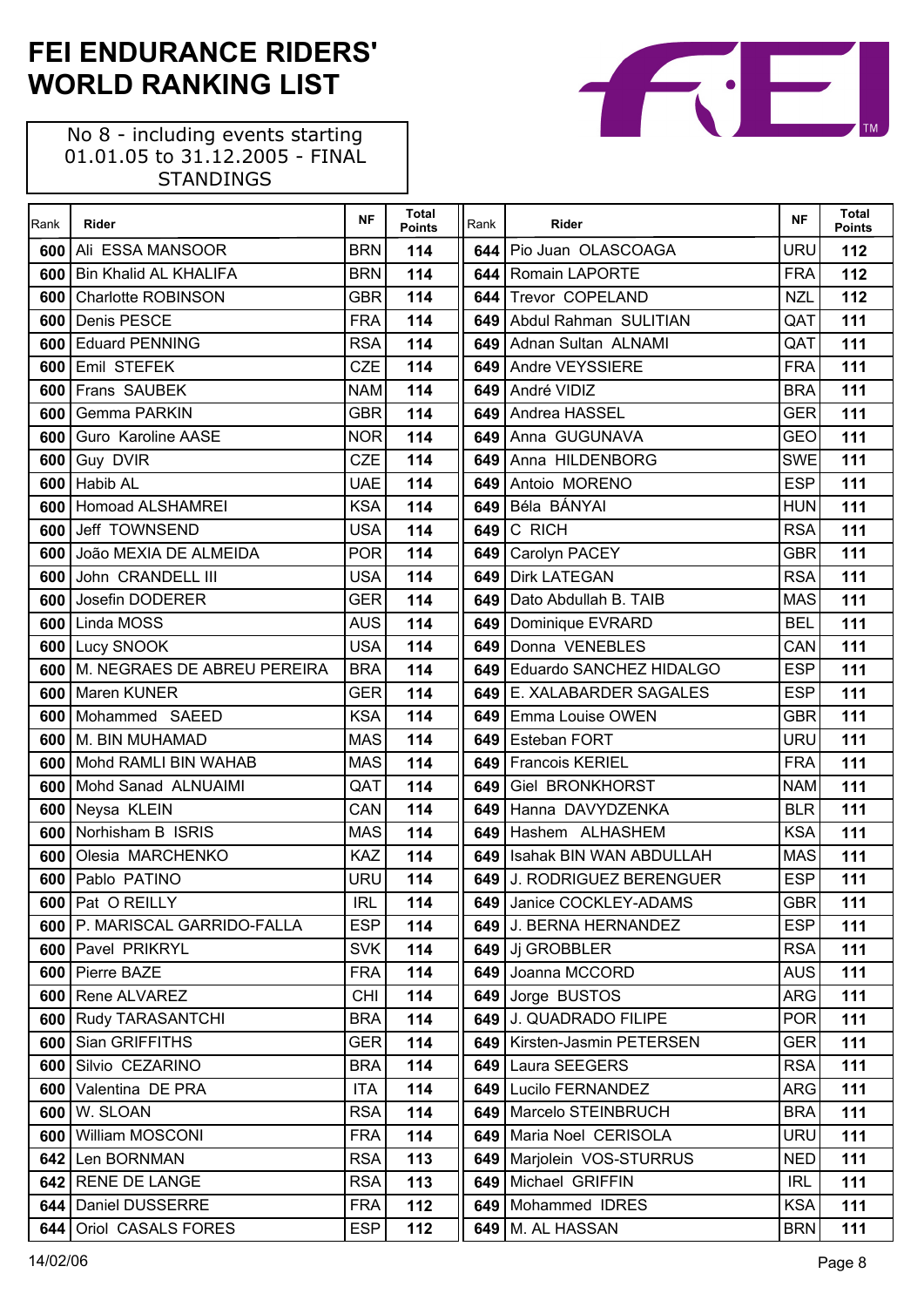| Rank | Rider                        | <b>NF</b>  | <b>Total</b><br><b>Points</b> | Rank | Rider                      | <b>NF</b>  | <b>Total</b><br><b>Points</b> |
|------|------------------------------|------------|-------------------------------|------|----------------------------|------------|-------------------------------|
| 649  | Otilio GONZALEZ TORA-O       | <b>ESP</b> | 111                           | 708  | <b>Marcel LAENENS</b>      | <b>BEL</b> | 108                           |
| 649  | Patricia MARQUET             | <b>FRA</b> | 111                           |      | 708 M. TABORDA FERREIRA    | <b>POR</b> | 108                           |
| 649  | Pedro GODINHO                | <b>POR</b> | 111                           | 708  | Mario SCHIOPPA NETO        | <b>BRA</b> | 108                           |
| 649  | Peter BIRKETT                | <b>NZL</b> | 111                           |      | 708 Misty ROSE             | <b>AUS</b> | 108                           |
| 649  | Pierre ARNOULD               | <b>BEL</b> | 111                           | 708  | Mohammed ALDEKHEEL         | <b>KSA</b> | 108                           |
| 649  | Raja ADIB HARIZ              | <b>MAS</b> | 111                           |      | 708 Pratap SINGH           | <b>BRN</b> | 108                           |
| 649  | Roelof ROUX                  | <b>RSA</b> | 111                           | 708  | Rahman Abdul MAKSOUD       | <b>EGY</b> | 108                           |
| 649  | Sabine STEINBECK             | <b>GER</b> | 111                           | 708  | Roberto MANZONI            | <b>ITA</b> | 108                           |
| 649  | Sarah ENGSBURG               | <b>USA</b> | 111                           | 708  | Roberto VALLEJOS           | <b>ARG</b> | 108                           |
| 649  | Ursula SCHUDER               | <b>GER</b> | 111                           | 708  | Shirin AI RASIKH           | <b>JOR</b> | 108                           |
| 649  | Veronica MUNRO               | <b>AUS</b> | 111                           | 708  | <b>Sumer BHANWAR SINGH</b> | <b>IND</b> | 108                           |
| 649  | Willem GOOSEN                | <b>RSA</b> | 111                           |      | 708 Susan HAWES            | <b>GBR</b> | 108                           |
| 649  | Y. AI BLOUSHI                | <b>UAE</b> | 111                           |      | 708 Tracy-Lee WHITEHEAD    | <b>AUS</b> | 108                           |
| 702  | Eloina FERNANDEZ VEGA        | <b>ESP</b> | 110                           | 708  | Trish BEAL-PRESTON         | <b>RSA</b> | 108                           |
| 702  | <b>Pascal PASQUALAGGI</b>    | <b>FRA</b> | 110                           | 708  | Vladimir GLEIM             | <b>KAZ</b> | 108                           |
|      | 702 Rebbeca HARRIS           | USA        | 110                           |      | 747 Florencia QUIROGA      | <b>ARG</b> | 107                           |
|      | 702 Selwyn BOLER             | <b>NZL</b> | 110                           | 748  | Eric CARSANA               | <b>FRA</b> | 106                           |
|      | 702 Stephanie SAMPER         | <b>FRA</b> | 110                           | 748  | Ghazi MOHD AL DOSERI       | <b>BRN</b> | 106                           |
| 702  | Thomas EFFENHAUSER           | <b>GER</b> | 110                           | 748  | Michele MICHELINI          | <b>ITA</b> | 106                           |
|      | 708 A. RAHMAN FETIAS         | QAT        | 108                           |      | 751 Abdurhman ALHAWAS      | <b>KSA</b> | 105                           |
| 708  | Ahmed MOHAMMED               | <b>KSA</b> | 108                           | 751  | Ahmed HUSSEIN              | <b>BRN</b> | 105                           |
|      | 708 Alejandro CORBO          | URU        | 108                           | 751  | Ali ALHASHEM               | <b>KSA</b> | 105                           |
| 708  | Alena KALIANKOVICK           | <b>BLR</b> | 108                           | 751  | Bruce MOORE                | <b>AUS</b> | 105                           |
| 708  | Andrea STRIEGLER             | <b>GER</b> | 108                           | 751  | Carolina NEVES             | <b>URU</b> | 105                           |
| 708  | Anna WELCH                   | <b>GBR</b> | 108                           | 751  | Cassandra SCHULER          | <b>USA</b> | 105                           |
| 708  | Antonio BRAS MOURA           | <b>POR</b> | 108                           | 751  | <b>Celine SCHWARTZ</b>     | <b>FRA</b> | 105                           |
| 708  | <b>Bettina WEIDNER</b>       | <b>GER</b> | 108                           | 751  | Connie WALKER              | <b>USA</b> | 105                           |
|      | 708   Buniyamin NORLAILY     | <b>MAS</b> | 108                           |      | 751   Diego TELLO          | <b>ARG</b> | 105                           |
|      | 708 Dinah ROJEK              | <b>USA</b> | 108                           |      | 751 Gerda HANSEN           | <b>DEN</b> | 105                           |
| 708  | Douglas VAN NIEKERK          | <b>RSA</b> | 108                           | 751  | Harald GRINSCHGL           | <b>AUT</b> | 105                           |
|      | 708 Elmarie KLEYNHANS        | <b>BOT</b> | 108                           | 751  | Henk BOTES                 | <b>RSA</b> | 105                           |
|      | 708   F. MANUBENS VERGARA    | <b>ESP</b> | 108                           | 751  | Ibragim MASHUKOV           | <b>RUS</b> | 105                           |
|      | 708 Gregorio DIAZ            | <b>BRA</b> | 108                           | 751  | Jaber R. ALSAAQ            | QAT        | 105                           |
| 708  | Harbey GELDENHUYS            | <b>RSA</b> | 108                           | 751  | Jean LEGRON                | <b>FRA</b> | 105                           |
|      | 708   Hmottosatyawan RACHMAD | <b>MAS</b> | 108                           | 751  | Jeremy REYNOLDS            | <b>USA</b> | 105                           |
|      | <b>708 J LE ROUX</b>         | <b>RSA</b> | 108                           | 751  | João SUSANO                | <b>POR</b> | 105                           |
| 708  | Jabor BINAR                  | <b>UAE</b> | 108                           | 751  | József TÓTH                | <b>HUN</b> | 105                           |
| 708  | Jason MCAFEE                 | USA        | 108                           | 751  | Maciej KACPRZYK            | <b>CZE</b> | 105                           |
|      | 708 Kirsten DEUSS            | <b>NZL</b> | 108                           | 751  | Miguel Joaquim POTES       | <b>POR</b> | 105                           |
| 708  | <b>Kirsty MOODY</b>          | <b>AUS</b> | 108                           | 751  | Mohd Jasim RAHIMI          | <b>UAE</b> | 105                           |
| 708  | Larry HANDZIUK               | CAN        | 108                           | 751  | Mohd Nawaf ALTHANI         | QAT        | 105                           |
| 708  | Laura WOODS                  | <b>RSA</b> | 108                           | 751  | Monica COMAS MOLIST        | <b>ESP</b> | 105                           |
|      | 708 Luciana GRANDE           | <b>BRA</b> | 108                           | 751  | Moses SEELO                | <b>RSA</b> | 105                           |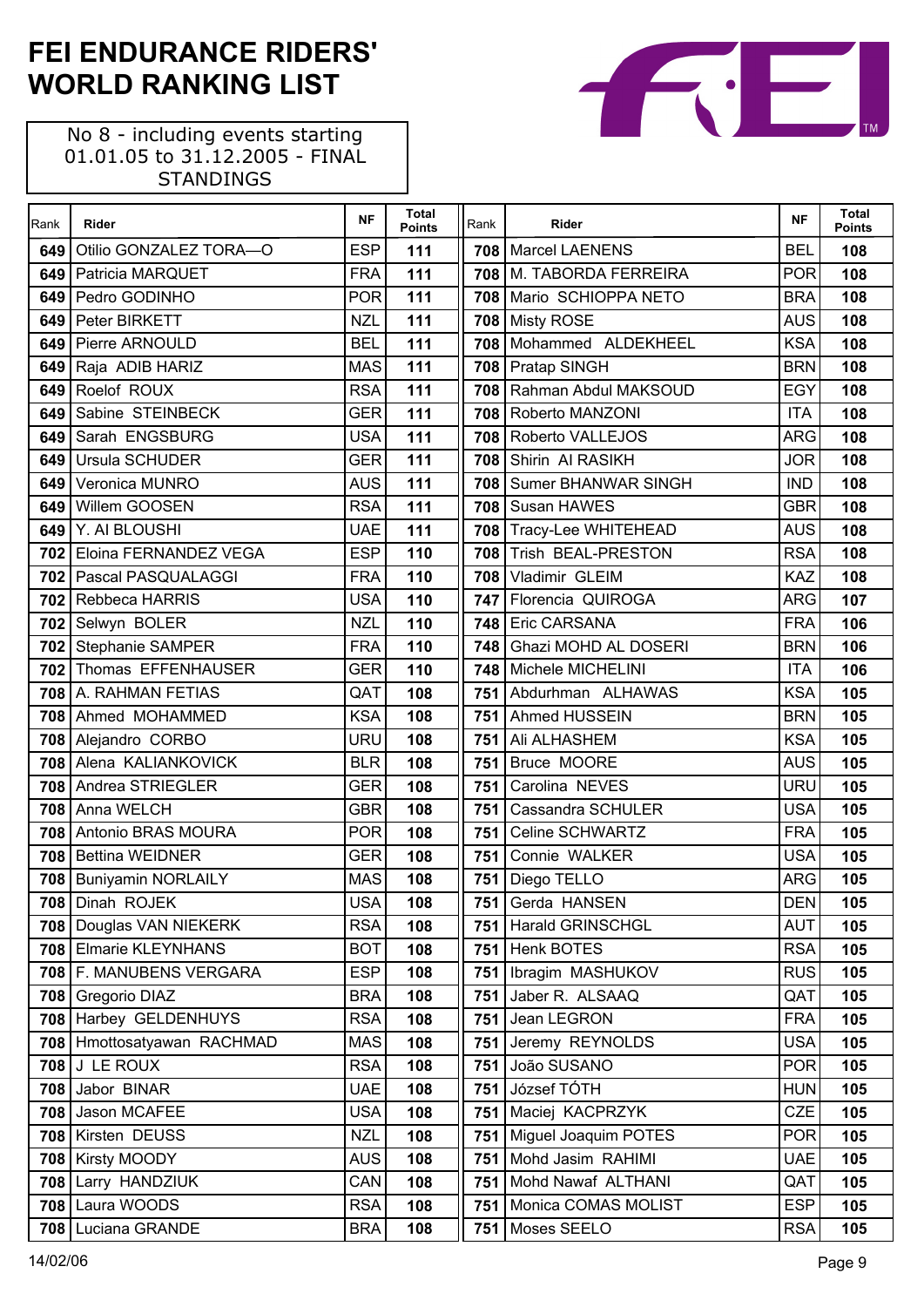No 8 - including events starting 01.01.05 to 31.12.2005 - FINAL STANDINGS

| Rank | Rider                                       | <b>NF</b>                | <b>Total</b><br><b>Points</b> | Rank  | Rider                                           | <b>NF</b>                | <b>Total</b><br><b>Points</b> |
|------|---------------------------------------------|--------------------------|-------------------------------|-------|-------------------------------------------------|--------------------------|-------------------------------|
| 751  | N DERCKSEN                                  | <b>RSA</b>               | 105                           | 788 l | Yousif ALI TAHER                                | <b>BRN</b>               | 102                           |
| 751  | Norlaily BUNTIYAMIN                         | <b>MAS</b>               | 105                           |       | 788 Yves PREVEIRAUD                             | <b>FRA</b>               | 102                           |
| 751  | Onno GRUND                                  | <b>NED</b>               | 105                           | 820   | Anne WACH                                       | <b>FRA</b>               | 101                           |
| 751  | Penny WINTER                                | <b>RSA</b>               | 105                           |       | 820 Marine FLORES                               | <b>FRA</b>               | 101                           |
| 751  | R SCHAFER                                   | <b>RSA</b>               | 105                           | 820   | Marisa GOYENECHE                                | <b>ARG</b>               | 101                           |
| 751  | Sarah ADAMS                                 | <b>AUS</b>               | 105                           |       | 820   Pascal QUEMERAIS                          | <b>FRA</b>               | 101                           |
| 751  | So-Yeoun AHN                                | <b>KOR</b>               | 105                           | 824   | Deborah DE SHON                                 | <b>USA</b>               | 100                           |
| 751  | Sylvie HERARD                               | <b>FRA</b>               | 105                           |       | 824 R. STAFISSI BURICCA                         | <b>ITA</b>               | 100                           |
| 751  | <b>Tracey LYNN</b>                          | <b>AUS</b>               | 105                           | 826   |                                                 | <b>BRN</b>               | 99                            |
| 784  | Anna Lena WAGNER                            | SUI                      | 104                           |       | 826 Alet JANSSEN                                | <b>NAM</b>               | 99                            |
| 785  | Daniela LORENZO                             | <b>ARG</b>               | 103                           | 826   | Anneli ERIKSSON                                 | <b>SWE</b>               | 99                            |
| 785  | Fernando PRESTTI                            | <b>ARG</b>               | 103                           |       | 826   Bander BEN MAHFOTH                        | <b>KSA</b>               | 99                            |
| 785  | Melody THEOLISSAT                           | <b>FRA</b>               | 103                           |       | 826 Biffie DE WET                               | <b>RSA</b>               | 99                            |
| 788  | A. HELAL AL JENAIBI                         | <b>UAE</b>               | 102                           |       | 826 Carl BRUNO                                  | <b>USA</b>               | 99                            |
| 788  | A. ABDUL RAHMAN FETAIS                      | QAT                      | 102                           | 826   | <b>Christine WAGNER</b>                         | SUI                      | 99                            |
| 788  | Alexandra NORTH                             | <b>USA</b>               | 102                           |       | 826 Craig ELLISON                               | <b>AUS</b>               | 99                            |
| 788  | André CAEIRO                                | <b>POR</b>               | 102                           |       | 826   Diane WOODWARD                            | <b>USA</b>               | 99                            |
| 788  | Bärbel BÜCHTING                             | <b>GER</b>               | 102                           |       | 826 Fahad HAMAD AL ATHBA                        | QAT                      | 99                            |
| 788  | <b>Bibi VAN HEERDEN</b>                     | <b>RSA</b>               | 102                           |       | 826   Francesco IOVINO                          | <b>ITA</b>               | 99                            |
| 788  | <b>Bradford Michael SMITH</b>               | <b>FRA</b>               | 102                           |       | 826 G. COSTA                                    | <b>ARG</b>               | 99                            |
| 788  | <b>Fiona HAMILTON</b>                       | <b>GBR</b>               | 102                           |       | 826 Goofy MOTHOWAGAE                            | <b>BOT</b>               | 99                            |
| 788  | Hana BISHOUTY                               | <b>JOR</b>               | 102                           |       | 826 Jacques ARNOULD                             | <b>BEL</b>               | 99                            |
| 788  | Hans SAULSE                                 | <b>NAM</b>               | 102                           | 826   | Jose Maria VIAR CANALES                         | <b>ESP</b>               | 99                            |
| 788  | Helen BOWKETT                               | <b>AUS</b>               | 102                           |       | 826   Kara THOMAS                               | <b>USA</b>               | 99                            |
| 788  | Jennifer LEWIS                              | <b>USA</b>               | 102                           |       | 826 Luis LAMAS                                  | <b>POR</b>               | 99                            |
| 788  | K NELL                                      | <b>RSA</b>               | 102                           |       | 826 Murat NAKHUSHEV                             | <b>RUS</b>               | 99                            |
| 788  | Lizani LE ROUX                              | <b>RSA</b>               | 102                           |       | 826   Paul SWARD                                | <b>AUS</b>               | 99                            |
| 788  | Luís Fernando VARANDA                       | <b>BRA</b>               | 102                           |       | 826 Roger CODINA BAU                            | <b>ESP</b>               | 99                            |
|      | 788 María Alejandra AMADEO                  | <b>ARG</b>               | 102                           |       | 826 Ronald SPROAT                               | USA                      | 99                            |
|      | 788 Maria WAGROWSKA                         | POL                      | 102                           |       | 826 Roslan BIN OSMAN                            | <b>MAS</b>               | 99                            |
|      | 788   Marie-Louise ANDERSSON                | <b>SWE</b>               | 102                           |       | 826 Ryszard ZIELINSKI                           | POL                      | 99                            |
|      | 788 Mathew SAMPLE                           | <b>AUS</b>               | 102                           |       | 826 Salah ALSEED                                | <b>KSA</b>               | 99                            |
| 788  | Mohd IZRY RAZALI                            | <b>MAS</b>               | 102                           | 826   | Shane BUTTLER<br>826 S. ARROYO DOS SANTOS FILHO | <b>AUS</b>               | 99                            |
|      | 788 Mohd Noaf ALTHANI<br>788 Ncamile LUFELE | QAT                      | 102                           |       |                                                 | <b>BRA</b>               | 99                            |
|      |                                             | <b>RSA</b>               | 102                           | 826   | Swartbooi MJIKA                                 | <b>RSA</b><br><b>RSA</b> | 99                            |
| 788  | Olivier GRADWOHL                            | <b>FRA</b>               | 102                           | 826   | W STEENKAMP<br>Yvan LE MAOU                     |                          | 99                            |
| 788  | Omar ADAM<br>788 Robert RIBLEY              | <b>SUD</b><br><b>USA</b> | 102                           | 826   | 826 Zajac AGNIESZKA                             | <b>FRA</b><br><b>CZE</b> | 99<br>99                      |
|      | 788 Ruth COMAS MOLIST                       | <b>ESP</b>               | 102                           | 856   | <b>Christine FILIPPI</b>                        | <b>FRA</b>               |                               |
| 788  | Samatha THOMSON                             | <b>USA</b>               | 102<br>102                    |       | 856 Helene CHRISTIANSEN                         | <b>DEN</b>               | 98<br>98                      |
| 788  | Soslan DZIRAEV                              | <b>RUS</b>               | 102                           | 856   | <b>Hugues PETEL</b>                             | <b>FRA</b>               | 98                            |
|      | 788 Sue REED                                | <b>AUS</b>               | 102                           | 859   | Ahmed ALI BIN HARMASH                           | <b>UAE</b>               | 96                            |
|      | 788 Valentina DIAZ                          | URU                      |                               |       | Albert BELLEC                                   | <b>FRA</b>               | 96                            |
|      |                                             |                          | 102                           | 859   |                                                 |                          |                               |

TМ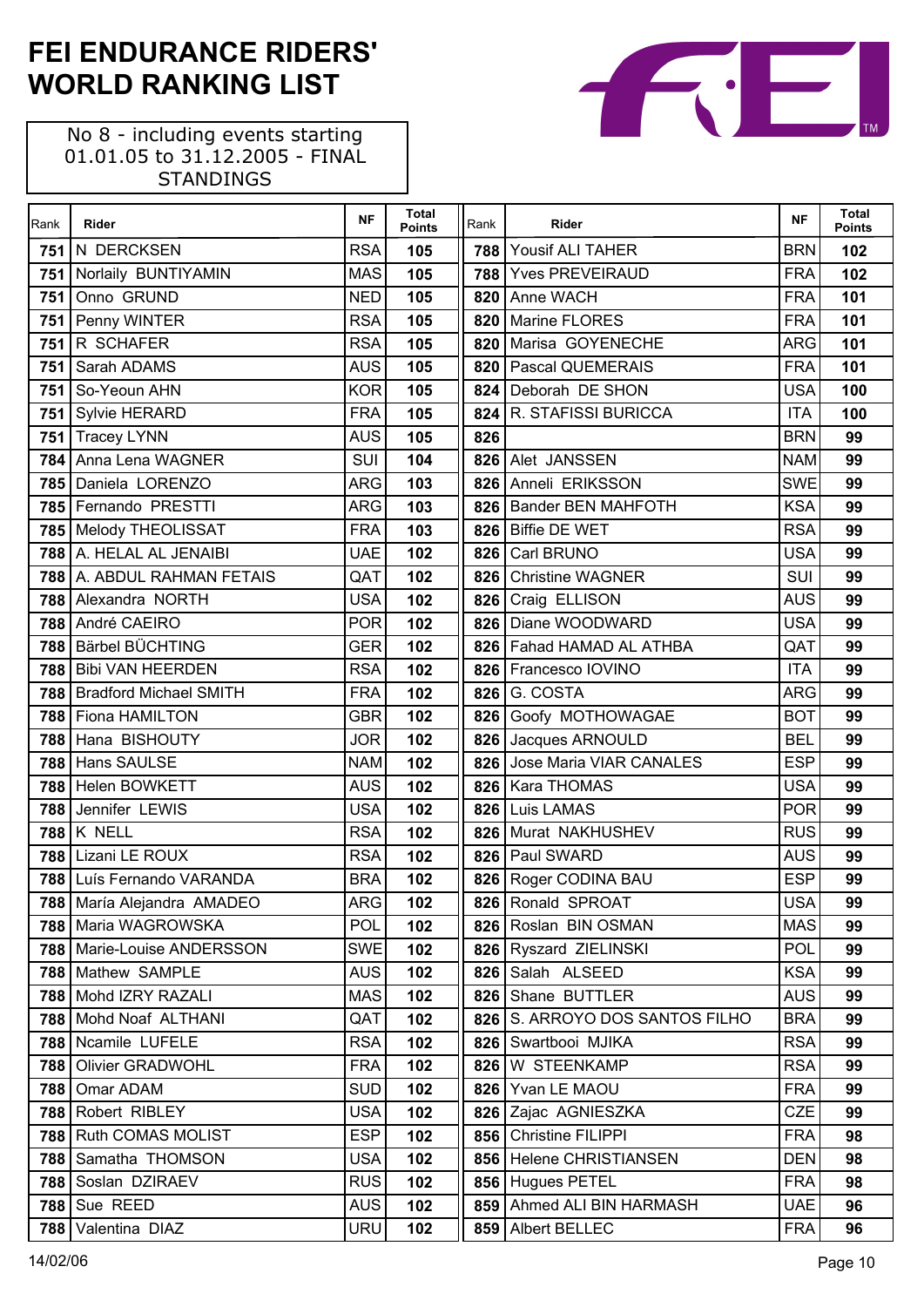No 8 - including events starting 01.01.05 to 31.12.2005 - FINAL STANDINGS

 $\Gamma$ 

| Rank | Rider                      | <b>NF</b>  | <b>Total</b><br><b>Points</b> | Rank             | Rider                          | <b>NF</b>  | <b>Total</b><br><b>Points</b> |
|------|----------------------------|------------|-------------------------------|------------------|--------------------------------|------------|-------------------------------|
| 859  | Ali ALTED AL BAKER         | <b>KSA</b> | 96                            | 891              | <b>Jesus MACHUCA DE CASTRO</b> | <b>ESP</b> | 93                            |
| 859  | Andrei PECHERKIN           | <b>RUS</b> | 96                            |                  | 891 K. FALKE-SCHMIDT           | <b>GER</b> | 93                            |
| 859  | <b>Brigitte PREVEIRAUD</b> | <b>FRA</b> | 96                            | 891              | Krista ALDERDICE               | <b>USA</b> | 93                            |
| 859  | Elodie REY                 | <b>FRA</b> | 96                            | 891              | Kristen SAGAR                  | <b>AUS</b> | 93                            |
| 859  | Erika KARLSSON             | <b>SWE</b> | 96                            | 891              | Lee BYEONG GUK                 | <b>MAS</b> | 93                            |
| 859  | Hagen KÄLBERER             | <b>GER</b> | 96                            | 891              | Machel GREYLING                | <b>RSA</b> | 93                            |
| 859  | Henning RYKAART            | <b>RSA</b> | 96                            | 891              | Maithan AHMED                  | <b>BRN</b> | 93                            |
| 859  | <b>Hilal ABBAS</b>         | <b>BRN</b> | 96                            | 891              | Mohd IBRAHIM AL HAMMADI        | <b>UAE</b> | 93                            |
| 859  | Hussain BADER              | <b>BRN</b> | 96                            | 891              | Mohd Muburak AL NEYADI         | <b>UAE</b> | 93                            |
| 859  | Ivan FONDRIEST             | <b>ITA</b> | 96                            |                  | 891 Salman AL JALALAH          | <b>BRN</b> | 93                            |
| 859  | J. ALBALUSHI               | QAT        | 96                            |                  | 891 Sergio GREGORIO            | <b>ITA</b> | 93                            |
| 859  | Jane RADNY                 | <b>MAS</b> | 96                            |                  | 891 Stagg NEWMAN               | <b>USA</b> | 93                            |
| 859  | Jean Yves FLAJEUL          | <b>FRA</b> | 96                            |                  | 916   Katarzyna WIKAREK        | POL        | 91                            |
| 859  | J. BARBERENA PINTO         | <b>ESP</b> | 96                            |                  | 917 Atta MOHAMMED MOHAMMAD     | QAT        | 90                            |
| 859  | <b>J. AL SAMARRAIE</b>     | <b>GER</b> | 96                            |                  | 917 Audrey ARNAUD              | <b>FRA</b> | 90                            |
| 859  | J. DE SOUZA NAVES          | <b>BRA</b> | 96                            |                  | 917 Catherine GERMONPREZ       | <b>BEL</b> | 90                            |
| 859  | Jorge GIORLANDINI          | <b>ARG</b> | 96                            |                  | 917 Chaiwichit PHIPHITKUL      | <b>MAS</b> | 90                            |
| 859  | Khalifa SALEN AL FORA      | <b>UAE</b> | 96                            |                  | 917 Christine LAFABRIE         | <b>FRA</b> | 90                            |
| 859  | Lindsay GRAHAM             | <b>IRL</b> | 96                            | 917 <sub>l</sub> | Daniela BLASI                  | <b>ITA</b> | 90                            |
| 859  | M. AL ROMEIHI              | <b>BRN</b> | 96                            |                  | 917 Fahad Hamad ALAADBA        | QAT        | 90                            |
| 859  | M. SINGH HUKAM SINGH       | <b>IND</b> | 96                            |                  | 917 Francesc PONT RIFA         | <b>ESP</b> | 90                            |
| 859  | Neil HOY                   | <b>AUS</b> | 96                            |                  | 917 Ines LISKOW                | <b>GER</b> | 90                            |
| 859  | Oates PAULA                | <b>AUS</b> | 96                            | 917              | Jacobus DE KOK                 | <b>RSA</b> | 90                            |
| 859  | Paloma RUIZ CANADAS        | <b>ESP</b> | 96                            |                  | 917 Kamila URBANCZYK           | POL        | 90                            |
| 859  | Rassie ERASMUS             | <b>RSA</b> | 96                            |                  | 917 Kareem FAISALAL            | <b>BRN</b> | 90                            |
| 859  | Rinus VAN DER MERWE        | <b>NAM</b> | 96                            |                  | 917 Maher ALAHMADEI            | <b>KSA</b> | 90                            |
| 887  | Alejandro ALVAREZ          | <b>ARG</b> | 95                            |                  | 917 Mj JACKSON                 | <b>USA</b> | 90                            |
| 887  | <b>Christine YEOMAN</b>    | <b>GBR</b> | 95                            | 917              | Neil DERKSEN                   | <b>RSA</b> | 90                            |
|      | 889 Sally HALL             | GBR        | 94                            |                  | 917 Pietro BUONAGIUNTO         | <b>ITA</b> | 90                            |
| 889  | Viviane TENET              | <b>FRA</b> | 94                            |                  | 917 R. TERRIZA RACERO          | <b>ESP</b> | 90                            |
| 891  | A. AGBNA AHMED             | <b>SUD</b> | 93                            |                  | 917 Seppo MAKELA               | <b>NZL</b> | 90                            |
| 891  | Andrea MASON               | <b>NZL</b> | 93                            | 917              | Thia VAN NIEKERK               | <b>RSA</b> | 90                            |
| 891  | Anja HENNE                 | GER        | 93                            | 936              | Sandrine BLOT                  | <b>FRA</b> | 89                            |
| 891  | Azamat BZHAMBEEV           | <b>RUS</b> | 93                            |                  | 936 Sylvain BOYER              | <b>FRA</b> | 89                            |
| 891  | Benedicte ARROU VIGNOD     | <b>FRA</b> | 93                            |                  | 938 Artur SALLES               | <b>BRA</b> | 88                            |
| 891  | Casper VAN HEERDEN         | <b>RSA</b> | 93                            | 938              | Doris FREI                     | SUI        | 88                            |
| 891  | <b>Christoph SCHORK</b>    | USA        | 93                            | 938              | Loffie V AN DER MERWE          | <b>RSA</b> | 88                            |
| 891  | Daniel ABBUD HADDAD        | <b>BRA</b> | 93                            | 941              | A. ALJABER                     | QAT        | 87                            |
| 891  | Erwan DROUMAGUET           | <b>FRA</b> | 93                            | 941 I            | Abdullah ALSHAHRANI            | <b>KSA</b> | 87                            |
| 891  | <b>Frederic DUVAL</b>      | <b>FRA</b> | 93                            |                  | 941 Ahmed SAEED AL KAMDA       | <b>UAE</b> | 87                            |
| 891  | Ghanim MASOOD ALI          | <b>UAE</b> | 93                            | 941              | Antonio MORENO ZAPATA          | <b>ESP</b> | 87                            |
| 891  | G. NUNEZ DE ARENAS CORDOBA | <b>ESP</b> | 93                            | 941              | Belinda KOLEK                  | <b>AUS</b> | 87                            |
| 891  | Jacques LALLEZ             | <b>FRA</b> | 93                            | 941              | David PEREZ MARTIN             | <b>ESP</b> | 87                            |

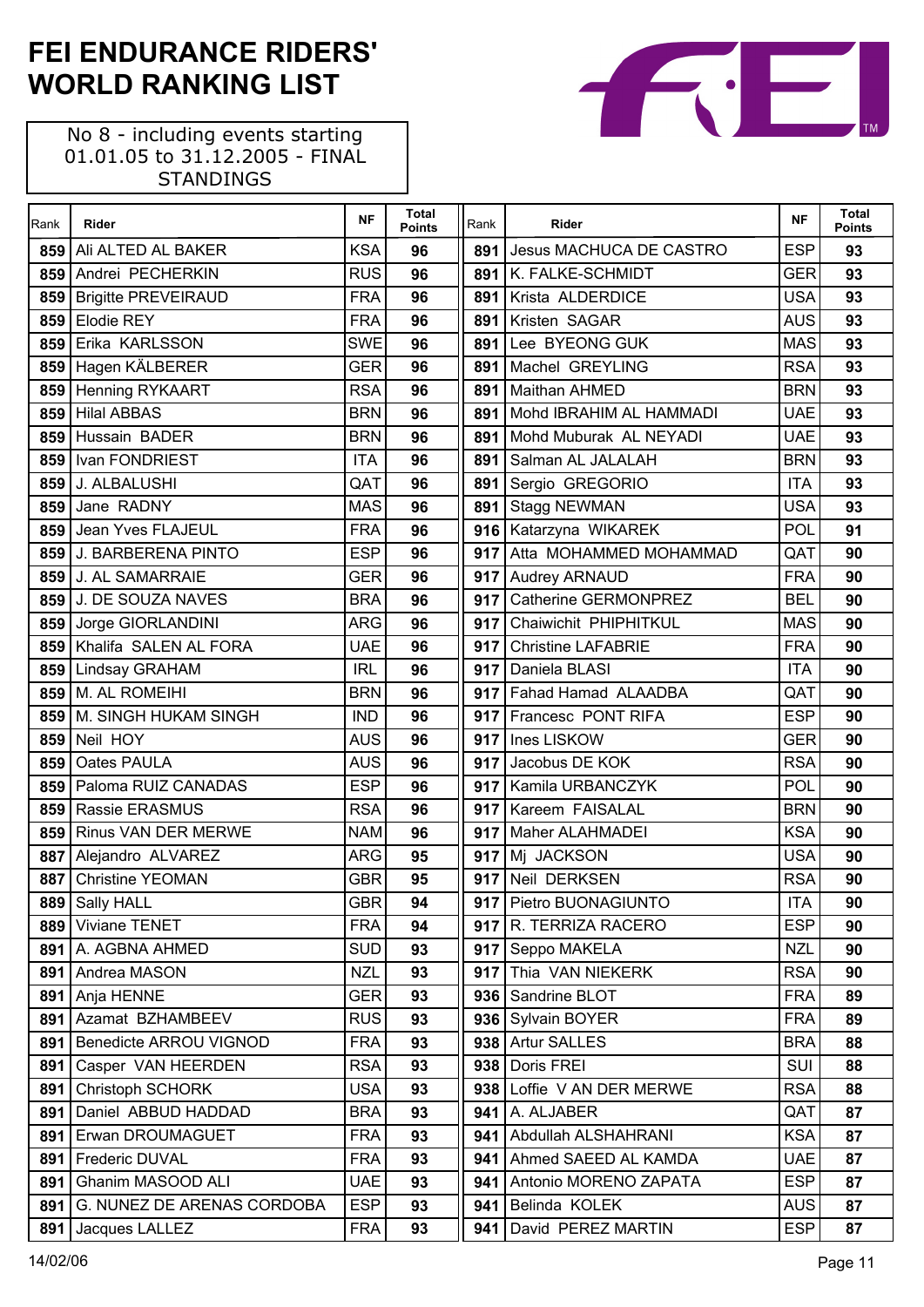No 8 - including events starting 01.01.05 to 31.12.2005 - FINAL STANDINGS

 $\Gamma$ 

| Rank | <b>Rider</b>             | <b>NF</b>  | <b>Total</b><br><b>Points</b> | Rank   | Rider                         | <b>NF</b>  | <b>Total</b><br><b>Points</b> |
|------|--------------------------|------------|-------------------------------|--------|-------------------------------|------------|-------------------------------|
| 941  | Dube PRICE-MOOR          | <b>RSA</b> | 87                            |        | 988 Christian BIGEAST         | <b>FRA</b> | 81                            |
| 941  | Eleonora LEVATI          | <b>ITA</b> | 87                            |        | 988 Cristiano DOLCETTI        | <b>ITA</b> | 81                            |
| 941  | <b>Hal HALL</b>          | <b>USA</b> | 87                            | 988    | Igor SKLADANUK                | <b>RUS</b> | 81                            |
| 941  | Kristen LEBLEIS          | <b>FRA</b> | 87                            |        | 988 Jaki BICKERTON            | <b>NZL</b> | 81                            |
| 941  | Les DAVIE                | <b>NZL</b> | 87                            |        | 988 J. GIRALDO ARETXAGA       | <b>ESP</b> | 81                            |
| 941  | Odile LEBLOND            | <b>FRA</b> | 87                            |        | 988 Mohd AL BLOUSHI           | <b>UAE</b> | 81                            |
| 941  | Pascal PICAVET           | <b>FRA</b> | 87                            |        | 988 Myra FLEMING              | <b>USA</b> | 81                            |
| 941  | Sandra AGUERA            | <b>ARG</b> | 87                            |        | 988 Salvatore NICOLOSI        | <b>ITA</b> | 81                            |
| 941  | Simon FOUQUEROLLE        | <b>FRA</b> | 87                            | 988    | Sarah HUNT ENGSBERG           | <b>USA</b> | 81                            |
| 941  | Stephane BAUDOIN         | <b>FRA</b> | 87                            | 988    | S. AL QASIMI                  | <b>UAE</b> | 81                            |
| 941  | Sylvain DELPECH          | <b>FRA</b> | 87                            | 988    | Thani MOHD AL MUHAIRI         | <b>UAE</b> | 81                            |
| 958  | Dominique LIMAUX         | <b>FRA</b> | 86                            | 988    | <b>Ulla BERNDES</b>           | <b>SWE</b> | 81                            |
| 958  | Marcelo PEREZ            | <b>ARG</b> | 86                            |        | 1002 Ahmed All BIN HARMASH    | <b>UAE</b> | 80                            |
| 958  | Silvia YEBRA ALTIMIRAS   | <b>ESP</b> | 86                            |        | 1002 Barbara PETERSE          | <b>NED</b> | 80                            |
| 958  | Veronica CUNEO           | <b>ARG</b> | 86                            |        | 1002 Battista BONTEMPI        | <b>ITA</b> | 80                            |
| 962  | Loay GHALIB AL SAID      | <b>OMA</b> | 85                            |        | 1002 Bonnie BURGESS           | <b>AUS</b> | 80                            |
|      | 963 Abdulaziz ALMATRODI  | <b>KSA</b> | 84                            |        | 1002 Daniel OLLIVIER          | <b>FRA</b> | 80                            |
|      | 963 A. AL BUAMIM         | <b>UAE</b> | 84                            |        | 1002 Elani DE MEYER           | <b>RSA</b> | 80                            |
| 963  | Ana Maria NOVOA          | <b>BRA</b> | 84                            |        | 1002 Florence FABRE           | <b>FRA</b> | 80                            |
|      | 963 Anne Laure LATOUR    | <b>FRA</b> | 84                            |        | 1002 Frans KOCK               | <b>RSA</b> | 80                            |
| 963  | Antonio PONCE            | <b>ARG</b> | 84                            |        | <b>1002 H. AL MURAISI</b>     | <b>BRN</b> | 80                            |
| 963  | Antonio ROSI             | <b>ITA</b> | 84                            |        | 1002 Helen MC FARLAND         | <b>IRL</b> | 80                            |
| 963  | Carole VAN POPPEL        | <b>AUS</b> | 84                            |        | 1002 Hildegard LAU            | <b>GER</b> | 80                            |
| 963  | Carolyn GILES            | <b>USA</b> | 84                            |        | 1002 João BATISTA             | <b>BRA</b> | 80                            |
| 963  | <b>Christian GERSENT</b> | <b>FRA</b> | 84                            |        | 1002 José Pedro FILIPE        | <b>POR</b> | 80                            |
| 963  | Elisabeth JOHANSSON      | <b>SWE</b> | 84                            |        | 1002 Juan OLAZCOAGA AMAYA     | <b>ARG</b> | 80                            |
| 963  | <b>Gloria VANDERFORD</b> | <b>GBR</b> | 84                            |        | 1002 Julio César CARDOSO      | <b>BRA</b> | 80                            |
| 963  | Herve LESCOP             | <b>FRA</b> | 84                            |        | 1002 Kylie AVERY              | <b>NZL</b> | 80                            |
|      | 963 Jennifer HEARN       | <b>NZL</b> | 84                            |        | 1002 L. BAGAROLLI             | <b>BRA</b> | 80                            |
| 963  | John MOKOENA             | <b>RSA</b> | 84                            |        | 1002   Maria Luz ALTIERI      | <b>ARG</b> | 80                            |
| 9631 | Michael CAMPBELL         | <b>USA</b> | 84                            |        | 1002   Mariana MORELLO        | ARG        | 80                            |
| 963  | Mohd Ahmed ALMUGANI      | <b>PLE</b> | 84                            |        | 1002   Michele VINCENT        | <b>FRA</b> | 80                            |
| 963  | Rohan STANES             | <b>AUS</b> | 84                            | 1002 l | Mishari BADER NAIFE           | <b>KUW</b> | 80                            |
| 963  | Scott HILL               | <b>AUS</b> | 84                            |        | 1002 Newton Filho LIUS        | <b>BRA</b> | 80                            |
| 963  | Sonja FRITSCHI           | SUI        | 84                            |        | 1002 R. AMROO ALMOHANNADI     | QAT        | 80                            |
| 963  | <b>Stephanie ARNAL</b>   | <b>FRA</b> | 84                            |        | 1002 Reni MULLER KNOP         | <b>CHI</b> | 80                            |
| 963  | <b>Stephanie TEETER</b>  | <b>USA</b> | 84                            | 1002   | Sandra SILWA                  | POL        | 80                            |
| 963  | Zaur SHOGENOV            | <b>RUS</b> | 84                            | 1002   | Slawomir SOLECKI              | POL        | 80                            |
| 985  | Gustavo VICENTE          | <b>ARG</b> | 83                            |        | 1002 Sophie O'HARA - SMITH    | <b>GBR</b> | 80                            |
| 985  | HH Sh AL KHALIFA         | <b>BRN</b> | 83                            |        | 1002   T ALSTON               | <b>RSA</b> | 80                            |
| 987  | Catherine BOISSERON      | <b>FRA</b> | 82                            | 1002   | Tanja FICHTL                  | GER        | 80                            |
| 988  | Abdulla Tawaim ALMARRI   | QAT        | 81                            | 1002   | Tatiana GALASSI               | <b>BRA</b> | 80                            |
| 988  | Ahmed PSHUKOV            | <b>RUS</b> | 81                            |        | 1032 B. GRÄFIN VON HARDENBERG | <b>GER</b> | 79                            |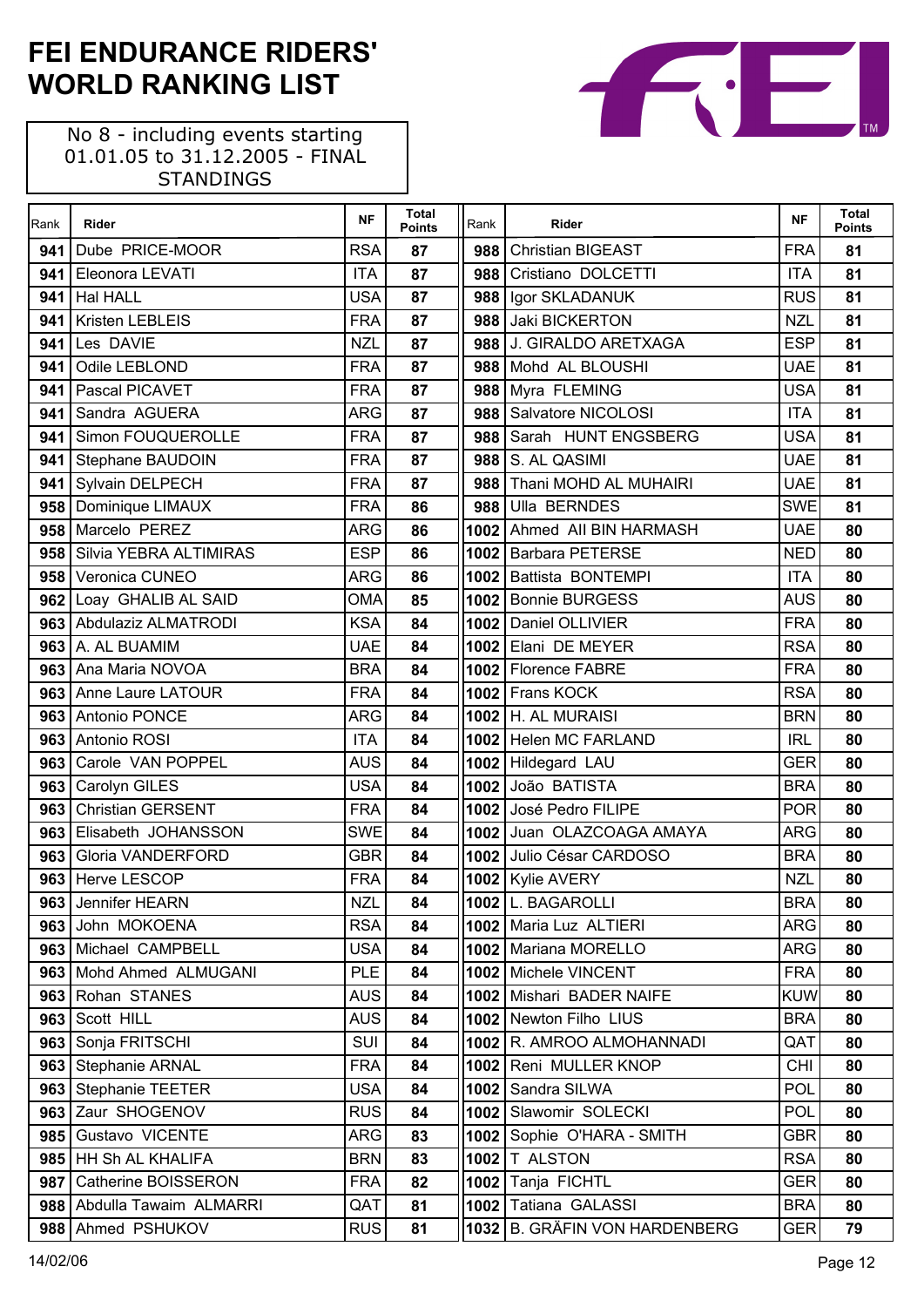No 8 - including events starting 01.01.05 to 31.12.2005 - FINAL STANDINGS

 $\mathsf{r}$ 

| Rank | Rider                        | <b>NF</b>  | <b>Total</b><br><b>Points</b> | Rank | Rider                       | <b>NF</b>  | <b>Total</b><br><b>Points</b> |
|------|------------------------------|------------|-------------------------------|------|-----------------------------|------------|-------------------------------|
| 1033 | Ahmed HAMAD AL RUWAIHI       | <b>BRN</b> | 78                            | 1033 | Vladimir CHALIKOV           | <b>RUS</b> | 78                            |
| 1033 | Alessandra ACUTIS            | SUI        | 78                            |      | 1033 Werner VENTER          | <b>RSA</b> | 78                            |
| 1033 | Alexandre LECO RAZUCK        | <b>BRA</b> | 78                            |      | 1078 Adán CORREA            | <b>ARG</b> | 76                            |
|      | <b>1033</b> Ali ABBAS        | <b>BRN</b> | 78                            |      | 1078 Alessandro F. CARVALHO | <b>BRA</b> | 76                            |
| 1033 | Ana Carla MACIEL             | <b>BRA</b> | 78                            |      | 1078 Alex LUQUE MORAL       | <b>ESP</b> | 76                            |
| 1033 | Andres VILLA                 | COL        | 78                            |      | 1078 A. CARDOSO HONORIO     | <b>BRA</b> | 76                            |
| 1033 | Anna ZEMLA                   | POL        | 78                            |      | 1078 Anna MAKSIMOWICZ       | POL        | 76                            |
| 1033 | <b>Barbara HEINZ</b>         | <b>GER</b> | 78                            |      | 1078 Benita HOLT RASMUSSEN  | <b>DEN</b> | 76                            |
| 1033 | <b>Caroline PONT</b>         | <b>SWE</b> | 78                            |      | 1078 Evelyne BOURDELOT      | <b>FRA</b> | 76                            |
|      | 1033 C. SCHMOUCHKOVITCH      | <b>FRA</b> | 78                            |      | 1078 Francesco GRACIS       | <b>ITA</b> | 76                            |
| 1033 | Celine LEGROS                | <b>FRA</b> | 78                            |      | <b>1078 H SMIT</b>          | <b>RSA</b> | 76                            |
|      | 1033 D. OLIVARES DE VIVERO   | <b>ARG</b> | 78                            |      | 1078 Hal V. HALL            | <b>USA</b> | 76                            |
| 1033 | Dean CHAMBERLAIN             | <b>AUS</b> | 78                            | 1078 | <b>Isabelle SAVIN</b>       | <b>FRA</b> | 76                            |
|      | 1033   Dianne WALSCH         | <b>AUS</b> | 78                            |      | 1078 Johannes TSHOBENG      | <b>RSA</b> | 76                            |
|      | 1033 Els VAN DER MEULEN      | <b>NED</b> | 78                            |      | 1078 Johannes VISSER        | <b>RSA</b> | 76                            |
|      | 1033 Feiruz BOULBOLOVA       | <b>SVK</b> | 78                            |      | 1078 Justin MOUROU          | <b>FRA</b> | 76                            |
|      | 1033 Figaly SURISH FALMIC    | <b>IND</b> | 78                            |      | 1078 Khalifa S. ALHARSHANI  | <b>KUW</b> | 76                            |
|      | 1033 Frederic DEHUT          | <b>BEL</b> | 78                            |      | 1078 Laurent MAUREL         | <b>FRA</b> | 76                            |
| 1033 | Gabriel FLORES               | <b>ARG</b> | 78                            |      | 1078 Lisa Anna DAHMEN       | <b>GER</b> | 76                            |
|      | 1033 Gareth COETZEE          | <b>RSA</b> | 78                            |      | 1078 Megan KING             | <b>RSA</b> | 76                            |
| 1033 | G. LANTZBERG - BARZ          | <b>GER</b> | 78                            |      | 1078 Mina SYNNOVE BLOM      | <b>NOR</b> | 76                            |
|      | 1033 Heike OETJEN            | <b>GER</b> | 78                            |      | 1078 Mirco MAZZOCCHETTI     | <b>ITA</b> | 76                            |
| 1033 | Jorge VILLA                  | COL        | 78                            | 1078 | Nicola MARTIN               | <b>GBR</b> | 76                            |
|      | 1033 Josef WATER             | <b>NAM</b> | 78                            |      | 1078 Pam MILLIKEN MILLKEN   | <b>NZL</b> | 76                            |
|      | 1033 Julien MILETTO          | <b>FRA</b> | 78                            |      | 1078 Paul O'REILLY          | <b>IRL</b> | 76                            |
|      | 1033 Kata FEKETÉNÉ WACHTLER  | <b>HUN</b> | 78                            |      | 1078 Philip GERKE           | <b>AUS</b> | 76                            |
|      | 1033 Loris CANALI            | <b>ITA</b> | 78                            | 1078 | Rita HIER                   | <b>HUN</b> | 76                            |
|      | 1033 Mac Klei SANT ANNA      | <b>BRA</b> | 78                            |      | 1078 Sean TRAFFORD          | <b>NZL</b> | 76                            |
|      | 1033 Maria HAGMAN - ERIKSSON | <b>SWE</b> | 78                            |      | 1078 Silvia ASSI VACARI     | <b>BRA</b> | 76                            |
|      | 1033 Mariette DE MEYER       | <b>RSA</b> | 78                            |      | 1078 Susan REID             | <b>NZL</b> | 76                            |
|      | 1033 Merce OMS MOLIST        | <b>ESP</b> | 78                            | 1078 | <b>Tina BRATAJKA</b>        | <b>DEN</b> | 76                            |
|      | 1033 Mieczlaw SIRY           | POL        | 78                            | 1078 | Vanda TOTOK                 | <b>HUN</b> | 76                            |
|      | 1033 Mirko BOFFITO           | ITA        | 78                            |      | 1108 A. HASSAN AI HAMMADI   | <b>UAE</b> | 75                            |
|      | 1033 Muhammed JEEVA          | <b>RSA</b> | 78                            |      | 1108 Anne Marie BORDAIS     | <b>FRA</b> | 75                            |
|      | 1033 Nicola ROUTLEDGE        | GBR        | 78                            |      | 1108   Brenda COOKE         | CAN        | 75                            |
|      | 1033 Rachael ATKINSON        | <b>GBR</b> | 78                            |      | 1108   Claude PRATVIEL      | <b>FRA</b> | 75                            |
| 1033 | Saad Wahid AL KOORI          | <b>BRN</b> | 78                            | 1108 | Danielle O LOUGHLIN         | <b>AUS</b> | 75                            |
|      | 1033 Sophia B. NEVES         | <b>BRA</b> | 78                            |      | 1108 Deep SINGH DEVL SINGH  | <b>IND</b> | 75                            |
|      | 1033   Thierry POINT         | <b>FRA</b> | 78                            | 1108 | Gaewyn CHURCHILL            | <b>NZL</b> | 75                            |
|      | 1033 Typhaine LEON           | <b>FRA</b> | 78                            |      | 1108 J. GRAGERA RODRIGUEZ   | <b>ESP</b> | 75                            |
| 1033 | Vicki GILES                  | <b>USA</b> | 78                            | 1108 | Johann WILLEMSE             | <b>RSA</b> | 75                            |
|      | 1033 Victor ESPADANAL        | <b>POR</b> | 78                            |      | 1108 Jose Maria BRANCO      | <b>POR</b> | 75                            |
|      | 1033 Virginia ORTIZ EGUILUZ  | <b>ESP</b> | 78                            | 1108 | Lilanie UYS                 | <b>RSA</b> | 75                            |

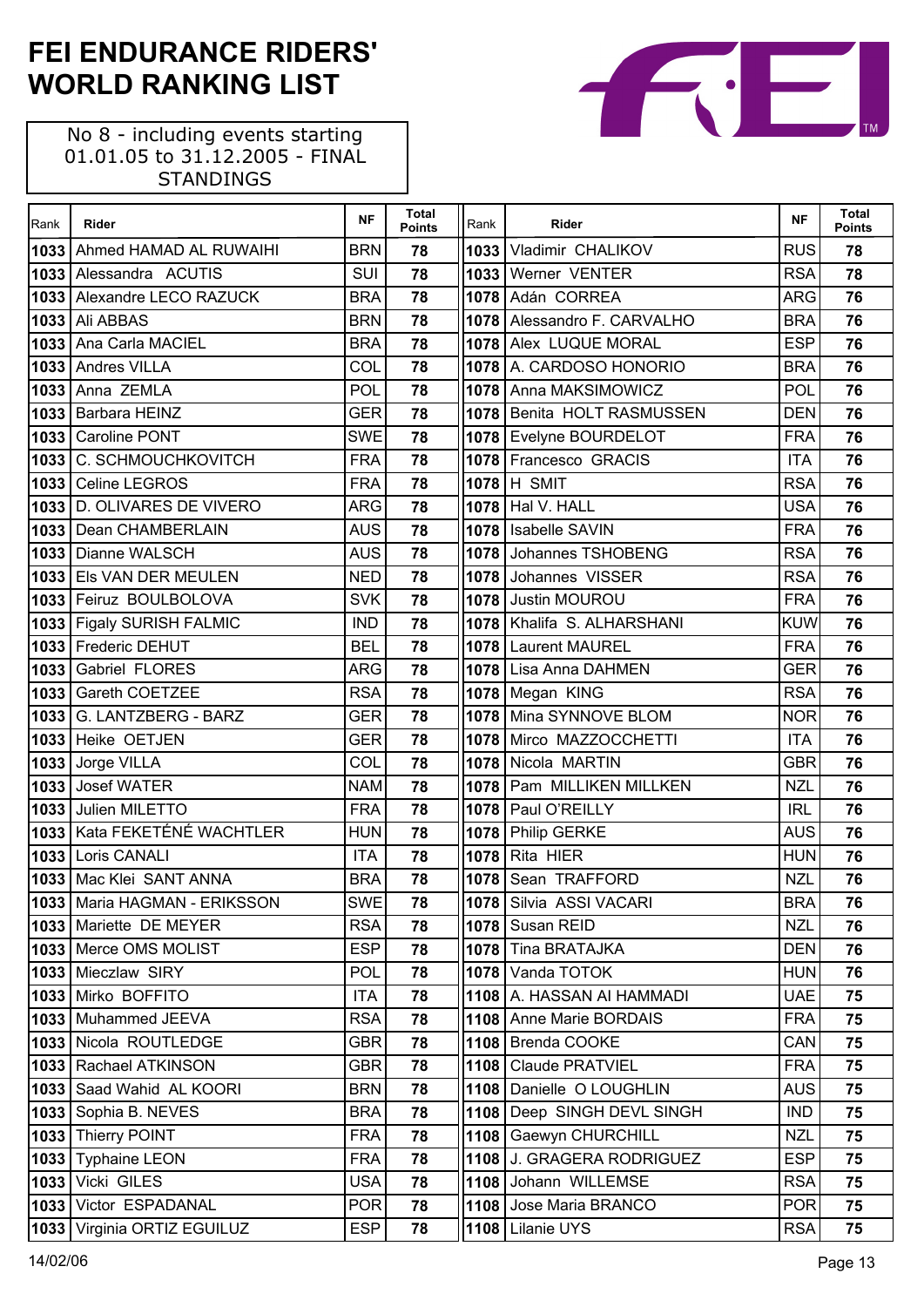| Rank | Rider                            | <b>NF</b>  | Total<br><b>Points</b> | Rank | Rider                        | <b>NF</b>  | <b>Total</b><br><b>Points</b> |
|------|----------------------------------|------------|------------------------|------|------------------------------|------------|-------------------------------|
|      | 1108 M. RASHWAN                  | <b>EGY</b> | 75                     |      | 1146 Gerhard KOTZE           | <b>RSA</b> | 72                            |
|      | 1108 Mohd Yusuf MARZOUQI         | <b>UAE</b> | 75                     |      | 1146 Heather HOYNS           | <b>USA</b> | 72                            |
|      | 1121 Ahmed Hamad AL ROWAIE       | <b>BRN</b> | 74                     |      | 1146 Hirai TAEKO             | <b>JPN</b> | 72                            |
| 1121 | Ali MOHD ALI                     | <b>EGY</b> | 74                     |      | 1146 Ismail MOHD             | <b>UAE</b> | 72                            |
| 1121 | Annegret STEINHART               | <b>GER</b> | 74                     |      | 1146 Javier ETXEZARRETA      | <b>ESP</b> | 72                            |
| 1121 | <b>Catherine MAMBRINI</b>        | <b>FRA</b> | 74                     |      | 1146 J. ARBOIX SANTACREU     | <b>ESP</b> | 72                            |
|      | 1121 Christelle GAGLIARDO        | <b>FRA</b> | 74                     |      | 1146 Jorie DUIZENDSTRA       | <b>NED</b> | 72                            |
|      | 1121 Derryn NIX                  | <b>AUS</b> | 74                     |      | 1146 Kylie WILLIAMS          | <b>AUS</b> | 72                            |
|      | 1121 E. DOS SANTOS MARTINS       | <b>BRA</b> | 74                     |      | 1146 Lindsey GRAHAM          | <b>USA</b> | 72                            |
|      | 1121 Freddy MEURENS              | <b>BEL</b> | 74                     |      | 1146 Marc COMAS              | <b>ESP</b> | 72                            |
|      | 1121   Ibrahim ABDUL RAHIM       | <b>UAE</b> | 74                     |      | 1146 Maria LIBERAL LINS      | <b>BRA</b> | 72                            |
| 1121 | J RUTHERFORD                     | <b>RSA</b> | 74                     |      | 1146 Martina SOMMER          | <b>GER</b> | 72                            |
| 1121 | Janet LAM                        | <b>NED</b> | 74                     |      | 1146 Matteo ZAMPAGI          | <b>ITA</b> | 72                            |
| 1121 | Johanne HVID                     | <b>DEN</b> | 74                     |      | 1146 Michel MEUNIER CARUS    | <b>FRA</b> | 72                            |
|      | 1121 Lehel ZSOLT BALOGH          | <b>HUN</b> | 74                     |      | 1146 Paul BRAND              | <b>NAM</b> | 72                            |
|      | 1121 Lesley-Ann PARKER           | <b>GBR</b> | 74                     |      | 1146 Renee Laure KOCH        | <b>FRA</b> | 72                            |
| 1121 | Marc BOLLAND                     | <b>BEL</b> | 74                     |      | 1146 Richard ARMSTRONG       | <b>NZL</b> | 72                            |
|      | 1121 Munawar SINGH               | <b>BRN</b> | 74                     |      | 1146 Rikke KLOSTER           | <b>DEN</b> | 72                            |
| 1121 | Sandra BECHTER                   | SUI        | 74                     |      | 1146 Riyaz IBRAHIM           | QAT        | 72                            |
| 1121 | Sara BERARDI                     | <b>ITA</b> | 74                     |      | 1146 Saeed ABDULLAH AL KETBI | <b>UAE</b> | 72                            |
| 1121 | Silvia ASSI VACCARI              | <b>BRA</b> | 74                     |      | 1146 Samuel SANTOS SEGURA    | <b>ESP</b> | 72                            |
| 1121 | Sofia MATTE                      | <b>CHI</b> | 74                     |      | 1146 Sheryl HERBERT          | <b>AUS</b> | 72                            |
|      | 1121 Tammy LAMPREY               | <b>AUS</b> | 74                     |      | 1146 Simon BELLOT            | <b>FRA</b> | 72                            |
| 1121 | Vratislav GALLO                  | <b>SVK</b> | 74                     |      | 1146 Stephan LEWIS           | <b>BOT</b> | 72                            |
|      | 1143 Miguel CIARDULLO            | <b>ARG</b> | 73                     |      | 1146 Venka HANSEN            | <b>AUS</b> | 72                            |
|      | 1143 Rubén VERA                  | <b>ARG</b> | 73                     |      | <b>1187   A ANEES</b>        | <b>BRN</b> | 70                            |
|      | 1143 Sergio NOVELLETO            | <b>ARG</b> | 73                     |      | 1187 Alison HIGGINS          | <b>NZL</b> | 70                            |
|      | 1146 A. RAHMAN ABDUL LATIF       | <b>BRN</b> | 72                     |      | 1187 Andre CORIOU            | <b>FRA</b> | 70                            |
|      | 1146   A. DE OLIVEIRA FIGUEIREDO | <b>BRA</b> | 72                     |      | 1187 Andrzej SANECKI         | <b>POL</b> | 70                            |
|      | 1146   Annette HAURUM            | <b>DEN</b> | 72                     |      | 1187 Daniela KRACK           | <b>GER</b> | 70                            |
|      | 1146 Anthony PHILLIPS            | <b>CHI</b> | 72                     |      | 1187 Elsie NEWSOME           | <b>AUS</b> | 70                            |
|      | 1146 António José RODRIGUES      | <b>ESP</b> | 72                     |      | 1187 Emanuele FONDI          | <b>ITA</b> | 70                            |
|      | 1146 Antonio NOVIELLO            | <b>ITA</b> | 72                     |      | 1187 Evelyne WIMMER          | <b>AUT</b> | 70                            |
|      | 1146 Anzor GIGIEV                | <b>RUS</b> | 72                     |      | 1187 Fabiano WERNER          | <b>BRA</b> | 70                            |
|      | 1146   Basher S HAMAD            | <b>KUW</b> | 72                     |      | 1187 Franco BONATI           | <b>ITA</b> | 70                            |
|      | 1146   Baz Mohd ALI MOHD         | <b>PAK</b> | 72                     |      | 1187 Gayle HOLMES            | <b>AUS</b> | 70                            |
|      | 1146   Charles FLOCHLAY          | <b>FRA</b> | 72                     |      | 1187 G. VANDEKERCKHOVE       | <b>FRA</b> | 70                            |
|      | 1146 Chris KING                  | <b>NZL</b> | 72                     |      | 1187 Helga WUNDERER          | <b>AUT</b> | 70                            |
|      | 1146 Christian VANSANTE          | <b>BEL</b> | 72                     |      | 1187 Jabir KHAN              | QAT        | 70                            |
|      | 1146   Claudio MARÍAS            | <b>ARG</b> | 72                     |      | 1187 Jessica GIRALDO ARETXA  | <b>ESP</b> | 70                            |
|      | 1146   Daniel GRANDE             | <b>BRA</b> | 72                     |      | 1187 Jose PIETRONI           | <b>FRA</b> | 70                            |
|      | 1146 Ewelina PREIS               | <b>POL</b> | 72                     |      | 1187 José SEABRA MARINO      | <b>BRA</b> | 70                            |
|      | 1146 Fahad SULAIMAN              | <b>BRN</b> | 72                     |      | 1187 Luciana FURIATTI        | <b>URU</b> | 70                            |

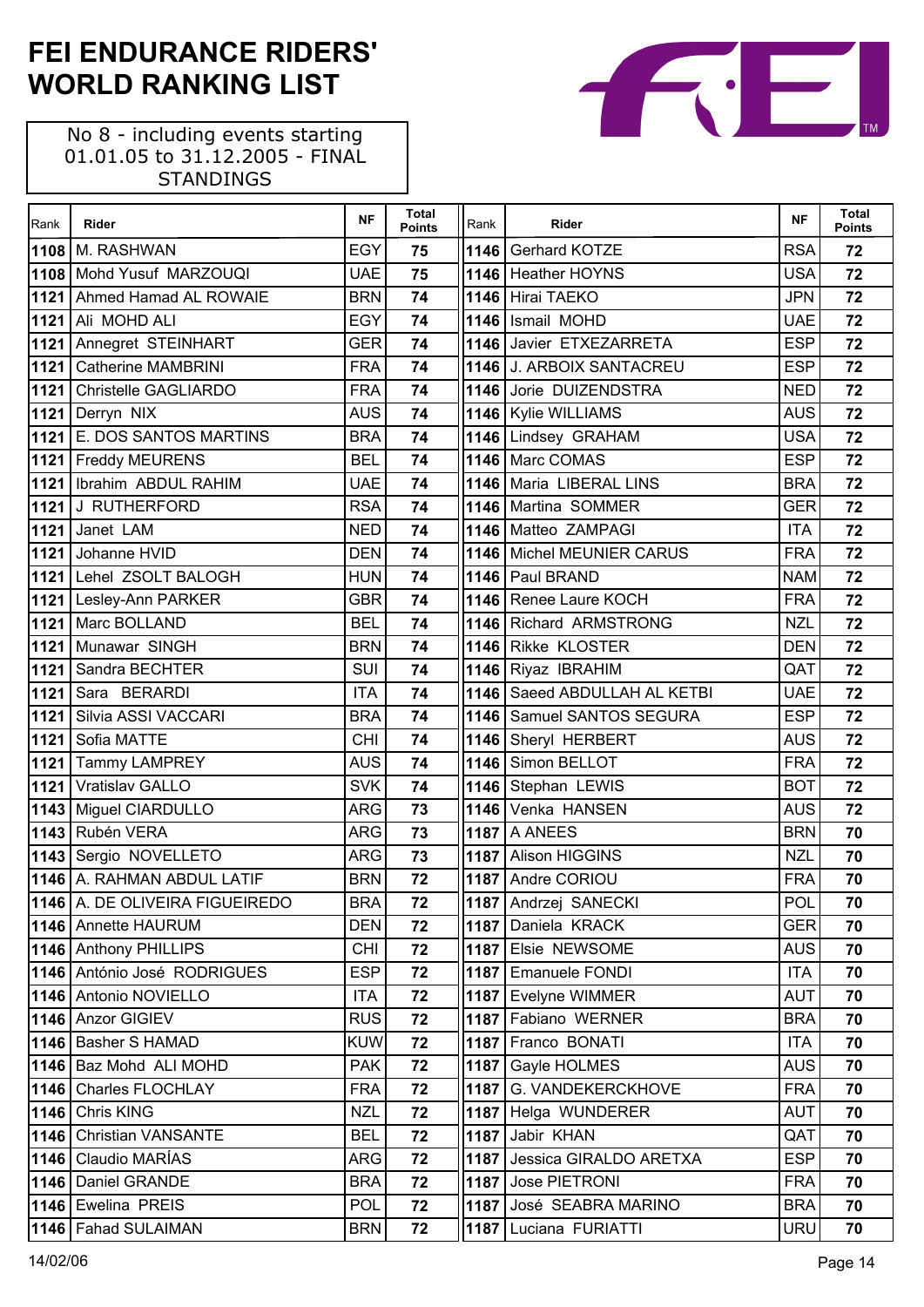| Rank | Rider                          | <b>NF</b>  | <b>Total</b><br><b>Points</b> | Rank | Rider                         | <b>NF</b>  | <b>Total</b><br><b>Points</b> |
|------|--------------------------------|------------|-------------------------------|------|-------------------------------|------------|-------------------------------|
| 1187 | Maria Mercedes LUTZ            | <b>ARG</b> | 70                            |      | <b>1233 Linda DE VOS</b>      | <b>NED</b> | 68                            |
| 1187 | Mickels SCHMARTZ               | <b>LUX</b> | 70                            |      | 1233 Logan LATTA              | <b>NZL</b> | 68                            |
| 1187 | Monica GARUTI                  | <b>ARG</b> | 70                            |      | 1233 Louw CRONJE              | <b>RSA</b> | 68                            |
| 1187 | N BADENHORST                   | <b>RSA</b> | 70                            |      | 1233 L. JUNQUEIRA FILHO       | <b>BRA</b> | 68                            |
| 1187 | Pietro MONETA                  | <b>ITA</b> | 70                            |      | 1233   Martina BRUNNER        | <b>GER</b> | 68                            |
|      | 1187 Saari ZULKEFLI            | <b>MAS</b> | 70                            | 1233 | Om SINGH                      | QAT        | 68                            |
| 1187 | Sara PERRINGERARD              | <b>FRA</b> | 70                            |      | 1233 Pablo NOVOA URENDA       | <b>CHI</b> | 68                            |
|      | 1187 Shayne WILLIAMS           | <b>AUS</b> | 70                            |      | 1233 Philippe TOMAS           | <b>FRA</b> | 68                            |
| 1187 | Siro ZULIAN                    | <b>ITA</b> | 70                            | 1233 |                               | <b>GER</b> | 68                            |
| 1187 | Van DUYN DOYER                 | <b>RSA</b> | 70                            |      | 1233 Ricardo LUDWIG           | <b>CHI</b> | 68                            |
| 1187 | Violeta FRAILE MARTIN          | <b>POR</b> | 70                            |      | 1233 Richard ALLEN            | <b>GBR</b> | 68                            |
|      | 1187 Yousuf A. BUHAMEED        | <b>KUW</b> | 70                            |      | 1233 Safag SEROUR SAFAG       | <b>KUW</b> | 68                            |
|      | 1217   Bheru SINGH INDA        | <b>IND</b> | 69                            |      | 1233   Sebastian FERNANDEZ    | <b>ARG</b> | 68                            |
|      | 1217 D. SINGH RAM SINGH        | <b>IND</b> | 69                            |      | 1233 Sonia BOURLE             | <b>FRA</b> | 68                            |
|      | 1217 Jenny ANNETTS             | <b>AUS</b> | 69                            | 1233 | <b>Ulla GADE</b>              | <b>DEN</b> | 68                            |
| 1217 | Jordi FRANCUS BOIX             | <b>ESP</b> | 69                            |      | <b>1263 A JORDAAN</b>         | <b>RSA</b> | 66                            |
| 1217 | <b>Katia FILJAK</b>            | <b>FRA</b> | 69                            |      | 1263 A. AL SUWAITEEN          | QAT        | 66                            |
| 1217 | Laura ESTEVEZ ZAMBRANO         | <b>ESP</b> | 69                            |      | 1263 Ander MATO GARCIA        | <b>ESP</b> | 66                            |
|      | 1217 Madelon LANE              | <b>AUS</b> | 69                            |      | 1263   Anne Francois ARGOUD   | <b>FRA</b> | 66                            |
|      | 1217   M. FERNANDEZ            | URU        | 69                            |      | 1263 Barry AKERS              | <b>AUS</b> | 66                            |
| 1217 | Mitsuko MASUI                  | <b>JPN</b> | 69                            |      | 1263   Caroline PAUL          | <b>FRA</b> | 66                            |
| 1217 | R. HUSSAIN                     | <b>PAK</b> | 69                            |      | 1263 Christian DELARUE        | <b>FRA</b> | 66                            |
| 1217 | Ronel DELPORT                  | <b>NAM</b> | 69                            | 1263 | Dominique PLASSARD            | <b>FRA</b> | 66                            |
| 1217 | <b>Rose Marie PENFORNIS</b>    | <b>FRA</b> | 69                            |      | 1263 Esteban LOPEZ            | <b>ARG</b> | 66                            |
| 1217 | <b>Scarlett PONCIN GERMAIN</b> | <b>FRA</b> | 69                            |      | 1263 Everdien WINK            | <b>NED</b> | 66                            |
|      | 1217 Tammy ROBINSON            | <b>USA</b> | 69                            |      | 1263 Franco PITTI             | <b>ITA</b> | 66                            |
| 1217 | Tom HUTCHINSON                 | <b>USA</b> | 69                            |      | 1263 Joan MORET ROQUET        | <b>ESP</b> | 66                            |
|      | 1217 Tuzem GEHOV               | <b>RUS</b> | 69                            |      | 1263 João VAZ-FREIRE          | <b>POR</b> | 66                            |
|      | 1233 Alexis CHAVARDES          | <b>FRA</b> | 68                            |      | 1263 Jodie PATTERSON          | <b>NZL</b> | 66                            |
|      | 1233 Ali AL HARBY              | <b>BRN</b> | 68                            |      | 1263 Johanna GAL              | <b>FRA</b> | 66                            |
| 1233 | Aneta BIDERMAN                 | POL        | 68                            |      | <b>1263</b> Len LAW           | <b>AUS</b> | 66                            |
| 1233 | Antonio GARCIA                 | <b>POR</b> | 68                            |      | 1263 L. VAN NIEUWENHUIZEN     | <b>RSA</b> | 66                            |
| 1233 | <b>Bornia LIHIDEB</b>          | <b>FRA</b> | 68                            |      | 1263 Louisa MUIR BROWN        | <b>NZL</b> | 66                            |
| 1233 | Deborah DUSSY                  | SUI        | 68                            |      | 1263 L. DE MOURA DORIA GRANDE | <b>BRA</b> | 66                            |
| 1233 | Donatella ACCAMPI              | <b>ITA</b> | 68                            |      | 1263 Lucie DEBRUERE           | <b>FRA</b> | 66                            |
|      | 1233   F BREYTENBACH           | <b>RSA</b> | 68                            |      | 1263 Ludwig OBERHOLZER        | <b>RSA</b> | 66                            |
| 1233 | G. LANTZBERG-BARTZ             | <b>GER</b> | 68                            |      | 1263   Manuel MIRA            | <b>POR</b> | 66                            |
| 1233 | Ilse HUGO                      | <b>RSA</b> | 68                            | 1263 | Marie-Astride ROMAIN          | <b>FRA</b> | 66                            |
| 1233 | Kanako HAYASKI                 | <b>JPN</b> | 68                            | 1263 | Massimo NOVA                  | <b>ITA</b> | 66                            |
| 1233 | Karin HOLL MASSONETTO          | <b>BRA</b> | 68                            |      | 1263   Moacir BAGAROLLI FILHO | <b>BRA</b> | 66                            |
| 1233 | Kerry SCOTT                    | <b>AUS</b> | 68                            | 1263 | Mohd Salama ASHOUR            | QAT        | 66                            |
| 1233 | László SZABÓ                   | <b>HUN</b> | 68                            | 1263 | Nadia MUTTAWA                 | <b>KUW</b> | 66                            |
| 1233 | Laure CASTELNERAC              | <b>FRA</b> | 68                            | 1263 | Nuno MATOS                    | <b>POR</b> | 66                            |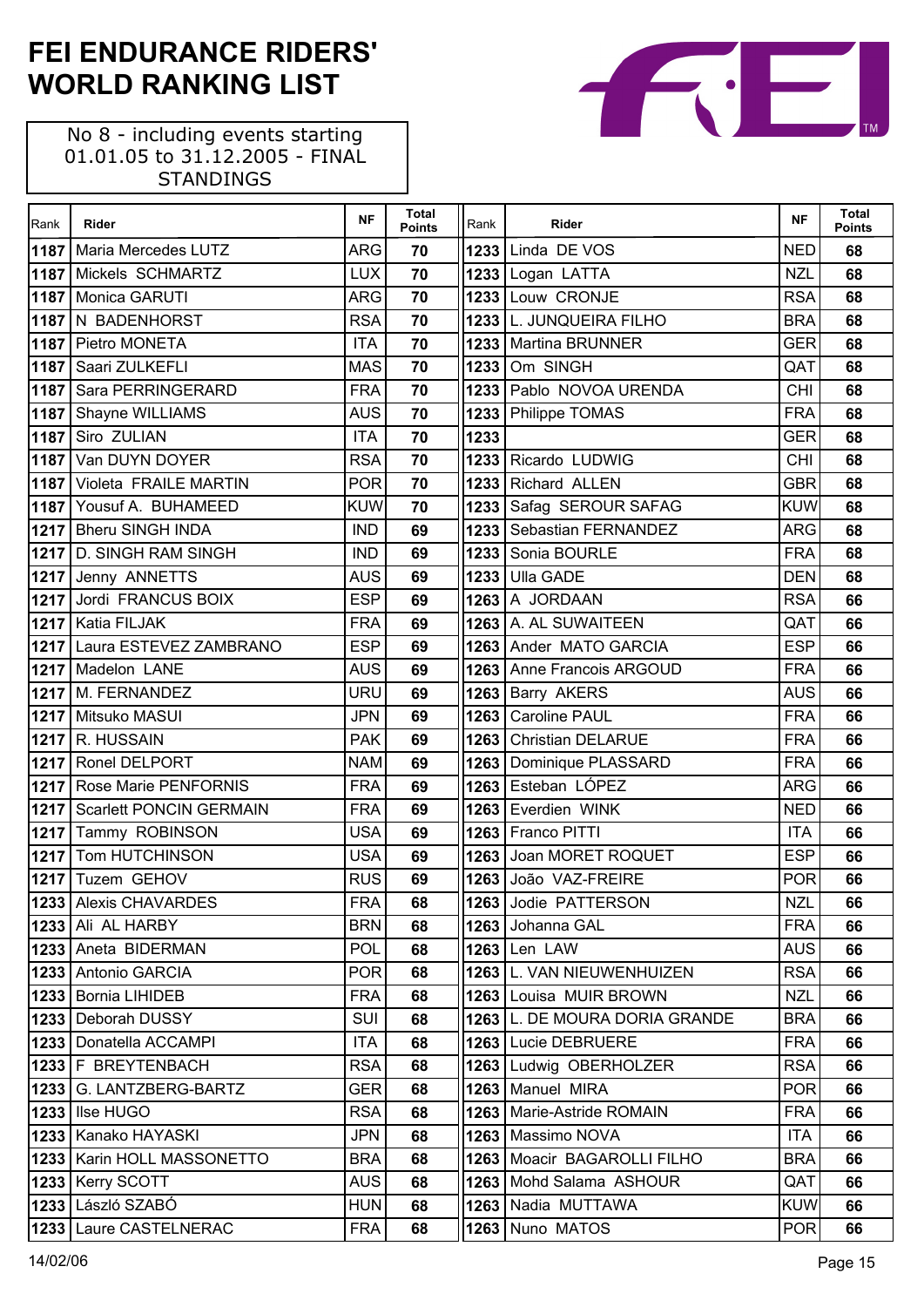| Rank | Rider                      | <b>NF</b>  | <b>Total</b><br><b>Points</b> | Rank  | Rider                       | <b>NF</b>  | <b>Total</b><br><b>Points</b> |
|------|----------------------------|------------|-------------------------------|-------|-----------------------------|------------|-------------------------------|
| 1263 | Patricio GUZMAN            | <b>URU</b> | 66                            |       | 1332 Brigitte VAN DEN BERG  | NED        | 62                            |
| 1263 | Saad Abdulla ALSAIDI       | <b>KUW</b> | 66                            |       | 1332 Elisa SIMON            | <b>FRA</b> | 62                            |
| 1263 | Sandy DUNCAN               | <b>NZL</b> | 66                            | 13321 | Ivan PADROS GENERO          | <b>ESP</b> | 62                            |
| 1263 | Susan LATTA                | <b>NZL</b> | 66                            |       | 1332 Jenni ANNET            | <b>NZL</b> | 62                            |
| 1263 | Suzanne FLURY              | SUI        | 66                            |       | 1332 J. SCHUMACHER NOLL     | <b>FRA</b> | 62                            |
| 1263 | Svetlana AVERKIEVA         | <b>RUS</b> | 66                            |       | 1332 Kishor SINGH           | QAT        | 62                            |
| 1263 | <b>Uber RODAS</b>          | <b>GUA</b> | 66                            |       | 1332 Koos KOEKEMOER         | <b>RSA</b> | 62                            |
| 1263 | Valerie SALOU              | <b>FRA</b> | 66                            |       | 1332 Laura SUGIER           | <b>FRA</b> | 62                            |
| 1263 | Virginia GALLO             | <b>ARG</b> | 66                            |       | 1332 Laurence BIANCHI       | <b>FRA</b> | 62                            |
| 1300 | Luciana SOTO ACEBAL        | <b>ARG</b> | 65                            |       | 1332 Marcelino SIERRA       | <b>ARG</b> | 62                            |
| 1301 | Agnes BERTRAND             | <b>FRA</b> | 64                            |       | 1332 M. ABDULSAMAD          | <b>BRN</b> | 62                            |
| 1301 | Andreas WIRZ               | SUI        | 64                            |       | 1332 Mohd HUSSAIN A.RAZAQ   | <b>KUW</b> | 62                            |
| 1301 | Annelies METSELAAR         | <b>NED</b> | 64                            |       | 1332 Natacha COUETIL        | <b>FRA</b> | 62                            |
| 1301 | Eduardo CORIA              | <b>ARG</b> | 64                            |       | 1332 Pasquale MANCUSO       | <b>ITA</b> | 62                            |
| 1301 | E. XALABARDER SEGALES      | <b>ESP</b> | 64                            |       | <b>1332   S. AL OTAIBI</b>  | <b>BRN</b> | 62                            |
| 1301 | Hamad ALI AL MERRI         | QAT        | 64                            |       | 1332 Sonnica DU PLESSIS     | <b>RSA</b> | 62                            |
| 1301 | <b>Israel RRADIKGOKONG</b> | <b>BOT</b> | 64                            |       | 1350 Ali Salem FARAJ        | <b>UAE</b> | 60                            |
| 1301 | Karen SCHAFER              | <b>NZL</b> | 64                            |       | 1350 Anthony BRUNIAUX       | <b>FRA</b> | 60                            |
| 1301 | Katalin VARGA              | <b>HUN</b> | 64                            |       | 1350 Candace BARBO          | <b>USA</b> | 60                            |
| 1301 | Louis BOTHA                | <b>AUS</b> | 64                            |       | 1350 C. PRADO DE AZEVEDO    | <b>BRA</b> | 60                            |
| 1301 | Lucio MESSINA              | <b>ITA</b> | 64                            |       | 1350 Chiara MARRAMA         | <b>ITA</b> | 60                            |
| 1301 | Mohd AWAD KHALID           | <b>SYR</b> | 64                            |       | 1350 C. SCHNEIDER-GAUSCH    | <b>GER</b> | 60                            |
| 1301 | O. MARTINEZ MENENDEZ       | <b>ARG</b> | 64                            |       | 1350 Daim GEHAEV            | <b>RUS</b> | 60                            |
| 1301 | Pascal POITRIN             | <b>FRA</b> | 64                            |       | 1350 Diogo OPINIÃO          | <b>POR</b> | 60                            |
| 1301 | <b>Rupert KURGHAN</b>      | <b>NZL</b> | 64                            |       | 1350 Fanni BÜKKÖSDI         | <b>HUN</b> | 60                            |
| 1301 | Serena VITTOR              | <b>ITA</b> | 64                            |       | 1350 Fernando SPELANZÓN     | <b>ARG</b> | 60                            |
| 1301 | S. AL KHALIFA              | <b>BRN</b> | 64                            |       | 1350 Helen BRAY             | <b>NZL</b> | 60                            |
| 1301 | <b>Vincent GAUDRIOT</b>    | <b>FRA</b> | 64                            |       | 1350 Ingelise KRISTOFFERSEN | <b>DEN</b> | 60                            |
|      | 1301 Yara ALMEIDA          | <b>BRA</b> | 64                            |       | 1350 Ingrid VALLS VAZQUEZ   | <b>ESP</b> | 60                            |
|      | 1320 Adrienne FAGOTTER     | <b>AUS</b> | 63                            |       | 1350 Jean Claude HOCQUET    | <b>FRA</b> | 60                            |
| 1320 | A. CANALES GARCIA          | <b>ESP</b> | 63                            |       | 1350   Jeremia GOGOASEB     | <b>RSA</b> | 60                            |
| 1320 | Anita SINOTT               | <b>USA</b> | 63                            |       | 1350 Jessica IRVINE - BROWN | <b>AUS</b> | 60                            |
| 1320 | <b>Berne KRIEL</b>         | <b>NAM</b> | 63                            |       | 1350   Marie COLIN          | <b>FRA</b> | 60                            |
| 1320 | Claudia HARPER             | CAN        | 63                            |       | 1350   Mathew GADSBY        | <b>AUS</b> | 60                            |
| 1320 | Corine BIANNIC             | <b>FRA</b> | 63                            |       | 1350   Michela CARLET       | <b>ITA</b> | 60                            |
|      | 1320 J. GILBERTSON         | <b>AUS</b> | 63                            |       | 1350   Moneer HUSAEEN       | <b>BRN</b> | 60                            |
| 1320 | Landsberg STEPHANIE        | <b>GER</b> | 63                            | 1350  | Muriel JUDIC                | <b>FRA</b> | 60                            |
| 1320 | Marina USHAKOVA            | <b>RUS</b> | 63                            |       | 1350 Nicola TARDUCCI        | <b>ITA</b> | 60                            |
| 1320 | <b>Oublal LAKBIR</b>       | <b>MAR</b> | 63                            |       | 1350 Rashid ALI ALHAZEEM    | <b>KUW</b> | 60                            |
| 1320 | Raul MONZON                | <b>ARG</b> | 63                            | 1350  | Saad Fouad JOHAR GOHAR      | <b>BRN</b> | 60                            |
| 1320 | Saif Hamood AI SHAMSI      | <b>UAE</b> | 63                            | 1350  | Salem Mohd AI SABOUSI       | <b>UAE</b> | 60                            |
| 1332 | <b>Alexis BILSSON</b>      | <b>GBR</b> | 62                            | 1350  | Sarah LAMBELIN              | <b>FRA</b> | 60                            |
|      | 1332 Anneli SCHULTZ        | <b>SWE</b> | 62                            |       | 1350   Sebastien DUPIRE     | <b>FRA</b> | 60                            |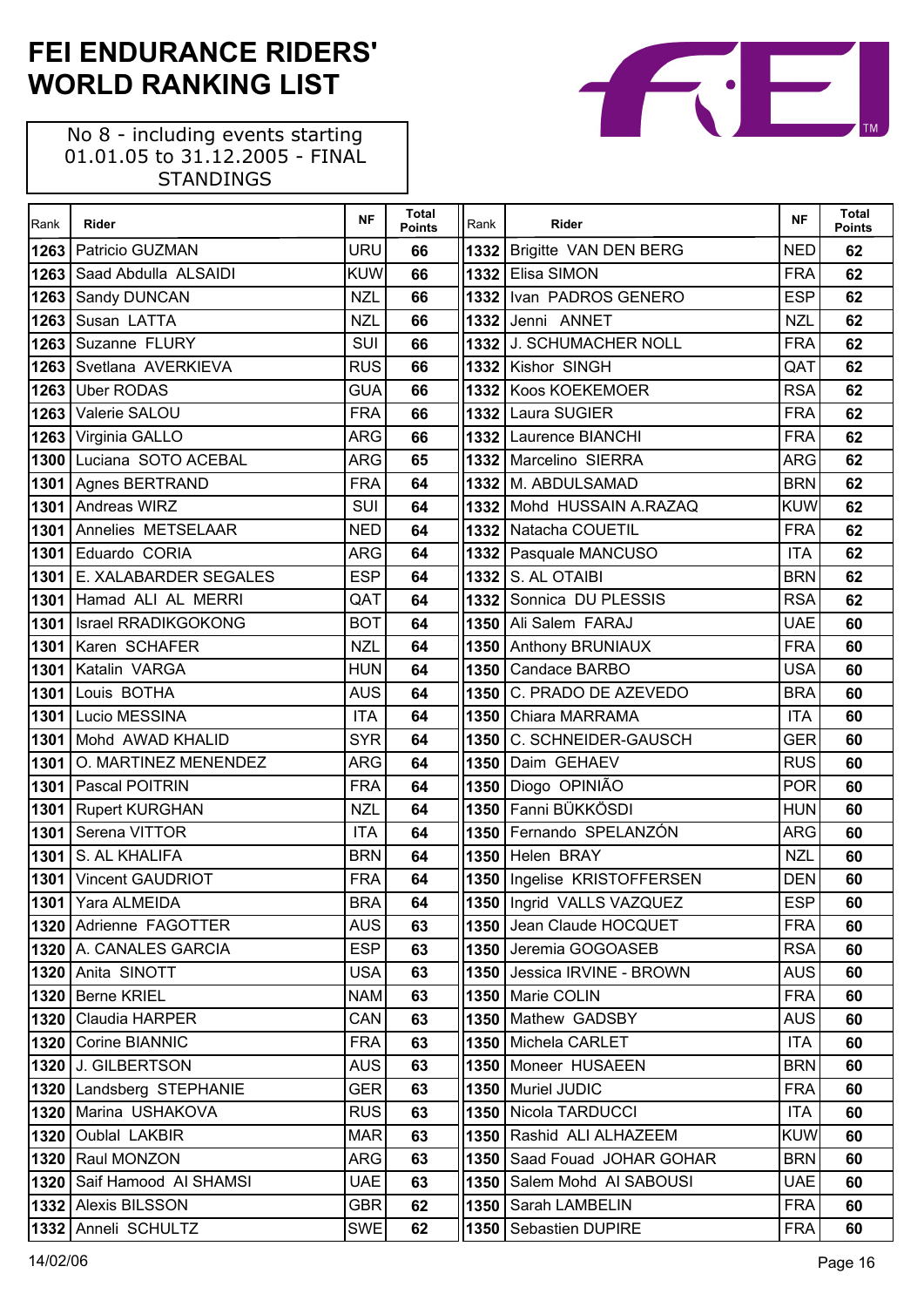| Rank | Rider                      | <b>NF</b>  | <b>Total</b><br><b>Points</b> | Rank | Rider                       | <b>NF</b>  | <b>Total</b><br><b>Points</b> |
|------|----------------------------|------------|-------------------------------|------|-----------------------------|------------|-------------------------------|
| 1350 | <b>Stefaans LEWIES</b>     | <b>BOT</b> | 60                            |      | 1411 Jabir ALI KHAN         | QAT        | 56                            |
| 1350 | <b>Stephane FOURNIER</b>   | <b>FRA</b> | 60                            |      | 1411 Joaquín CASTRO         | <b>ARG</b> | 56                            |
| 1350 | <b>Teresa RANGI</b>        | <b>NZL</b> | 60                            |      | 1411 Jordi FRANCAS-BOIX     | <b>ESP</b> | 56                            |
| 1350 | <b>Terry BENEDETTI</b>     | <b>USA</b> | 60                            |      | 1411 Kiyoshi OSAWA          | <b>JPN</b> | 56                            |
| 1350 | <b>Timur GUBZHOKOV</b>     | <b>RUS</b> | 60                            |      | 1411 Lara MARZOTTO          | <b>ITA</b> | 56                            |
| 1350 | <b>Tomas MONCAYO</b>       | <b>ESP</b> | 60                            |      | 1411 Laura FIORDELISI       | <b>ARG</b> | 56                            |
| 1350 | Wendy BOOTLE               | <b>AUS</b> | 60                            | 1411 | Loic QUELLO                 | <b>FRA</b> | 56                            |
| 1384 | María BELÉN MANZINI        | <b>ARG</b> | 59                            |      | 1411 Marco BOGINO           | <b>ITA</b> | 56                            |
| 1384 | Matías OJUEZ               | <b>ARG</b> | 59                            |      | 1411   Maureen LAMBERT      | <b>FRA</b> | 56                            |
| 1384 | Silvia GONZALEZ CAMPOS     | <b>ARG</b> | 59                            |      | 1411   Patricia CLAESSENS   | <b>FRA</b> | 56                            |
| 1387 | Abdulla BIN HUZEIM         | <b>KSA</b> | 58                            | 1411 | Sanad RASHID                | <b>BRN</b> | 56                            |
| 1387 | Agathe FOURNIER            | <b>FRA</b> | 58                            |      | 1411 Uma URANGA MENCIA      | <b>ESP</b> | 56                            |
| 1387 | Anna Lea WAGNER            | SUI        | 58                            | 1411 | Valerie CEUNINCK            | <b>BEL</b> | 56                            |
| 1387 | Aurelie DEVELAY            | <b>FRA</b> | 58                            |      | 1433 Reinhard MOLTER        | <b>ARG</b> | 55                            |
| 1387 | Carla TETTERO-PAS          | <b>NED</b> | 58                            | 1434 | Ahmed ABDULSAMAD            | <b>BRN</b> | 54                            |
| 1387 | Dalene PRETORIUS           | <b>RSA</b> | 58                            |      | 1434 Alexandra SERILLON     | <b>FRA</b> | 54                            |
| 1387 | <b>F. BALDOMERO GARCIA</b> | <b>ESP</b> | 58                            |      | 1434 Ana RIANO              | <b>ARG</b> | 54                            |
| 1387 | Julie LEPOT                | <b>FRA</b> | 58                            | 1434 | <b>Charlotte GARCIA</b>     | <b>FRA</b> | 54                            |
| 1387 | <b>Kim DYSON</b>           | <b>RSA</b> | 58                            | 1434 | Daniel JAUNARENA            | <b>ARG</b> | 54                            |
| 1387 | Manuel MÉNDEZ              | <b>ARG</b> | 58                            |      | 1434   Doyer VAN DUYN       | <b>RSA</b> | 54                            |
| 1387 | Marianne TROJANI           | <b>FRA</b> | 58                            |      | 1434 Fahad MUSSOOD KHALFAN  | <b>UAE</b> | 54                            |
| 1387 | Mushary AL MUTTARY         | <b>BRN</b> | 58                            |      | 1434 Francis FERLAY         | <b>FRA</b> | 54                            |
| 1387 | Sharon LIMON               | <b>NZL</b> | 58                            | 1434 | <b>Gary Ronald PEVY</b>     | <b>AUS</b> | 54                            |
| 1387 | Vincenzo PERNA             | <b>ITA</b> | 58                            |      | 1434   Iris NABAU CAUMONS   | <b>ESP</b> | 54                            |
| 1401 | Anne MADDALON              | <b>FRA</b> | 57                            |      | 1434 Jacques DAVID          | <b>FRA</b> | 54                            |
| 1401 | David BOTHA                | <b>NAM</b> | 57                            |      | 1434 Jane MCLAUGHLIN        | <b>AUS</b> | 54                            |
| 1401 | Jackie SWAN                | <b>AUS</b> | 57                            |      | 1434 Jenny ROUSE            | <b>NZL</b> | 54                            |
| 1401 | José GÓMEZ                 | <b>ARG</b> | 57                            |      | 1434 Kylie TOOLE            | <b>AUS</b> | 54                            |
|      | 1401 Kathy GARDAM          | <b>AUS</b> | 57                            |      | 1434 Linda HARMON           | <b>NZL</b> | 54                            |
|      | 1401 Keiko EGAWA           | <b>JPN</b> | 57                            |      | 1434 Luis FRANCAS BOIX      | <b>ESP</b> | 54                            |
| 1401 | Lila TARRAGO SOLER         | <b>ESP</b> | 57                            |      | 1434   Melania SERIOLI      | <b>ITA</b> | 54                            |
|      | 1401 Lisa WINBURN          | <b>USA</b> | 57                            |      | 1434 Mohd SAEED AL JAHWAARI | <b>OMA</b> | 54                            |
| 1401 | Michel DENIER              | <b>FRA</b> | 57                            | 1434 | Muhanad ALYAQUITI           | QAT        | 54                            |
| 1401 | Savar ERINDZHANOV          | <b>RUS</b> | 57                            |      | 1434 Natalia PECHERKINA     | <b>RUS</b> | 54                            |
| 1411 | Ali Mohd AL MUHAIRAI       | <b>UAE</b> | 56                            | 1434 | Natalie POWERS-WALKER       | CAN        | 54                            |
| 1411 | Ali Omeer ALHAMIDI         | QAT        | 56                            | 1434 | Olatz ARETIO AREEGI         | <b>ESP</b> | 54                            |
| 1411 | Bernardo CRUZ              | <b>URU</b> | 56                            | 1434 | <b>Trevor COPLAND</b>       | NZL        | 54                            |
| 1411 | <b>Christian HERVE</b>     | <b>FRA</b> | 56                            | 1457 | Claudia MARTINEZ            | <b>ARG</b> | 53                            |
| 1411 | Claire AMM                 | <b>RSA</b> | 56                            | 1458 | Abdulaziz KHALIFA           | <b>BRN</b> | 52                            |
| 1411 | Don SAGAR                  | <b>NZL</b> | 56                            |      | 1458 Alice PATRIZIO         | <b>ITA</b> | 52                            |
| 1411 | Eureka BLOM                | <b>RSA</b> | 56                            | 1458 | Antonino PESCHISOLIDO       | <b>ITA</b> | 52                            |
| 1411 | <b>Gerard PICARD</b>       | <b>FRA</b> | 56                            | 1458 | <b>Christine MANIFACIER</b> | <b>FRA</b> | 52                            |
| 1411 | <b>Gilbert GUEN</b>        | <b>FRA</b> | 56                            | 1458 | Cristian HERRERA            | <b>ARG</b> | 52                            |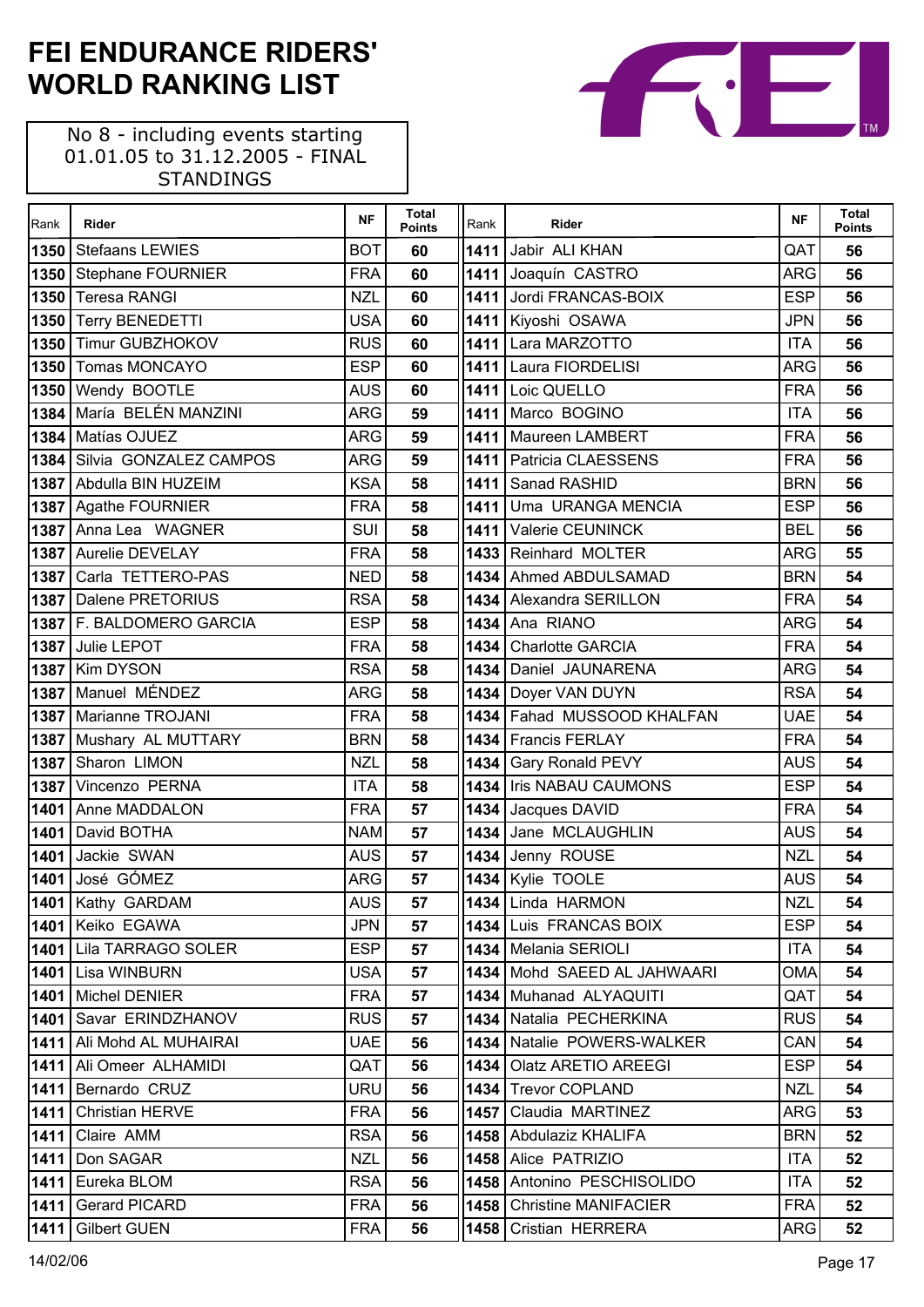No 8 - including events starting 01.01.05 to 31.12.2005 - FINAL STANDINGS

 $\Gamma$ 

| Rank | Rider                       | <b>NF</b>  | <b>Total</b><br><b>Points</b> | Rank | Rider                           | <b>NF</b>  | <b>Total</b><br><b>Points</b> |
|------|-----------------------------|------------|-------------------------------|------|---------------------------------|------------|-------------------------------|
| 1458 | Delia HOLFMAN               | ARG        | 52                            |      | 1503 Chrissy FERRY              | <b>NZL</b> | 48                            |
| 1458 | Gianluigi NABONI            | <b>ITA</b> | 52                            |      | 1503 Edwina FRANCIS             | <b>NZL</b> | 48                            |
| 1458 | <b>Guillaume LE VACHER</b>  | <b>FRA</b> | 52                            |      | 1503 Estelle BEUZIT             | <b>FRA</b> | 48                            |
| 1458 | Jeremie OLLIVIER            | <b>FRA</b> | 52                            |      | 1503 Fontsere DER LA FUENTE     | <b>ESP</b> | 48                            |
| 1458 | <b>Lesley NANCARROW</b>     | <b>AUS</b> | 52                            | 1503 | Giancarlo CIOCHETTI             | <b>ITA</b> | 48                            |
| 1458 | Lisa SIMPSON                | <b>NZL</b> | 52                            |      | <b>1503 H. AI MARZOUQI</b>      | <b>UAE</b> | 48                            |
| 1458 | Luz ECHESORTU               | <b>ARG</b> | 52                            |      | 1503 Juan MAZZA                 | <b>ARG</b> | 48                            |
| 1458 | Marcelo GONÇALVES DIAS      | <b>BRA</b> | 52                            |      | 1503 Kerry MCKAY                | <b>AUS</b> | 48                            |
| 1458 | Marta PUJADAS SALA          | <b>ESP</b> | 52                            |      | 1503 Mario CORTES               | <b>CHI</b> | 48                            |
| 1458 | <b>Martine CAMPAGNET</b>    | <b>FRA</b> | 52                            |      | 1503 Martin PARKER              | <b>AUS</b> | 48                            |
| 1458 | Mohd HAMAD ALTHANI          | QAT        | 52                            |      | 1503 Nathalie LECLERC           | <b>FRA</b> | 48                            |
| 1458 | N. POWERS III - WALKER      | CAN        | 52                            |      | 1503 Pauline DU PLESSIS         | <b>RSA</b> | 48                            |
| 1458 | Nita EDWARDS                | <b>NZL</b> | 52                            |      | 1503 Susie JONES                | <b>USA</b> | 48                            |
| 1458 | <b>Olatz AREITO ARREGI</b>  | <b>ESP</b> | 52                            |      | 1503 Thierry KERJEAN            | <b>ITA</b> | 48                            |
| 1458 | Trent BRICKLEY              | <b>AUS</b> | 52                            | 1520 | <b>Caroline LAURENT</b>         | <b>FRA</b> | 46                            |
| 1478 | <b>Evelyne CHATAINIER</b>   | <b>FRA</b> | 51                            |      | 1520 Catherine NOEL             | <b>ITA</b> | 46                            |
| 1478 | George WESSELS              | <b>NAM</b> | 51                            | 1520 | Cristian GOMEZ                  | <b>ARG</b> | 46                            |
| 1478 | <b>Gerard ROMAN</b>         | <b>FRA</b> | 51                            |      | 1520 H. JAFFAR AHMED ABDULLA    | QAT        | 46                            |
| 1478 | Jillian BOURTON             | <b>AUS</b> | 51                            | 1520 | Jessica KING                    | <b>NZL</b> | 46                            |
| 1478 | Laetitia PINEY              | <b>FRA</b> | 51                            |      | 1520 Jose Antonio CRUZ          | <b>ARG</b> | 46                            |
| 1478 | Lander CALDERON MUÑOZ       | <b>ESP</b> | 51                            |      | 1520   Karl ODERMATT            | SUI        | 46                            |
| 1478 | Laurence BIARD              | <b>FRA</b> | 51                            |      | 1520 Lydie MARTINEZ             | <b>FRA</b> | 46                            |
| 1478 | Miroslaw GORECKI            | <b>POL</b> | 51                            |      | 1520 Mariona NARANJO            | <b>ESP</b> | 46                            |
| 1478 | Rodrigo HERRERA             | <b>CHI</b> | 51                            |      | 1520 Philippe VERTUT            | <b>FRA</b> | 46                            |
| 1487 | Anne CRINER                 | <b>AUS</b> | 50                            | 1520 | Sara FREHEL                     | <b>FRA</b> | 46                            |
| 1487 | Anne-Sophie LABORDE         | <b>FRA</b> | 50                            |      | 1520 Sebastián MORANDO          | <b>ARG</b> | 46                            |
| 1487 | <b>Beatrice HOLENSTEIN</b>  | SUI        | 50                            | 1520 | Taleeb MATEB ALSAAQ             | QAT        | 46                            |
|      | 1487 Daniel MACHADO         | <b>ARG</b> | 50                            |      | 1520 Veronique GUEDE            | <b>FRA</b> | 46                            |
|      | 1487 G. SOLDEVILA ALTARRIBA | <b>ESP</b> | 50                            |      | 1520 Vincent COUSINIE           | <b>FRA</b> | 46                            |
| 1487 | Laura RANDAZZO              | <b>FRA</b> | 50                            |      | 1535   Dominique BIOU           | <b>FRA</b> | 45                            |
| 1487 | <b>Marion TANGUY</b>        | <b>FRA</b> | 50                            |      | 1535 Hernan BARBOSA             | COL        | 45                            |
| 1487 | Munir HUSAIN                | QAT        | 50                            |      | 1535 K. ABDUL RAHMAN AL HAMMADI | <b>UAE</b> | 45                            |
| 1487 | Nicolás ABBATTISTA          | ARG        | 50                            |      | 1535 Leonardo GIBSON            | ARG        | 45                            |
| 1487 | Pauline KING                | <b>NZL</b> | 50                            |      | 1535 Medik NOGEROV              | <b>RUS</b> | 45                            |
| 1487 | Sofía VARGAS                | ARG        | 50                            |      | 1540 Alfred RIGOULET            | <b>FRA</b> | 44                            |
| 1487 | Sophie CHOKOMIAN            | <b>FRA</b> | 50                            |      | 1540 Anna WILLIAMS              | <b>GBR</b> | 44                            |
| 1487 | Tania PIVAIN                | <b>FRA</b> | 50                            | 1540 | Aurelien ALBIN                  | <b>FRA</b> | 44                            |
| 1487 | Ursula KEENAN               | <b>NZL</b> | 50                            | 1540 | Emilio CARO                     | <b>ARG</b> | 44                            |
| 1501 | Cristina HOMEYER            | ARG        | 49                            | 1540 | Farman ALI                      | QAT        | 44                            |
| 1501 | <b>Filipe CACHEIRINHA</b>   | <b>POR</b> | 49                            | 1540 | Gerardo Miguel FIOCCA           | <b>ESP</b> | 44                            |
| 1503 | Abdulla Tuwaim AL MERRI     | <b>BRN</b> | 48                            | 1540 | Julie OWEN                      | <b>NZL</b> | 44                            |
| 1503 | Atlan MAGIYAEV              | KAZ        | 48                            |      | 1540   Maguelone GOBART         | <b>FRA</b> | 44                            |
| 1503 | <b>Catherine ROLAND</b>     | <b>FRA</b> | 48                            | 1540 | <b>Martial HALBERT</b>          | <b>FRA</b> | 44                            |

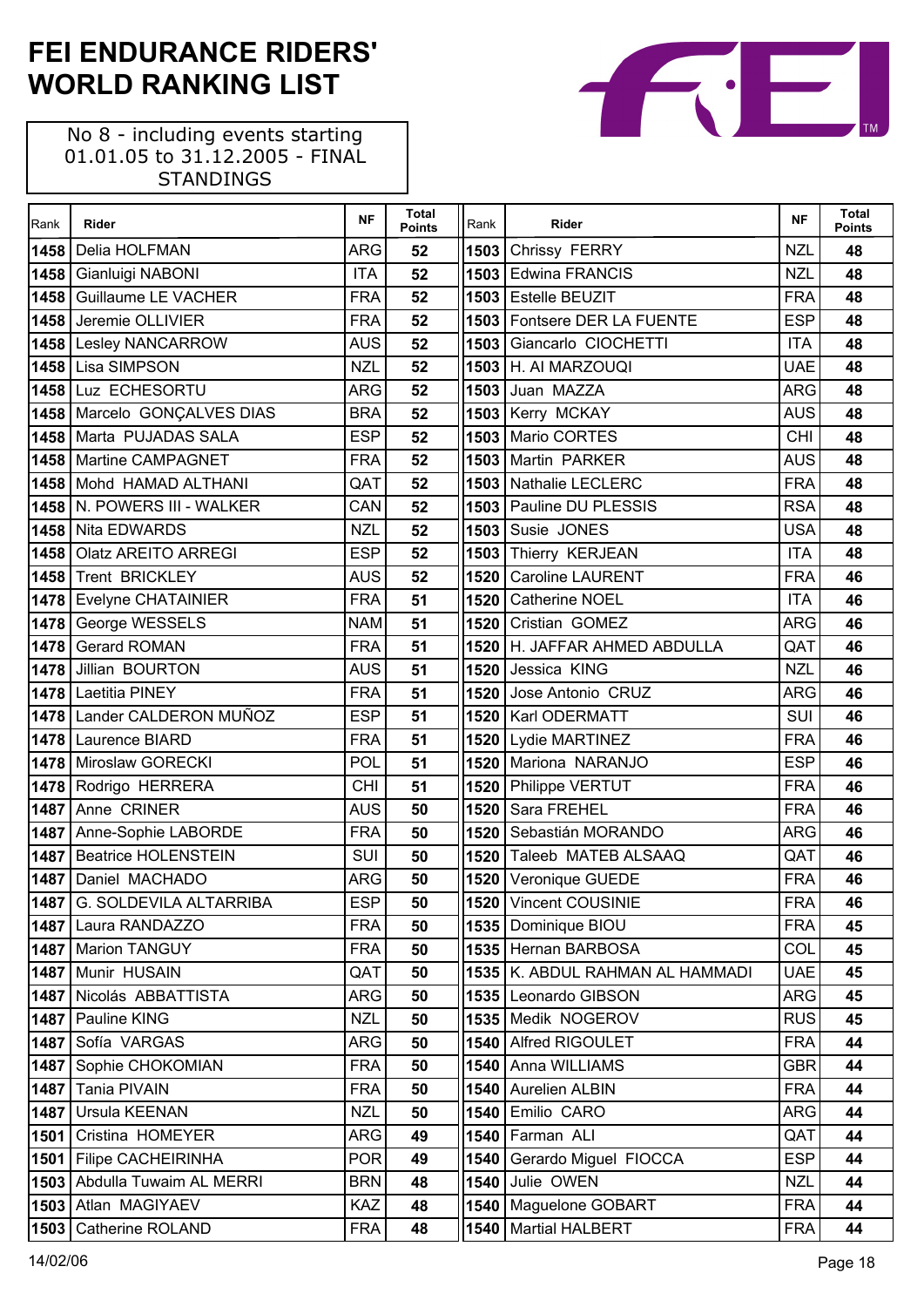No 8 - including events starting 01.01.05 to 31.12.2005 - FINAL STANDINGS

 $\Gamma$ 

| Rank | Rider                       | <b>NF</b>  | <b>Total</b><br><b>Points</b> | Rank | Rider                       | <b>NF</b>  | <b>Total</b><br><b>Points</b> |
|------|-----------------------------|------------|-------------------------------|------|-----------------------------|------------|-------------------------------|
|      | 1540 Penny HABERFIELD       | <b>AUS</b> | 44                            | 1590 | Benita RIAL                 | <b>ARG</b> | 39                            |
|      | 1540 Remy IMBERT            | <b>FRA</b> | 44                            |      | 1590 Borge HOLT RASMUSSEN   | <b>DEN</b> | 39                            |
| 1540 | Sarah ROGERSON              | <b>GBR</b> | 44                            | 1590 | Daniela PAPOUCHADO          | <b>ARG</b> | 39                            |
| 1540 | Vincent GOAS                | <b>FRA</b> | 44                            | 1590 | David PUTNAM                | <b>FRA</b> | 39                            |
| 1553 | Bertrand DE RAFFIN          | <b>FRA</b> | 42                            |      | 1590 Denny EMERSON          | <b>USA</b> | 39                            |
|      | 1553 Bhawani SINGH          | QAT        | 42                            |      | 1590 Elisabeth HENRY        | <b>FRA</b> | 39                            |
| 1553 | Daniel ESPINDOLA            | <b>ARG</b> | 42                            |      | 1590 Horacio FERJANCIC      | <b>URU</b> | 39                            |
|      | 1553 Daniel MANZARÁZ        | <b>ARG</b> | 42                            |      | 1590 Jean Pierre BINCHE     | <b>FRA</b> | 39                            |
|      | 1553   Dominique DANIEL     | <b>FRA</b> | 42                            |      | 1590 Ji DE VILLIERS         | <b>RSA</b> | 39                            |
|      | 1553 Helene ETCHEPARE       | <b>FRA</b> | 42                            |      | 1590 Lotte K JESPERSEN      | <b>DEN</b> | 39                            |
|      | 1553 Irina NEKOZ            | <b>RUS</b> | 42                            |      | 1590 P. ALDUNATE SE         | <b>CHI</b> | 39                            |
| 1553 | Jean-Pierre POURQUIER       | <b>ITA</b> | 42                            |      | 1590 Robyn KENDRICK         | <b>NZL</b> | 39                            |
| 1553 | Jonathan CONTE              | <b>FRA</b> | 42                            | 1590 | Silvia IMPOSTI              | <b>ARG</b> | 39                            |
|      | 1553 Juan GUEREÑO           | <b>ARG</b> | 42                            | 1590 | Wilro ROELOFZE              | <b>RSA</b> | 39                            |
|      | 1553 Matteo VINCENTI        | <b>ITA</b> | 42                            |      | 1606 Alberto MARTIN         | <b>ARG</b> | 38                            |
| 1553 | <b>Ockie VERMEULEN</b>      | <b>NAM</b> | 42                            |      | 1606 Andrea CARIAC          | <b>ARG</b> | 38                            |
|      | 1553 Pablo D. AGOSTINETI    | <b>ARG</b> | 42                            |      | 1606 Anne PELLECUER         | <b>FRA</b> | 38                            |
|      | 1553 Rashed HARAB AL FALAHI | <b>UAE</b> | 42                            |      | 1606 Christiane LAGASSE     | <b>FRA</b> | 38                            |
|      | 1553 Roberto RABITTI        | <b>ARG</b> | 42                            | 1606 | <b>Coline DENIER</b>        | <b>FRA</b> | 38                            |
|      | 1553 Sylvie NAUDET          | <b>FRA</b> | 42                            |      | 1606   Diane DENAYER        | <b>FRA</b> | 38                            |
|      | 1569 Abdul KARIM            | QAT        | 40                            |      | 1606 Gerhard DU PLOOY       | <b>RSA</b> | 38                            |
| 1569 | <b>Alta KRIEGLER</b>        | <b>RSA</b> | 40                            |      | 1606 Hernan RAINIERI        | <b>ARG</b> | 38                            |
| 1569 | <b>Braam OLIVIER</b>        | <b>RSA</b> | 40                            |      | 1606 Jacob PEDERSEN         | <b>DEN</b> | 38                            |
| 1569 | <b>Cindy GAGNAIRE</b>       | <b>FRA</b> | 40                            |      | 1606 Jacques ARCHEN         | <b>FRA</b> | 38                            |
| 1569 | <b>Cristian PETERSEN</b>    | <b>ARG</b> | 40                            |      | 1606 Jean-Marc MANCEAU      | <b>FRA</b> | 38                            |
| 1569 | Daan LANDMAN                | <b>RSA</b> | 40                            |      | 1606 Jose Luis SAINZ        | <b>URU</b> | 38                            |
| 1569 | Davide GOBBO                | <b>ITA</b> | 40                            |      | 1606 Karen BLYTH            | <b>NZL</b> | 38                            |
|      | 1569 Diane KISS             | <b>NZL</b> | 40                            |      | 1606   Marietjie BOTHA      | <b>RSA</b> | 38                            |
|      | 1569 Emilie SILHOL          | <b>FRA</b> | 40                            |      | 1606 Mohd Abdulla ALKUBAISI | QAT        | 38                            |
|      | 1569 Jj WIGGINS             | <b>RSA</b> | 40                            |      | 1606 Rafael ARTEAGA         | <b>ESP</b> | 38                            |
| 1569 | Jose Luis PEREZ             | ARG        | 40                            |      | 1606 Rashid AL KAMDA        | <b>UAE</b> | 38                            |
|      | 1569 Marcelo PERRUGORIA     | <b>URU</b> | 40                            |      | 1606 Rejane SCHAFFTER       | <b>FRA</b> | 38                            |
|      | 1569   Martine GANGUET      | <b>FRA</b> | 40                            |      | 1606 Rene GAGNAIRE          | <b>FRA</b> | 38                            |
|      | 1569 Mauricio ALVAREZ       | <b>ARG</b> | 40                            |      | 1606   Solenne LEGROS       | <b>FRA</b> | 38                            |
|      | 1569 Morton SIVERTSEN       | <b>DEN</b> | 40                            |      | 1606 Sylvie RAVEL           | <b>FRA</b> | 38                            |
|      | 1569 Nadia Anikka MOLLER    | <b>DEN</b> | 40                            |      | 1627 Freddy VELAZQUEZ       | <b>URU</b> | 37                            |
|      | 1569 Patricia SAN FELICE    | <b>ARG</b> | 40                            | 1627 | Gastón GIMENO               | <b>ARG</b> | 37                            |
|      | 1569 Paula NEGRI SOTO       | <b>ARG</b> | 40                            |      | 1627 Hanne BIRKEGARD        | <b>DEN</b> | 37                            |
|      | 1569 Riaan VAN WYK          | <b>RSA</b> | 40                            |      | 1627 Lynda CUMMINS          | <b>NZL</b> | 37                            |
| 1569 | Sergi TOMMASI               | <b>FRA</b> | 40                            |      | 1627 Mariana WEINGER        | <b>ARG</b> | 37                            |
|      | 1569 Shan SYMONS            | <b>AUS</b> | 40                            | 1627 | Miguel FERNANDEZ            | <b>URU</b> | 37                            |
|      | 1590 Aleksey GORBUNOV       | <b>RUS</b> | 39                            | 1627 | Osvaldo MOYA                | <b>ARG</b> | 37                            |
|      | 1590 Alet JANSEN            | <b>NAM</b> | 39                            |      | 1627   Petros MTSHWENI      | <b>RSA</b> | 37                            |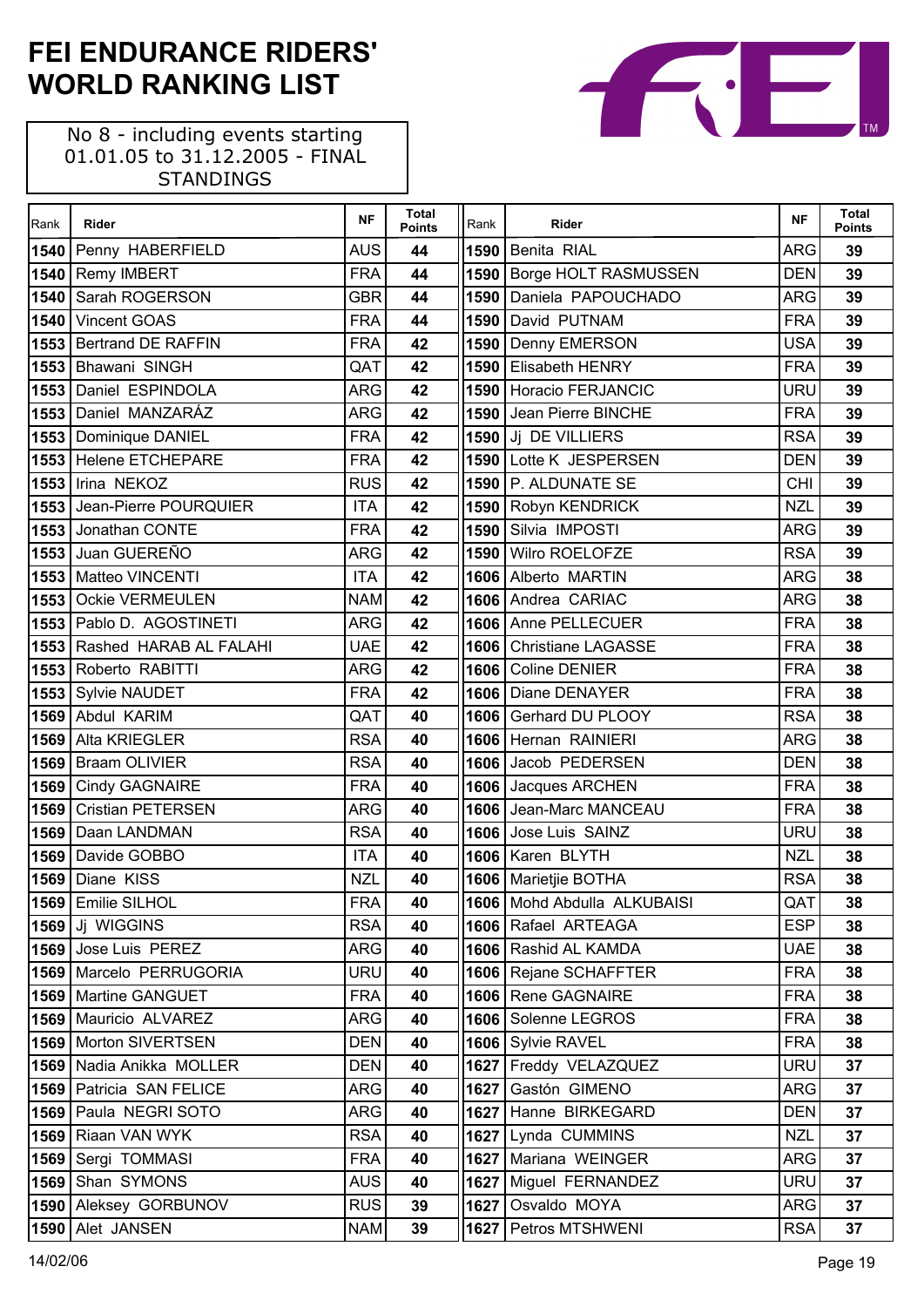No 8 - including events starting 01.01.05 to 31.12.2005 - FINAL STANDINGS

 $\mathsf{r}$ 

| Rank | Rider                       | <b>NF</b>  | <b>Total</b><br><b>Points</b> | Rank | Rider                       | <b>NF</b>  | <b>Total</b><br><b>Points</b> |
|------|-----------------------------|------------|-------------------------------|------|-----------------------------|------------|-------------------------------|
| 1627 | Ryno ROELOFZE               | <b>RSA</b> | 37                            |      | 1676 Enrique CROSSA         | <b>URU</b> | 33                            |
|      | 1636 Allison Jane BUCKLEY   | <b>GBR</b> | 36                            |      | 1676 Fernando SILVA         | <b>URU</b> | 33                            |
| 1636 | <b>Christel MAYET</b>       | <b>FRA</b> | 36                            |      | 1676 Franck BERNARD         | <b>FRA</b> | 33                            |
| 1636 | Deborah STRAND              | CAN        | 36                            |      | 1676 Hugo ECHEVERRIA        | <b>URU</b> | 33                            |
|      | 1636 Erwan SERRAND          | <b>FRA</b> | 36                            |      | 1676 Lara WOODS             | <b>RSA</b> | 33                            |
|      | 1636 Estelle VALLET         | <b>FRA</b> | 36                            |      | 1676 Mariano THILL          | <b>ARG</b> | 33                            |
| 1636 | <b>Gerry BERGMANS</b>       | <b>AUS</b> | 36                            |      | 1676 Miguel MEIRELES        | <b>URU</b> | 33                            |
| 1636 | Guillermo ARTEAGA           | <b>ESP</b> | 36                            |      | 1676 Simon DE WITT          | <b>RSA</b> | 33                            |
| 1636 | Isabelle LE BOYER           | <b>FRA</b> | 36                            |      | 1676 V. BARRACP MARMOL      | <b>ARG</b> | 33                            |
|      | 1636 Jacinta MAURER         | <b>UAE</b> | 36                            |      | 1687 Alfonso GARCIA         | <b>ARG</b> | 32                            |
| 1636 | Johan KRIEL                 | <b>NAM</b> | 36                            |      | 1687 Ana LEVOBICH           | <b>ARG</b> | 32                            |
|      | 1636 Kristina JOHANSEN      | <b>DEN</b> | 36                            |      | 1687 Beatrice PRIEUR        | <b>FRA</b> | 32                            |
| 1636 | Laetitia GONCALVES          | <b>FRA</b> | 36                            |      | 1687 Christine WAISBLAT     | <b>FRA</b> | 32                            |
|      | 1636   Marion WASILEWSKI    | <b>FRA</b> | 36                            |      | 1687   Claudio LINARES      | <b>ARG</b> | 32                            |
|      | 1636   Michael John WESSELS | <b>RSA</b> | 36                            |      | 1687 David FERNANDEZ VILAR  | <b>ESP</b> | 32                            |
|      | 1636 Nikolay MELBARD        | <b>RUS</b> | 36                            |      | 1687 J. SCHMOUCHKOVITCH     | <b>FRA</b> | 32                            |
|      | 1636 Rentia COETZEE         | <b>RSA</b> | 36                            |      | 1687 J. LINNEWEEVER-RIBBERS | <b>NED</b> | 32                            |
|      | 1636 Santiago FLEITAS       | <b>URU</b> | 36                            |      | 1687 Laurent ROLLAND        | <b>FRA</b> | 32                            |
| 1636 | Simon QUICK                 | <b>NZL</b> | 36                            |      | 1687   Maria CREIGNOU       | <b>FRA</b> | 32                            |
|      | 1636 Walter VALDEZ          | <b>ARG</b> | 36                            |      | 1687 Michel DIDIER          | <b>FRA</b> | 32                            |
| 1655 | <b>Carlos ZIMERMANN</b>     | URU        | 35                            |      | 1687   Miguel Angel GODOY   | <b>ARG</b> | 32                            |
|      | 1655 Elizabeth SMALE        | <b>NZL</b> | 35                            |      | 1687 Ouida RATAPU           | <b>AUS</b> | 32                            |
| 1655 | Elizna VAN SCHALKWYK        | <b>RSA</b> | 35                            | 1687 | Raul DELGADO                | <b>URU</b> | 32                            |
|      | 1655 Fernando GRECO         | <b>ARG</b> | 35                            | 1687 | Shaun BORNMAN               | <b>RSA</b> | 32                            |
|      | 1655 Fernando RODRIGUEZ     | <b>URU</b> | 35                            |      | 1687 Veronika HÄUSLER       | SUI        | 32                            |
| 1655 | Horacio ZERDÁN              | <b>ARG</b> | 35                            |      | 1703 Elske BURGER           | <b>RSA</b> | 31                            |
| 1655 | Pedro SOSA                  | <b>URU</b> | 35                            |      | 1703 Es-Dee DE WITT         | <b>RSA</b> | 31                            |
|      | 1655 Suanrè WESSELS         | <b>RSA</b> | 35                            |      | 1703 Horacio SILVERA        | <b>URU</b> | 31                            |
|      | 1663 Alain GUYOMARCH        | <b>FRA</b> | 34                            |      | 1703 Hugo DEDEUG            | <b>ARG</b> | 31                            |
| 1663 | <b>Claude GUERRIER</b>      | <b>FRA</b> | 34                            |      | 1703 Pablo PEREZ            | <b>URU</b> | 31                            |
| 1663 | Daniel ALBOUY               | <b>FRA</b> | 34                            |      | 1708 Ate Mohd PER MOHD      | QAT        | 30                            |
|      | 1663 Felix LOPEZ CALLEJA    | <b>CHI</b> | 34                            |      | 1708 Barry GILL             | <b>AUS</b> | 30                            |
| 1663 | <b>Heather GRAHAM</b>       | <b>IRL</b> | 34                            | 1708 | David KADEN                 | <b>USA</b> | 30                            |
| 1663 | Janette GRIESEL             | <b>RSA</b> | 34                            |      | 1708 Jean-Paul BLONDEAU     | <b>FRA</b> | 30                            |
| 1663 | Javier PIRIZ                | <b>URU</b> | 34                            |      | 1708 Jorge FRIAS            | ARG        | 30                            |
| 1663 | Micheal TOFT                | <b>AUS</b> | 34                            |      | 1708   Kosie BOTHA          | <b>RSA</b> | 30                            |
| 1663 | Mohd Tahous ALNAIMI         | QAT        | 34                            | 1708 | Lala VAQUE PICOLA           | <b>ESP</b> | 30                            |
| 1663 | Muriel GUILLAUDEUX          | <b>BEL</b> | 34                            |      | 1708   Marc COUFFIN         | <b>FRA</b> | 30                            |
| 1663 | Nico UYS                    | <b>RSA</b> | 34                            |      | 1708 Marta MIRANDA          | <b>ARG</b> | 30                            |
| 1663 | Raphael CURTI               | <b>FRA</b> | 34                            |      | 1708 Mohammed AL BISHRI     | <b>UAE</b> | 30                            |
| 1663 | Yon ZABALUA                 | <b>ESP</b> | 34                            |      | 1708   Patrizia CIANFERONI  | <b>RSA</b> | 30                            |
|      | 1676 Akhmed BALKAROV        | <b>RUS</b> | 33                            |      | 1708   Peter M BAUMGARTNER  | SUI        | 30                            |
| 1676 | Daniel OLIVARES             | COL        | 33                            |      | 1708   Philippe SABRIE      | <b>FRA</b> | 30                            |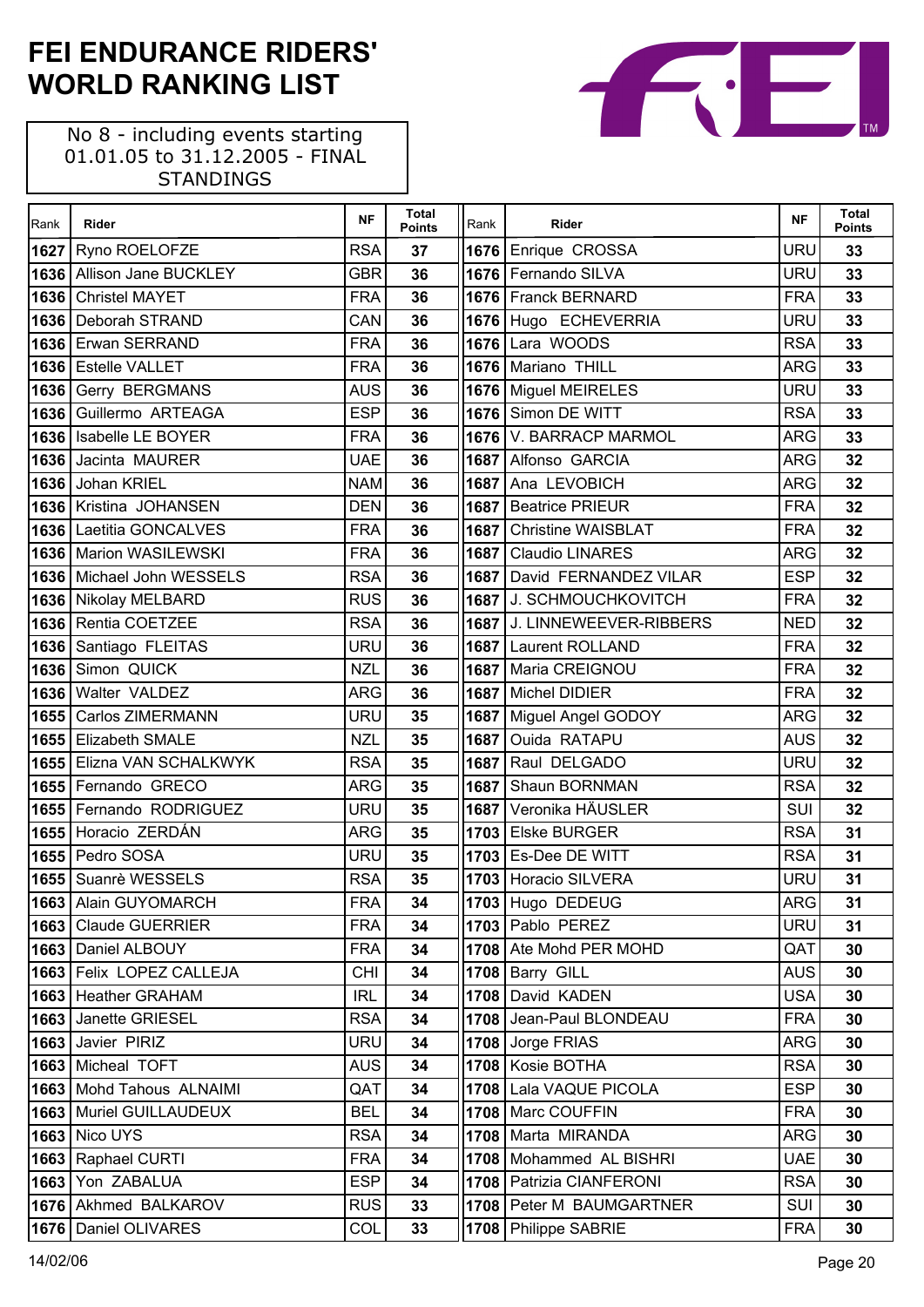No 8 - including events starting 01.01.05 to 31.12.2005 - FINAL STANDINGS

 $\Gamma$ 

| Rank | Rider                    | <b>NF</b>  | <b>Total</b><br><b>Points</b> | Rank | Rider                        | <b>NF</b>  | <b>Total</b><br><b>Points</b> |
|------|--------------------------|------------|-------------------------------|------|------------------------------|------------|-------------------------------|
| 1708 | Pieter DE WITT           | <b>NAM</b> | 30                            | 1764 | <b>Carlos DUARTE</b>         | <b>URU</b> | 25                            |
| 1708 | Ruben GUIDI              | <b>ARG</b> | 30                            | 1764 | Lucia SAHAR                  | <b>ARG</b> | 25                            |
| 1708 | Sandra MALACALZA         | <b>ARG</b> | 30                            | 1764 | Simeon ESPINDOLA             | <b>ARG</b> | 25                            |
| 1708 | <b>Thibaud DEBLAISE</b>  | <b>FRA</b> | 30                            |      | 1767 Agnes LESAVRE           | <b>FRA</b> | 24                            |
| 1708 | Vladimir                 | <b>RUS</b> | 30                            |      | 1767 Anne Emmanuel LE BRETON | <b>FRA</b> | 24                            |
|      | 1726 A. SARAGUELI        | URU        | 29                            |      | 1767 F. BERTHAULT            | <b>FRA</b> | 24                            |
| 1726 | Deborah Elda DOLLBERG    | <b>ARG</b> | 29                            | 1767 | Genie WUNDERLICH             | <b>USA</b> | 24                            |
|      | 1726 Diego ACOSTA        | <b>ARG</b> | 29                            |      | 1767 J. CANFLANCA BORDAGARAY | <b>ESP</b> | 24                            |
| 1726 | Sean KLOPPER             | <b>RSA</b> | 29                            |      | 1767 Larisa GORDA            | <b>RUS</b> | 24                            |
|      | 1730 Agustin VITA        | <b>ARG</b> | 28                            |      | 1767 Lysiane PREVEIRAUD      | <b>FRA</b> | 24                            |
| 1730 | Aurélie CUENOT           | <b>FRA</b> | 28                            | 1767 | Marie VIALLE                 | <b>FRA</b> | 24                            |
| 1730 | <b>Brice LARIE</b>       | <b>FRA</b> | 28                            |      | 1767 Rashid ALI KHAN         | QAT        | 24                            |
| 1730 | Camilo CASTRO            | URU        | 28                            | 1767 | <b>Reinolt SCHURZ</b>        | <b>NAM</b> | 24                            |
| 1730 | E. XALABARDER-SAGALES    | <b>ESP</b> | 28                            |      | 1767 Rizwan FAISAL           | <b>PAK</b> | 24                            |
| 1730 | Hannes MAREE             | <b>RSA</b> | 28                            | 1767 | Sandra DAHL                  | <b>FRA</b> | 24                            |
| 1730 | Jane DAVIDSON            | <b>AUS</b> | 28                            |      | 1767 Terri GUARDALA          | <b>AUS</b> | 24                            |
| 1730 | Jorge VICCARIO           | <b>ARG</b> | 28                            | 1780 | Mark VANDEROW                | <b>URU</b> | 23                            |
| 1730 | Maxime KHALDI            | <b>FRA</b> | 28                            |      | 1780 Rolando PRAVETTONI      | <b>ARG</b> | 23                            |
| 1730 | <b>Olivier LE MORVAN</b> | <b>FRA</b> | 28                            | 1782 | Carole PIGNOUX               | <b>FRA</b> | 22                            |
| 1730 | Raúl E. FARÍAS           | <b>ARG</b> | 28                            |      | 1782   Didier CHEVILLARD     | <b>FRA</b> | 22                            |
| 1730 | Raymond RAPP             | <b>FRA</b> | 28                            |      | 1782 Gilles PENFORNIS        | <b>FRA</b> | 22                            |
| 1730 | Roberto MORENO           | <b>ARG</b> | 28                            |      | 1782 Maryline DUCHEMIN       | <b>FRA</b> | 22                            |
| 1730 | Simon GAUDOT             | <b>FRA</b> | 28                            | 1782 | Melanie GLEIZES              | <b>FRA</b> | 22                            |
| 1730 | Veronique DANIEL         | <b>FRA</b> | 28                            |      | 1782 Michael SARRAZY         | <b>FRA</b> | 22                            |
| 1745 | Ali Salim FARAJ          | <b>UAE</b> | 27                            |      | 1782 Pierre FLEURY           | <b>BRA</b> | 22                            |
| 1745 | Alim KUANTOV             | <b>RUS</b> | 27                            |      | 1782 Veronica TOSCANO        | <b>ARG</b> | 22                            |
| 1745 | <b>Billy BOTES</b>       | <b>NAM</b> | 27                            |      | 1790 Andre PITOUT            | <b>NAM</b> | 21                            |
|      | 1745 Douglas FRIZZELL    | <b>USA</b> | 27                            | 1790 | Carlos NOVILLO               | <b>ARG</b> | 21                            |
|      | 1745 Oscar PRIETO        | <b>URU</b> | 27                            |      | 1790 Hasen KUFANOV           | <b>RUS</b> | 21                            |
|      | 1745   Peet BOTES        | <b>RSA</b> | 27                            |      | 1790 Juan Pablo VALDEZ       | <b>ARG</b> | 21                            |
| 1745 | Susan FERGUSON           | <b>USA</b> | 27                            |      | 1790 Katy TYNES              | <b>USA</b> | 21                            |
| 1752 | Capucine LANGLOIS        | <b>FRA</b> | 26                            | 1790 | María DEVEREUX               | <b>ARG</b> | 21                            |
| 1752 | Daniel CHOMYSZYN         | <b>ARG</b> | 26                            | 1790 | Mariana JULIANES             | <b>ARG</b> | 21                            |
| 1752 | Hugo CHOPITA             | <b>ARG</b> | 26                            |      | 1797 Alejandra GALLART       | <b>ARG</b> | 20                            |
| 1752 | M. BUSTINGORRI           | <b>ARG</b> | 26                            |      | 1797 Anne-Gaelle GOACHET     | <b>FRA</b> | 20                            |
| 1752 | Maria Celina FERNANDEZ   | <b>ARG</b> | 26                            | 1797 | <b>Bernard GILLES</b>        | <b>FRA</b> | 20                            |
| 1752 | Mariana DEL PUERTO       | URU        | 26                            | 1797 | <b>Caroline MORIN</b>        | <b>FRA</b> | 20                            |
| 1752 | Marie Noelle TEJADO      | <b>FRA</b> | 26                            | 1797 | Evelyne ROSSETTI             | <b>FRA</b> | 20                            |
| 1752 | Mathie GIGAN             | <b>FRA</b> | 26                            | 1797 | Guillermo SILA               | <b>ARG</b> | 20                            |
| 1752 | <b>Maximilien MARSAC</b> | <b>FRA</b> | 26                            | 1797 | Hamad Jassim MOHD            | <b>BRN</b> | 20                            |
| 1752 | Philippe BULOT           | <b>FRA</b> | 26                            | 1797 | Julien LAFAURE               | <b>FRA</b> | 20                            |
| 1752 | Yannick HERVE            | <b>FRA</b> | 26                            |      | 1797 Lysiane BERTON          | <b>FRA</b> | 20                            |
| 1752 | Yukie YANADA             | <b>AUS</b> | 26                            | 1797 | <b>Michel SARRAILLON</b>     | <b>FRA</b> | 20                            |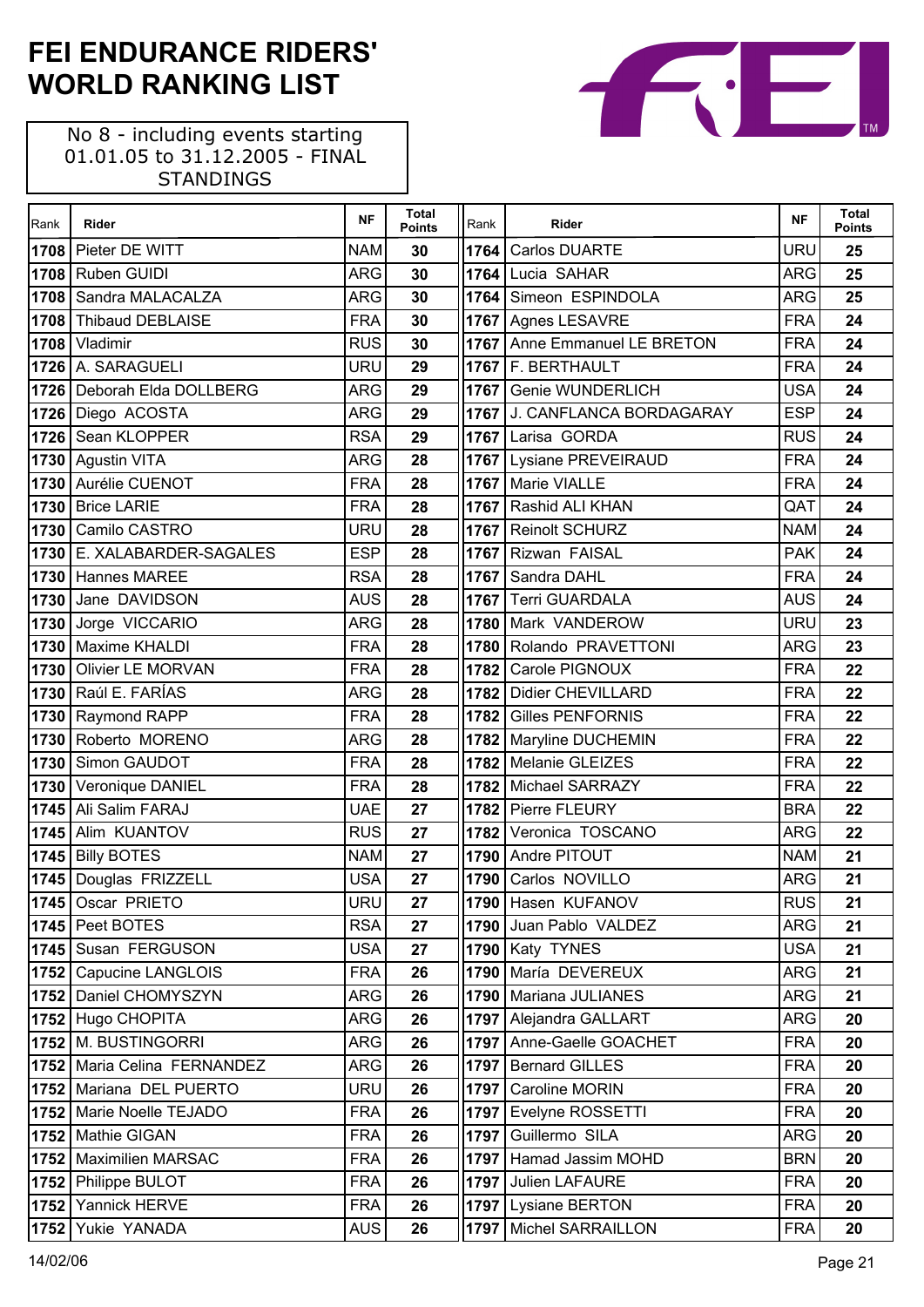No 8 - including events starting 01.01.05 to 31.12.2005 - FINAL STANDINGS

 $\Gamma$ 

| Rank | <b>Rider</b>               | <b>NF</b>  | <b>Total</b><br><b>Points</b> | Rank | Rider                              | <b>NF</b>  | <b>Total</b><br><b>Points</b> |
|------|----------------------------|------------|-------------------------------|------|------------------------------------|------------|-------------------------------|
| 1797 | Nicolas DOYON              | <b>FRA</b> | 20                            |      | 1847 Marisol FREIRE                | ARG        | 12                            |
| 1797 | <b>Philippe DESCHAMPS</b>  | <b>FRA</b> | 20                            |      | 1847 Mohd Ali MOHIDDIN             | <b>IND</b> | 12                            |
| 1797 | Pilar BASOMBRÍO            | <b>ARG</b> | 20                            |      | 1847 Rachel ALMERAS                | <b>FRA</b> | 12                            |
| 1797 | Sabine BLANC               | <b>FRA</b> | 20                            | 1847 | Zalim ORISHEV                      | <b>RUS</b> | 12                            |
| 1811 | Marcos CARDOZO PUCHON      | <b>ARG</b> | 19                            |      | 1854 Luis GARCIA                   | <b>POR</b> | 11                            |
|      | 1812 Antonio MESA          | <b>ARG</b> | 18                            |      | 1855   Françis FORLAY              | <b>FRA</b> | 10                            |
| 1812 | <b>Francois SAILLARD</b>   | <b>FRA</b> | 18                            |      | 1855 Josefina NICHOLSON            | <b>ARG</b> | 10                            |
|      | 1812 Jacques CANCE         | <b>FRA</b> | 18                            |      | 1855 Mathieu DEBROSSE              | <b>FRA</b> | 10                            |
| 1812 | John CUFF                  | <b>NAM</b> | 18                            |      | 1855   Nicolas METZ                | <b>FRA</b> | 10                            |
|      | 1812 Luis E. DE BARI       | <b>ARG</b> | 18                            |      | 1855 Rémi MOUTON                   | <b>FRA</b> | 10                            |
|      | 1812 Madiya AL MAKTOUM     | <b>UAE</b> | 18                            |      | 1855   Sarah TYSON                 | <b>GBR</b> | 10                            |
|      | 1812 Mariano SPADAVECCHIA  | <b>ARG</b> | 18                            |      | 1855 Sonia DEKHIL CHOGON           | <b>FRA</b> | 10                            |
|      | 1812 Pilar FERNANDEZ       | <b>URU</b> | 18                            |      | 1855   Ximena LUQUE                | <b>ARG</b> | 10                            |
|      | 1812 Sergey RIAGUZOV       | <b>RUS</b> | 18                            |      | 1863 Esperanza OLALLA PRIETO       | <b>ESP</b> | 9                             |
| 1821 | Daniel COITINHO            | <b>ARG</b> | 17                            | 1863 | Igor EZDEKOV                       | <b>RUS</b> | 9                             |
| 1821 | Diego ROLIN                | <b>URU</b> | 17                            |      | 1865   Beatrice BOILEAU            | <b>FRA</b> | 8                             |
| 1821 | Federico VIBES             | <b>ARG</b> | 17                            |      | 1865 Chantal DESTREMONT            | <b>FRA</b> | 8                             |
| 1824 | <b>Alain MORVAN</b>        | <b>FRA</b> | 16                            |      | 1865   Cinzia IACCHELLI            | <b>ITA</b> | 8                             |
| 1824 | Ali AL YAMI                | <b>BRN</b> | 16                            |      | 1865   Desiree HANEN               | <b>NED</b> | 8                             |
| 1824 | Diego BEBILACUA            | <b>ARG</b> | 16                            |      | 1865 Jean Pierre POURQUIER         | <b>FRA</b> | 8                             |
| 1824 | Khalifa BIN GHELAITA       | <b>UAE</b> | 16                            |      | 1865   Marie-Hélène FORT           | <b>FRA</b> | 8                             |
| 1824 | Laura LACCHIO              | <b>ITA</b> | 16                            |      | 1865 Michel DESTREMONT             | <b>FRA</b> | 8                             |
| 1824 | Marcela OTT                | URU        | 16                            |      | 1872 S. SHAKESPEAR MILES           | <b>ARG</b> | $\overline{7}$                |
| 1824 | <b>Marine PAYEN</b>        | <b>FRA</b> | 16                            |      | 1873 Albert VAROKOV                | <b>RUS</b> | 6                             |
| 1831 | Cecilia CARANCI            | <b>ARG</b> | 15                            |      | 1873   Flavie DERIAZ-CLAUDE        | <b>FRA</b> | 6                             |
| 1831 | Daniel MODESTO MARTÍN      | <b>ARG</b> | 15                            |      | 1873   Sandrine ROQUES             | <b>FRA</b> | 6                             |
| 1831 | Izolde VON SCHAUROTH       | <b>NAM</b> | 15                            | 1873 | Santiago RIZZO                     | <b>ARG</b> | 6                             |
| 1831 | Ninel ILYUSHINA            | <b>RUS</b> | 15                            |      | 1877   Ana Margarida COSTA         | <b>POR</b> | 5                             |
|      | 1831 V. VON ZAKRZEWSKI     | <b>URU</b> | 15                            |      | 1877 Daphne RICHARD                | <b>FRA</b> | 5                             |
|      | 1836   Claude PLACES       | <b>FRA</b> | 14                            | 1877 | Denise HILL                        | <b>NZL</b> | 5                             |
|      | 1836 Jacky DELOINCE        | <b>FRA</b> | 14                            |      | 1877 J. SOUZA NAVES                | <b>BRA</b> | 5                             |
| 1836 | Jean-Hubert DULAC          | <b>FRA</b> | 14                            |      | 1877   Karin GADDE JENNISCHE       | <b>SWE</b> | 5                             |
| 1836 | Julia DANERI               | ARG        | 14                            | 1877 | Lufela NEANILLE                    | <b>RSA</b> | 5                             |
| 1836 | Julio DE MAURI             | ARG        | 14                            |      | 1877   M. BIN HAMAD BIN KHALIFA AL | QAT        | 5                             |
| 1836 | L. AMILIBIA GARAIZABAI     | <b>ESP</b> | 14                            | 1877 | Mohd HASSAN ALHADI                 | <b>KSA</b> | 5                             |
|      | 1836   Marc GAUDIN         | <b>FRA</b> | 14                            |      | 1877   Myna CRYDERMAN              | CAN        | 5                             |
|      | 1836 Maria THOMSEN         | <b>DEN</b> | 14                            | 1877 | Pedro STEFANI MARINO               | <b>BRA</b> | $5\phantom{a}$                |
|      | 1836 Miguel A. PAVLOVSKY   | <b>ARG</b> | 14                            | 1877 | Santiago DUBINI                    | <b>ARG</b> | 5                             |
| 1845 | Hugo GIMENEZ               | <b>ARG</b> | 13                            |      | 1888 Alexandra ENGLEDER            | <b>AUT</b> | 4                             |
|      | 1845 R. RAMÍREZ SCOLARO    | ARG        | 13                            | 1888 | Candice LEROY                      | <b>BEL</b> | $\overline{\mathbf{4}}$       |
| 1847 | Anne Charlott VERBRUGGE    | <b>FRA</b> | 12                            | 1888 | <b>Cendrine HENRY</b>              | <b>FRA</b> | 4                             |
| 1847 | Fanny LELONG               | <b>FRA</b> | 12                            | 1888 | <b>Chantal FOUGERE</b>             | <b>FRA</b> | 4                             |
| 1847 | <b>Hector Alfredo ARES</b> | ARG        | 12                            | 1888 | Emmanuelle RIONDE                  | <b>FRA</b> | 4                             |

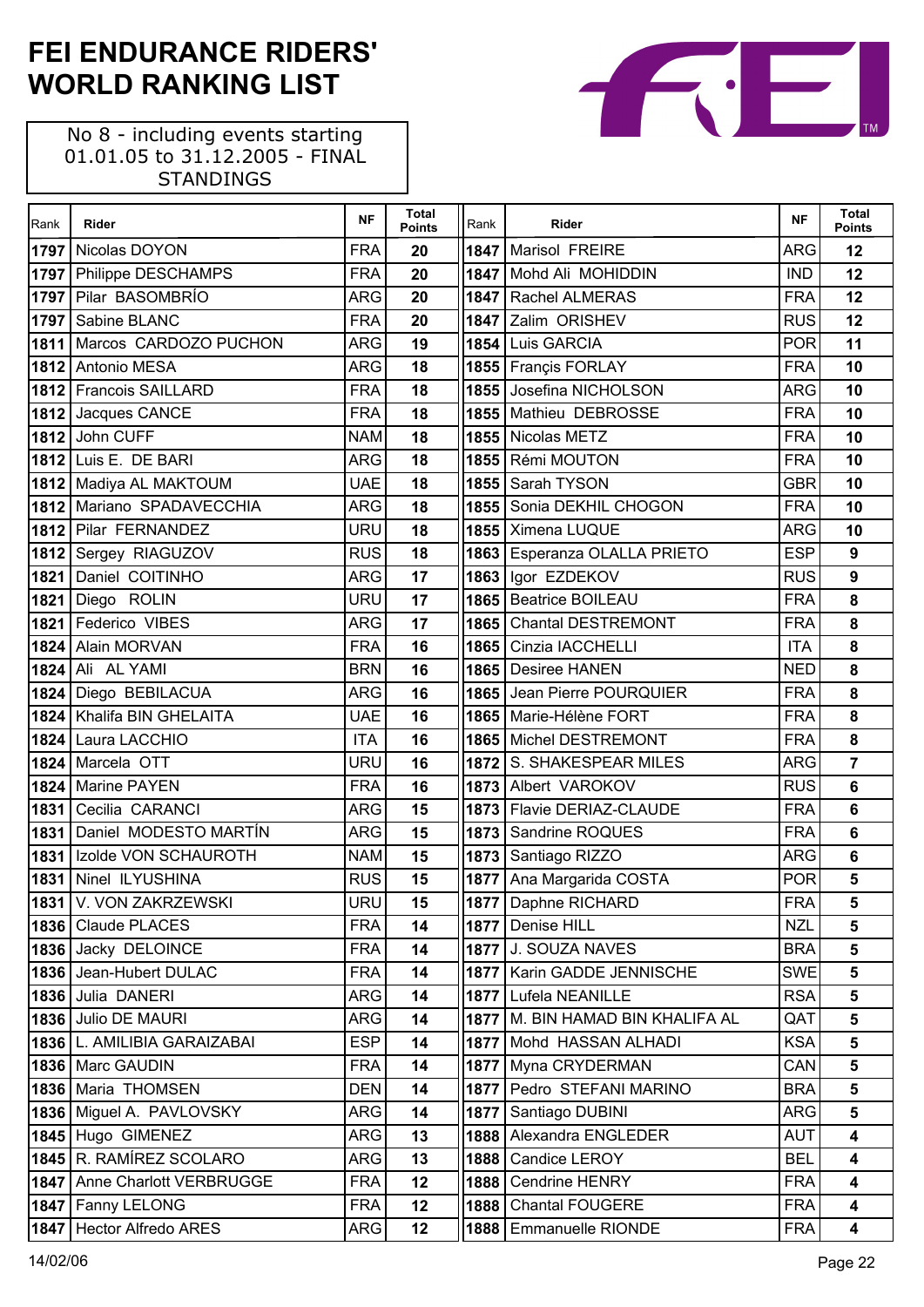No 8 - including events starting 01.01.05 to 31.12.2005 - FINAL STANDINGS

| Rank | Rider                      | <b>NF</b>  | <b>Total</b><br><b>Points</b> | Rank | Rider                          | <b>NF</b>  | <b>Total</b><br><b>Points</b> |
|------|----------------------------|------------|-------------------------------|------|--------------------------------|------------|-------------------------------|
| 1888 | <b>Enrique FORNIELES</b>   | <b>ARG</b> | $\overline{\mathbf{4}}$       |      | 1907 Jean Marie CONCHOU        | <b>FRA</b> | $\mathbf 2$                   |
| 1888 | <b>Eric BONAL</b>          | <b>FRA</b> | $\overline{\mathbf{4}}$       |      | 1907 Jean Pascal DELPECH       | <b>FRA</b> | $\overline{\mathbf{2}}$       |
| 1888 | <b>Gregory VIALETTES</b>   | <b>FRA</b> | $\overline{\mathbf{4}}$       |      | 1907 Jean Rene LAOUSSE         | <b>FRA</b> | $\overline{\mathbf{2}}$       |
| 1888 | Jose GONCALVES             | <b>FRA</b> | 4                             |      | 1907 Jean-Marie BIGET          | <b>FRA</b> | $\overline{\mathbf{2}}$       |
| 1888 | Mitsuko MUSUI              | <b>FRA</b> | 4                             |      | 1907 Jean-Noel BOCQUET         | <b>FRA</b> | $\overline{\mathbf{2}}$       |
|      | 1888 Roz JACKSON           | <b>GBR</b> | 4                             |      | 1907 Jeanne DOURLENT           | <b>FRA</b> | $\overline{\mathbf{2}}$       |
|      | 1888 Sophie SAGOT          | <b>FRA</b> | 4                             |      | 1907 Jenny STEMMLER            | <b>GER</b> | $\overline{\mathbf{2}}$       |
|      | 1888 Sylvie DAVID          | <b>FRA</b> | $\overline{\mathbf{4}}$       |      | 1907 Jérome BIADOS             | <b>FRA</b> | $\overline{\mathbf{2}}$       |
| 1901 | Aslan NAHUSHEV             | <b>RUS</b> | 3                             |      | 1907 Joël GAILHOU              | <b>FRA</b> | $\overline{\mathbf{2}}$       |
| 1901 | <b>Babek NARTYZHEV</b>     | <b>RUS</b> | 3                             |      | 1907 Joel NAZZARI              | <b>FRA</b> | $\overline{2}$                |
|      | 1901 Lionel GANON          | <b>FRA</b> | 3                             |      | 1907 Jorge PECIÑA              | <b>ARG</b> | $\overline{2}$                |
| 1901 | Mohammed MALHOUF           | <b>UAE</b> | 3                             |      | 1907 K. CAMARGO ARROYO DOS     | <b>BRA</b> | $\overline{2}$                |
| 1901 | Ricardo GARCÍA             | <b>ARG</b> | 3                             |      | 1907   Katia HERTZOG           | <b>FRA</b> | $\mathbf{2}$                  |
|      | 1901 Viktoria RASHCHUPKINA | <b>RUS</b> | 3                             |      | 1907 Laetitia BARBADO          | <b>FRA</b> | $\mathbf{2}$                  |
|      | 1907 Agustín SÁNCHEZ       | <b>ARG</b> | $\overline{2}$                |      | 1907 Laura LEFEBVRE            | <b>FRA</b> | $\overline{\mathbf{2}}$       |
| 1907 | Amandine GRAVES            | <b>FRA</b> | $\overline{\mathbf{2}}$       |      | 1907 Laurence REMANDE          | <b>FRA</b> | $\overline{\mathbf{2}}$       |
| 1907 | Amandine SCHAAR            | <b>FRA</b> | $\overline{\mathbf{2}}$       |      | 1907 Luis MILLA                | <b>ARG</b> | $\overline{\mathbf{2}}$       |
| 1907 | Anne BONNOT                | <b>FRA</b> | $\overline{\mathbf{2}}$       |      | 1907   Magali DUHAYON          | <b>FRA</b> | $\overline{\mathbf{2}}$       |
|      | 1907 Aude SAMONINI         | <b>FRA</b> | $\overline{\mathbf{2}}$       |      | 1907   Malik HALLADJA          | <b>FRA</b> | $\overline{\mathbf{2}}$       |
|      | 1907 Audrey ACQUISTAPACE   | <b>FRA</b> | $\overline{\mathbf{2}}$       |      | 1907 Manon GILSON              | <b>FRA</b> | $\overline{\mathbf{2}}$       |
| 1907 | Auriane MARTEGOUTTE        | <b>FRA</b> | $\overline{\mathbf{2}}$       |      | 1907   Manuela Mera FIGUEROA   | <b>ARG</b> | $\overline{\mathbf{2}}$       |
| 1907 | Calisa RACAUCHI            | <b>ARG</b> | $\overline{\mathbf{2}}$       |      | 1907   Marcel DELBOULBE        | <b>FRA</b> | $\overline{\mathbf{2}}$       |
| 1907 | <b>Catherine IRR</b>       | <b>FRA</b> | $\overline{2}$                |      | 1907   Marie Christi CHALANDRE | <b>FRA</b> | $\overline{\mathbf{2}}$       |
| 1907 | <b>Christine GIORGI</b>    | <b>FRA</b> | $\overline{\mathbf{2}}$       |      | 1907 Martin HERMANN            | <b>GER</b> | $\overline{\mathbf{2}}$       |
| 1907 | Christophe MOISON          | <b>FRA</b> | $\overline{2}$                |      | 1907   Melissa BISOFFI         | <b>FRA</b> | $\mathbf{2}$                  |
| 1907 | <b>Claire SAPET</b>        | <b>FRA</b> | $\overline{\mathbf{2}}$       |      | 1907 Michel ROUVIER            | <b>FRA</b> | $\overline{2}$                |
| 1907 | Claude CERLATI             | <b>FRA</b> | $\overline{2}$                |      | 1907 Mickael LESANT            | <b>FRA</b> | $\overline{2}$                |
| 1907 | Claude Flavie DERIAZ       | <b>FRA</b> | $\overline{\mathbf{2}}$       |      | 1907 Mohammed KHALAF           | <b>BRN</b> | $\overline{\mathbf{2}}$       |
|      | 1907   David AMBLARD       | <b>FRA</b> | $\overline{2}$                |      | 1907 Nicolas DUBARRY           | <b>FRA</b> | $\overline{\mathbf{2}}$       |
|      | 1907   Denis ROUALEN       | <b>FRA</b> | $\mathbf{2}$                  |      | 1907   Odile LIONNET           | <b>FRA</b> | $\mathbf{2}$                  |
|      | 1907 Edgardo PECHAR        | ARG        | $\overline{\mathbf{2}}$       | 1907 | <b>Olivier DANJOUX</b>         | <b>FRA</b> | $\mathbf{2}$                  |
|      | 1907 Emeline FONVIEILLE    | <b>FRA</b> | $\overline{\mathbf{2}}$       | 1907 | Oriane DELVAL                  | <b>FRA</b> | $\overline{\mathbf{2}}$       |
|      | 1907 Emma SEGUIN           | <b>FRA</b> | $\overline{2}$                |      | 1907   P. JOUAN DE KERVENOAEL  | <b>FRA</b> | $\overline{\mathbf{2}}$       |
|      | 1907 Eric FONTENAY         | <b>FRA</b> | $\overline{\mathbf{2}}$       |      | 1907   Pascale PIAZZALUNGA     | <b>FRA</b> | $\overline{\mathbf{2}}$       |
|      | 1907 Fabienne MARQUISSEAU  | <b>FRA</b> | $\overline{\mathbf{2}}$       |      | 1907   Patrice SCHAAR          | <b>FRA</b> | $\overline{\mathbf{2}}$       |
|      | 1907 Frederique NGUYEN     | <b>FRA</b> | $\overline{\mathbf{2}}$       |      | 1907   Patricja BEREZNOWSKA    | POL        | $\mathbf 2$                   |
|      | 1907 Gaelle PIERRON        | <b>FRA</b> | $\mathbf{2}$                  |      | 1907   Pauline HUBIN           | <b>FRA</b> | $\mathbf{2}$                  |
|      | 1907 Hubert TERRIS         | <b>FRA</b> | $\mathbf 2$                   | 1907 | Pierre-Henri BEILLARD          | <b>FRA</b> | $\mathbf 2$                   |
|      | 1907   Ignasi VALLS VILARO | <b>ESP</b> | $\mathbf{2}$                  |      | 1907   Prisca BOUBE            | <b>FRA</b> | $\overline{\mathbf{2}}$       |
|      | 1907   Ivan AUTET CASAS    | <b>ESP</b> | $\overline{\mathbf{2}}$       |      | 1907 Rafaël SABINO SALVADOR    | <b>BRA</b> | $\overline{\mathbf{2}}$       |
|      | 1907 Jacki BOSCHER         | <b>FRA</b> | $\overline{\mathbf{2}}$       |      | 1907   Raoul RONSMANS          | <b>BEL</b> | $\overline{\mathbf{2}}$       |
|      | 1907 Jacky CARO            | <b>FRA</b> | $\overline{\mathbf{2}}$       | 1907 | Sabrina HILI                   | <b>FRA</b> | $\overline{\mathbf{2}}$       |
|      | 1907 Javier GUELL PERIS    | <b>ESP</b> | $\mathbf{2}$                  | 1907 | Sandra FRANKLIN                | <b>USA</b> | $\mathbf{2}$                  |

TМ